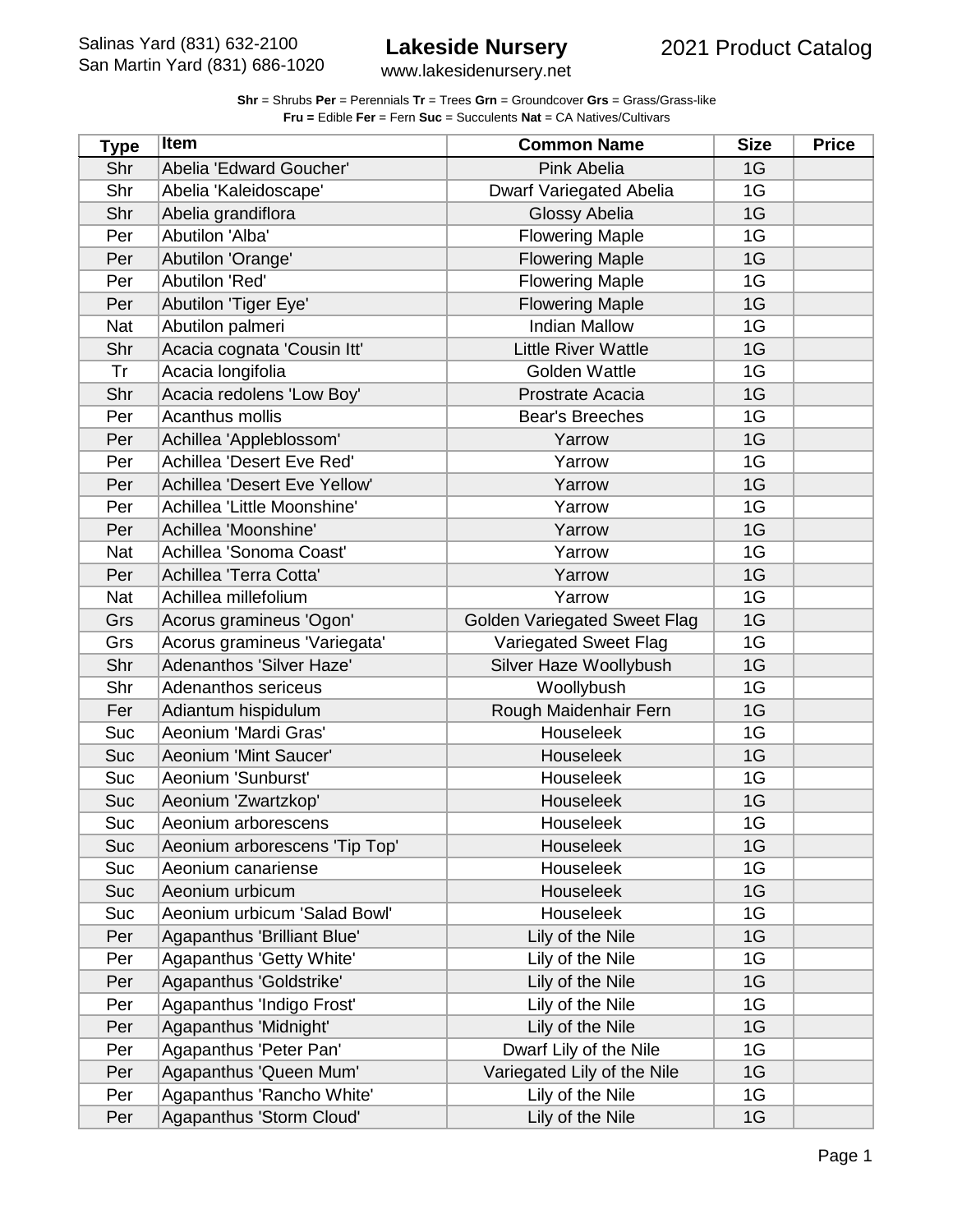www.lakesidenursery.net

| <b>Type</b> | Item                                  | <b>Common Name</b>                | <b>Size</b> | <b>Price</b> |
|-------------|---------------------------------------|-----------------------------------|-------------|--------------|
| Per         | Agapanthus 'Tinker Bell'              | Dwarf Variegated Lily of the Nile | 1G          |              |
| Per         | Agapanthus 'Twister'                  | Lily of the Nile                  | 1G          |              |
| Per         | Agapanthus africanus                  | Lily of the Nile                  | 1G          |              |
| Per         | Agapanthus africanus 'Alba'           | Lily of the Nile                  | 1G          |              |
| Per         | Agastache 'Kudos Gold'                | Hummingbird Mint                  | 1G          |              |
| Per         | Agastache 'Kudos Mandarin'            | Hummingbird Mint                  | 1G          |              |
| Per         | Agastache 'Kudos Red'                 | Hummingbird Mint                  | 1G          |              |
| Suc         | Agave 'Blue Emperor'                  | <b>Blue Emperor Agave</b>         | 1G          |              |
| Suc         | Agave 'Blue Flame'                    | <b>Blue Flame Agave</b>           | 1G          |              |
| Suc         | Agave 'Blue Glow'                     | <b>Blue Glow Agave</b>            | 1G          |              |
| Suc         | Agave 'Blue Waves'                    | <b>Spiraled Agave</b>             | 1G          |              |
| Suc         | Agave 'Cream Spike'                   | Cream Spike Agave                 | 1G          |              |
| Suc         | Agave 'Quadricolor'                   | Quadricolor Agave                 | 1G          |              |
| Suc         | Agave 'Queen of White Thread'         | <b>Thread-Leaf Agave</b>          | 1G          |              |
| Suc         | Agave 'Ray of Light'                  | Variegated Foxtail Agave          | 1G          |              |
| Suc         | Agave americana                       | <b>Century Plant</b>              | 1G          |              |
| Suc         | Agave attenuata                       | <b>Foxtail Agave</b>              | 1G          |              |
| Suc         | Agave desmetiana 'Variegata'          | Variegated Smooth Agave           | 1G          |              |
| Suc         | Agave ellemeetiana 'Satina'           | Ellemeet's Agave                  | 1G          |              |
| Suc         | Agave geminiflora                     | <b>Twin Flower Agave</b>          | 1G          |              |
| Suc         | Agave parryi                          | Mescal Agave                      | 1G          |              |
| Suc         | Agave vilmoriniana                    | Octopus Agave                     | 1G          |              |
| Tr          | Agonis flexuosa 'After Dark'          | <b>Peppermint Willow</b>          | 1G          |              |
| Grn         | Ajuga 'Black Scallop'                 | <b>Bugleweed</b>                  | 1G          |              |
| Grn         | Ajuga 'Blueberry Muffin'              | <b>Bugleweed</b>                  | 1G          |              |
| Grn         | Ajuga 'Caitlin's Giant'               | <b>Bugleweed</b>                  | 1G          |              |
| Grn         | Ajuga 'Chocolate Chip'                | <b>Bugleweed</b>                  | 1G          |              |
| Suc         | Aloe 'Blue Elf'                       | <b>Blue Elf Aloe</b>              | 1G          |              |
| Suc         | Aloe 'Hercules'                       | <b>Hercules Aloe</b>              | 1G          |              |
| Suc         | Aloe nobilis                          | <b>Gold Toothed Aloe</b>          | 1G          |              |
| Suc         | Aloe polyphylla                       | Spiral Aloe                       | 1G          |              |
| Suc         | Aloe striata                          | <b>Coral Aloe</b>                 | 1G          |              |
| Suc         | Aloe vera                             | Aloe Vera                         | 1G          |              |
| Shr         | Aloysia triphylla                     | Lemon Verbena                     | 1G          |              |
| Per         | Alpinia zerumbet 'Variegata'          | Variegated Wild Ginger            | 1G          |              |
| Per         | Alstroemeria 'Colorita Eliane'        | Dwarf Peruvian Lily               | 1G          |              |
| Per         | Alstroemeria 'Colorita Katiana'       | Dwarf Variegated Peruvian Lily    | 1G          |              |
| Per         | Alstroemeria 'Colorita Tamara'        | Dwarf Peruvian Lily               | 1G          |              |
| Per         | Alstroemeria 'Indian Summer'          | Peruvian Lily                     | 1G          |              |
| Per         | Alstroemeria 'Inticancha Dark Purple' | Peruvian Lily                     | 1G          |              |
| Per         | Alstroemeria 'Princess Lisa'          | Dwarf Peruvian Lily               | 1G          |              |
| Shr         | Alyogyne huegelii 'Santa Cruz'        | <b>Blue Hibiscus</b>              | 1G          |              |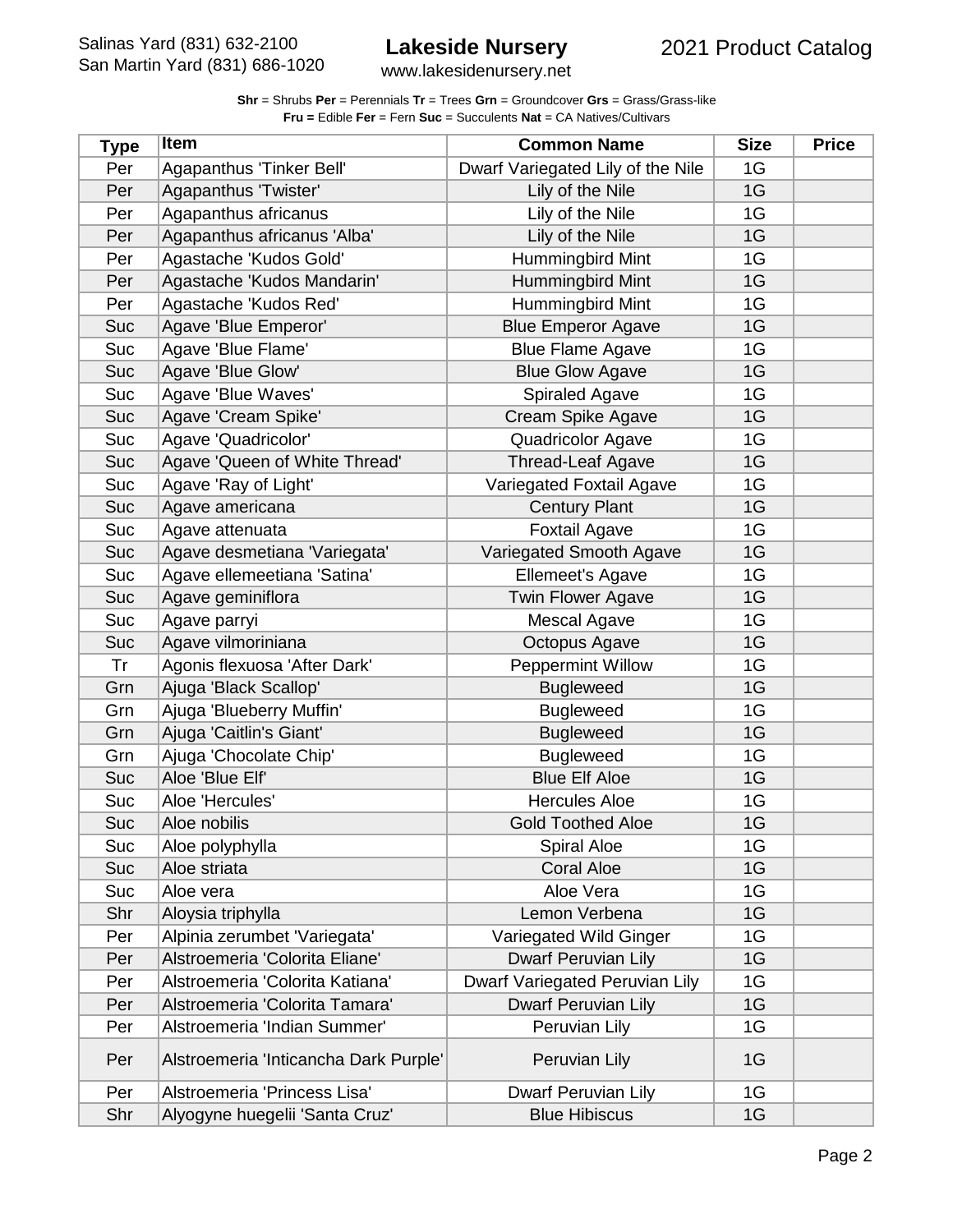| <b>Shr</b> = Shrubs <b>Per</b> = Perennials <b>Tr</b> = Trees Grn = Groundcover Grs = Grass/Grass-like |
|--------------------------------------------------------------------------------------------------------|
| <b>Fru = Edible Fer = Fern Suc = Succulents Nat = CA Natives/Cultivars</b>                             |

| <b>Type</b> | <b>Item</b>                     | <b>Common Name</b>     | <b>Size</b> | <b>Price</b> |
|-------------|---------------------------------|------------------------|-------------|--------------|
| Per         | Anemone 'Fantasy Cinderella'    | Japanese Anemone       | 1G          |              |
| Per         | Anemone 'Honorine Jobert'       | Japanese Anemone       | 1G          |              |
| Grs         | Anigozanthos 'Big Red'          | Kangaroo Paw           | 1G          |              |
| Grs         | Anigozanthos 'Bush Dawn'        | Dwarf Kangaroo Paw     | 1G          |              |
| Grs         | Anigozanthos 'Bush Gold'        | Dwarf Kangaroo Paw     | 1G          |              |
| Grs         | Anigozanthos 'Bush Nugget'      | Dwarf Kangaroo Paw     | 1G          |              |
| Grs         | Anigozanthos 'Bush Ranger'      | Dwarf Kangaroo Paw     | 1G          |              |
| Grs         | Anigozanthos 'Bush Tango'       | Dwarf Kangaroo Paw     | 1G          |              |
| Grs         | Anigozanthos 'Cape Amazon'      | Dwarf Kangaroo Paw     | 1G          |              |
| Grs         | Anigozanthos 'Cape Aurora'      | Dwarf Kangaroo Paw     | 1G          |              |
| Grs         | Anigozanthos 'Everlasting Gold' | Kangaroo Paw           | 1G          |              |
| Grs         | Anigozanthos 'Gold Velvet'      | Kangaroo Paw           | 1G          |              |
| Grs         | Anigozanthos 'Harmony'          | Kangaroo Paw           | 1G          |              |
| Grs         | Anigozanthos 'Joe Joe Orange'   | Dwarf Kangaroo Paw     | 1G          |              |
| Grs         | Anigozanthos 'Joe Joe Red'      | Dwarf Kangaroo Paw     | 1G          |              |
| Grs         | Anigozanthos 'Jump Red'         | Dwarf Kangaroo Paw     | 1G          |              |
| Grs         | Anigozanthos 'Jump Yellow'      | Dwarf Kangaroo Paw     | 1G          |              |
| Grs         | Anigozanthos 'Kanga Orange'     | Dwarf Kangaroo Paw     | 1G          |              |
| Grs         | Anigozanthos 'Kanga Pink'       | Dwarf Kangaroo Paw     | 1G          |              |
| Grs         | Anigozanthos 'Kanga Red'        | Dwarf Kangaroo Paw     | 1G          |              |
| Grs         | Anigozanthos 'Kanga Yellow'     | Dwarf Kangaroo Paw     | 1G          |              |
| Grs         | Anigozanthos 'Mega Gold'        | Kangaroo Paw           | 1G          |              |
| Grs         | Anigozanthos 'Pink Beauty'      | Dwarf Kangaroo Paw     | 1G          |              |
| Grs         | Anigozanthos 'Pink Dwarf'       | Dwarf Kangaroo Paw     | 1G          |              |
| Grs         | Anigozanthos 'Ruby Velvet'      | Kangaroo Paw           | 1G          |              |
| Grs         | Anigozanthos 'Tequila Sunrise'  | Kangaroo Paw           | 1G          |              |
| Grs         | Anigozanthos 'Yellow Gem'       | Kangaroo Paw           | 1G          |              |
| Shr         | Anisodontea 'Tara's Pink'       | <b>Cape Mallow</b>     | 1G          |              |
| Tr          | Arbutus marina                  | Marina Strawberry Tree | 1G          |              |
| Tr          | Arbutus menziesii               | Madrone                | 1G          |              |
| Tr          | Arbutus unedo                   | <b>Strawberry Tree</b> | 1G          |              |
| <b>Nat</b>  | Arctostaphylos 'Carmel Sur'     | Manzanita              | 1G          |              |
| Nat         | Arctostaphylos 'Dr. Hurd'       | Manzanita              | 1G          |              |
| <b>Nat</b>  | Arctostaphylos 'Emerald Carpet' | Manzanita              | 1G          |              |
| Nat         | Arctostaphylos 'Green Supreme'  | Manzanita              | 1G          |              |
| Nat         | Arctostaphylos 'Howard McMinn'  | Manzanita              | 1G          |              |
| Nat         | Arctostaphylos 'John Dourley'   | Manzanita              | 1G          |              |
| <b>Nat</b>  | Arctostaphylos 'Louis Edmunds'  | Manzanita              | 1G          |              |
| Nat         | Arctostaphylos 'Massachusetts'  | Manzanita              | 1G          |              |
| Nat         | Arctostaphylos 'Pacific Mist'   | Manzanita              | 1G          |              |
| Nat         | Arctostaphylos 'Paradise'       | Manzanita              | 1G          |              |
| <b>Nat</b>  | Arctostaphylos 'Point Reyes'    | Manzanita              | 1G          |              |
| Nat         | Arctostaphylos 'St. Helena'     | Manzanita              | 1G          |              |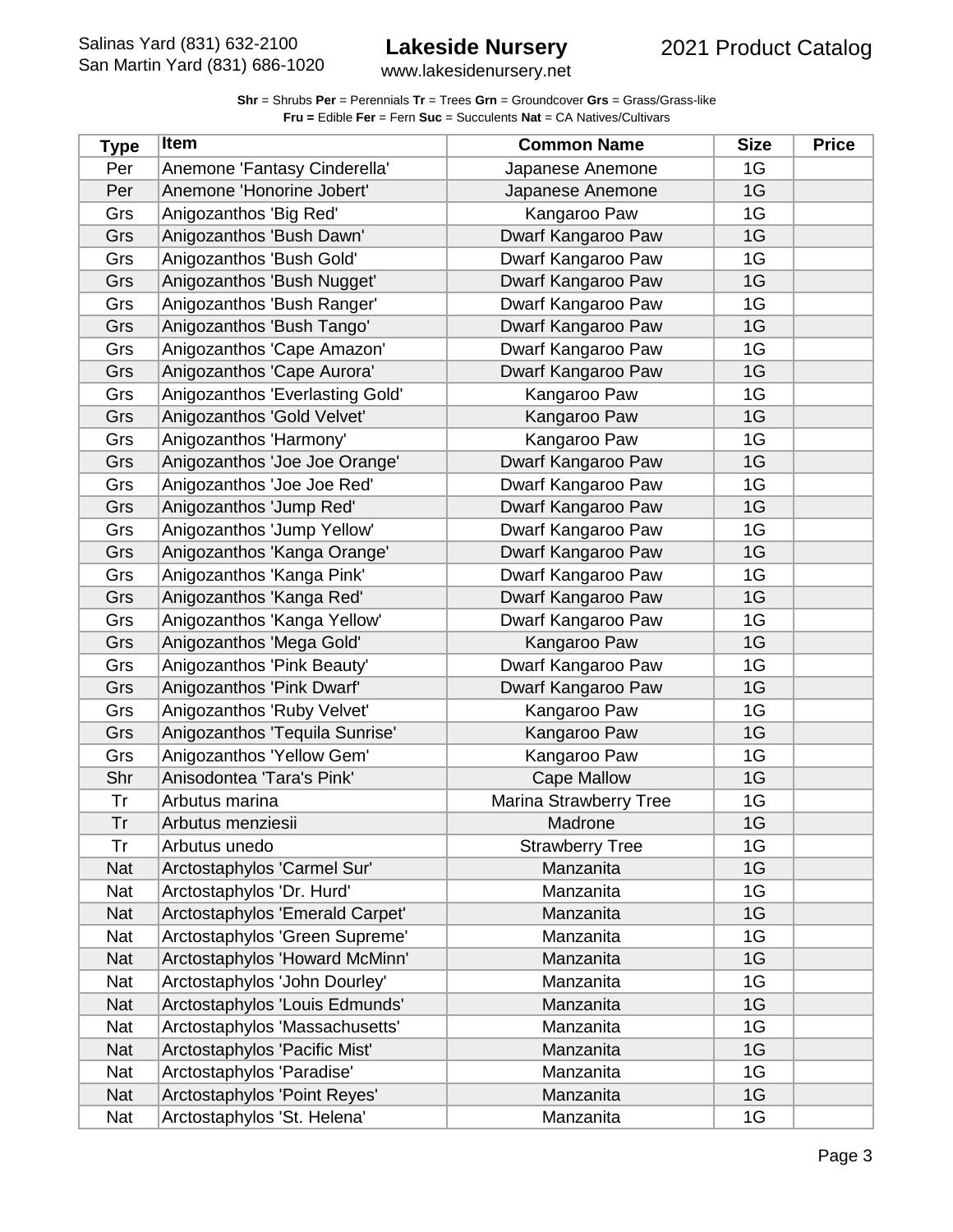www.lakesidenursery.net

| <b>Type</b> | Item                                 | <b>Common Name</b>            | <b>Size</b> | <b>Price</b> |
|-------------|--------------------------------------|-------------------------------|-------------|--------------|
| <b>Nat</b>  | Arctostaphylos 'Sunset'              | Manzanita                     | 1G          |              |
| <b>Nat</b>  | Arctostaphylos 'Wayside'             | Manzanita                     | 1G          |              |
| <b>Nat</b>  | Arctostaphylos densiflora 'Sentinel' | Manzanita                     | 1G          |              |
| Per         | Arctotis 'Pink Sugar'                | <b>African Daisy</b>          | 1G          |              |
| Per         | Arctotis 'Pumpkin Pie'               | <b>African Daisy</b>          | 1G          |              |
| Per         | Arctotis 'Venidium Flame'            | <b>African Daisy</b>          | 1G          |              |
| Shr         | Argyranthemum 'Bright Pink'          | <b>Marguerite Daisy</b>       | 1G          |              |
| Shr         | Argyranthemum 'Compact White'        | Marguerite Daisy              | 1G          |              |
| Shr         | Argyranthemum 'Light Pink'           | <b>Marguerite Daisy</b>       | 1G          |              |
| Shr         | Argyranthemum 'Madeira Red'          | Marguerite Daisy              | 1G          |              |
| Shr         | Argyranthemum frutescens             | <b>Marguerite Daisy</b>       | 1G          |              |
| Vine        | Aristolochia californica             | California Pipevine           | 1G          |              |
| <b>Nat</b>  | Armeria 'Bloodstone'                 | Sea Thrift                    | 1G          |              |
| <b>Nat</b>  | Armeria 'Cotton Tail'                | Sea Thrift                    | 1G          |              |
| <b>Nat</b>  | Armeria 'Splendens'                  | Sea Thrift                    | 1G          |              |
| Nat         | Armeria 'Victor Reiter'              | Sea Thrift                    | 1G          |              |
| Grn         | Armeria alliacea                     | Sea Thrift                    | 1G          |              |
| Nat         | Armeria maritima                     | Sea Thrift                    | 1G          |              |
| <b>Nat</b>  | Armeria maritima 'Alba'              | Sea Thrift                    | 1G          |              |
| Nat         | Artemisia californica                | California Sagebrush          | 1G          |              |
| Shr         | Asclepias curassavica                | <b>Tropical Milkweed</b>      | 1G          |              |
| Shr         | Asclepias curassavica 'Silky Gold'   | <b>Tropical Milkweed</b>      | 1G          |              |
| Fer         | Asparagus 'Sprengeri Compacta'       | <b>Compact Asparagus Fern</b> | 1G          |              |
| Fer         | Asparagus densiflorus 'Myers'        | <b>Foxtail Fern</b>           | 1G          |              |
| Fer         | Asparagus densiflorus 'Sprengeri'    | Sprenger's Asparagus Fern     | 1G          |              |
| Per         | Aspidistria elatior                  | <b>Cast Iron Plant</b>        | 1G          |              |
| Fer         | Asplenium bulbiferum                 | <b>Mother Fern</b>            | 1G          |              |
| Fer         | Asplenium nidus                      | <b>Bird's Nest Fern</b>       | 1G          |              |
| Per         | Astelia 'Silver Shadow'              | <b>Silver Spear</b>           | 1G          |              |
| Grn         | Asteriscus 'Gold Coin'               | <b>Gold Coin Daisy</b>        | 1G          |              |
| Fer         | Athyrium 'Lady in Red'               | <b>Painted Fern</b>           | 1G          |              |
| Shr         | Aucuba japonica 'Variegata'          | <b>Gold Dust Plant</b>        | 1G          |              |
| Shr         | Azalea 'Alaska'                      | Azalea                        | 1G          |              |
| Shr         | Azalea 'Coral Bells'                 | Azalea                        | 1G          |              |
| Shr         | Azalea 'Happy Days'                  | Azalea                        | 1G          |              |
| Shr         | Azalea 'Red Bird'                    | Azalea                        | 1G          |              |
| Nat         | Baccharis pilularis 'Pigeon Point'   | <b>Dwarf Coyote Brush</b>     | 1G          |              |
| Nat         | Baccharis pilularis 'Twin Peaks'     | Dwarf Coyote Brush            | 1G          |              |
| Per         | Begonia 'Daystar Hot Coral'          | <b>Trailing Begonia</b>       | 1G          |              |
| Per         | Begonia 'Daystar Yellow'             | <b>Trailing Begonia</b>       | 1G          |              |
| Per         | Begonia fuchsioides                  | Fuchsia Begonia               | 1G          |              |
| Per         | Begonia richmondensis                | Shrub Begonia                 | 1G          |              |
| Per         | Begonia richmondensis 'Album'        | White Shrub Begonia           | 1G          |              |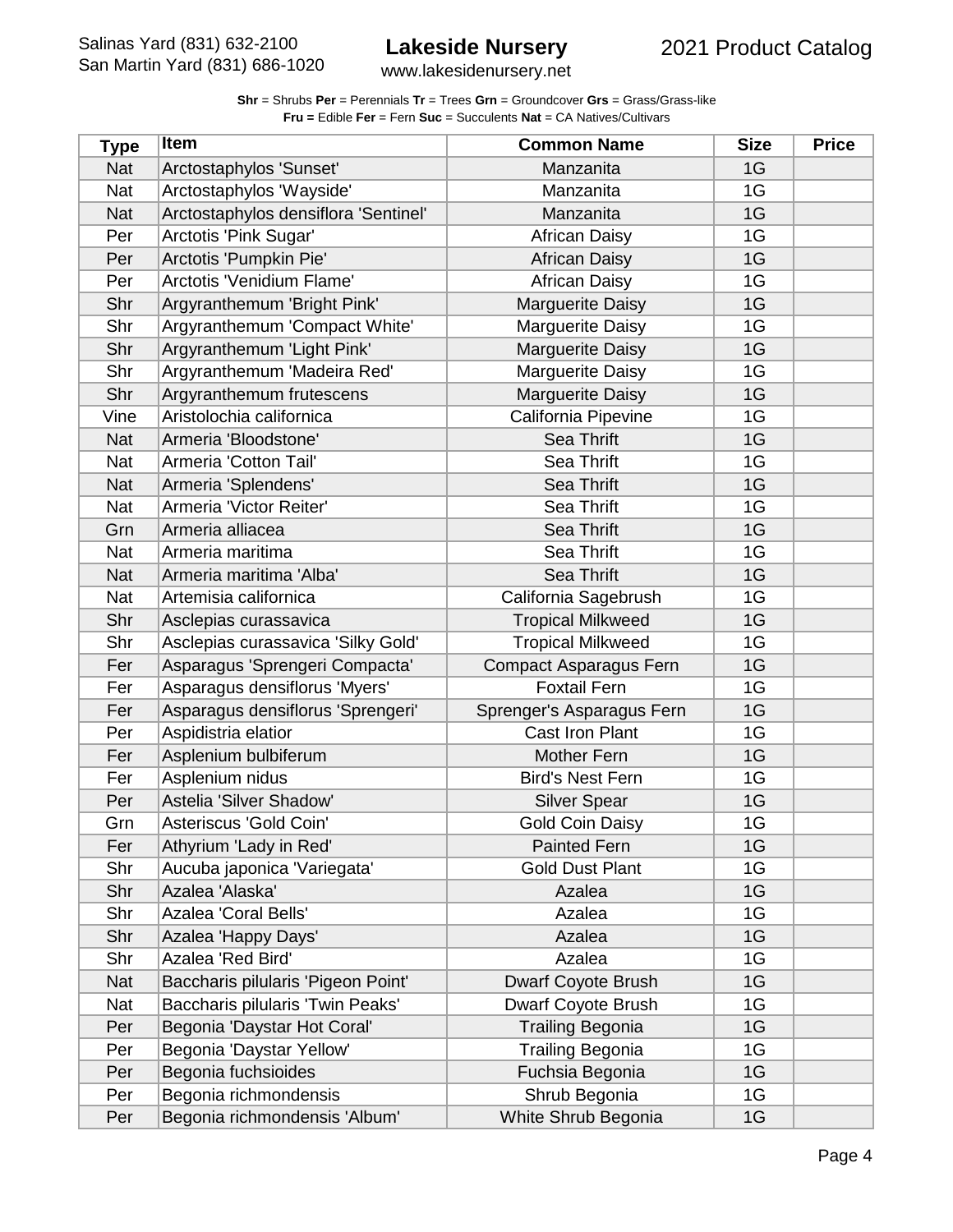www.lakesidenursery.net

| <b>Type</b> | <b>Item</b>                                         | <b>Common Name</b>          | <b>Size</b> | <b>Price</b> |
|-------------|-----------------------------------------------------|-----------------------------|-------------|--------------|
| Shr         | Berberis 'Atropurpurea'                             | Japanese Barberry           | 1G          |              |
| Shr         | Berberis 'Crimson Pygmy'                            | Japanese Barberry           | 1G          |              |
| Shr         | Berberis 'Orange Rocket'                            | Japanese Barberry           | 1G          |              |
| Shr         | Berberis 'Rosy Glow'                                | Japanese Barberry           | 1G          |              |
| Grn         | Bergenia cordifolia                                 | Heartleaf Bergenia          | 1G          |              |
| <b>Suc</b>  | Beschorneria 'Flamingo Glow'                        | <b>Mexican Lily</b>         | 1G          |              |
| Suc         | Beschorneria yuccoides                              | <b>Mexican Lily</b>         | 1G          |              |
| Per         | Bidens 'Bidy Boom Red'                              | <b>Beggartick</b>           | 1G          |              |
| Per         | <b>Bidens 'Bidy Gonzales'</b>                       | <b>Beggartick</b>           | 1G          |              |
| Per         | <b>Bidens 'Blazing Fire'</b>                        | <b>Beggartick</b>           | 1G          |              |
| Per         | <b>Bidens 'Campfire Fireburst'</b>                  | <b>Beggartick</b>           | 1G          |              |
| Per         | <b>Bidens 'Painted Red'</b>                         | <b>Beggartick</b>           | 1G          |              |
| Per         | Bidens 'Popstar'                                    | <b>Beggartick</b>           | 1G          |              |
| Vine        | Bignonia cherere - Stk. [Distictus<br>buccinatoria] | <b>Red Trumpet Vine</b>     | 1G          |              |
| Fer         | Blechnum gibbum                                     | Miniature Tree Fern         | 1G          |              |
| Fer         | <b>Blechnum</b> spicant                             | Deer Fern                   | 1G          |              |
| Edible      | <b>Blueberry 'Pink Lemonade'</b>                    | Southern Highbush Blueberry | 1G          |              |
| Edible      | Blueberry 'Top Hat'                                 | <b>Dwarf Blueberry</b>      | 1G          |              |
| Shr         | Boronia 'Shark Bay'                                 | Dwarf Boronia               | 1G          |              |
| Shr         | Boronia heterophylla                                | Boronia                     | 1G          |              |
| Vine        | Bougainvillea 'Barbara Karst'                       | Bougainvillea               | 1G          |              |
| Vine        | Bougainvillea 'Bengal Orange'                       | Bougainvillea               | 1G          |              |
| Vine        | Bougainvillea 'California Gold'                     | Bougainvillea               | 1G          |              |
| Vine        | Bougainvillea 'Flame'                               | Bougainvillea               | 1G          |              |
| Vine        | Bougainvillea 'James Walker'                        | Bougainvillea               | 1G          |              |
| Vine        | Bougainvillea 'La Jolla'                            | Bougainvillea               | 1G          |              |
| Vine        | Bougainvillea 'Raspberry Ice'                       | Bougainvillea               | 1G          |              |
| Vine        | Bougainvillea 'Royal Purple'                        | Bougainvillea               | 1G          |              |
| Vine        | Bougainvillea 'San Diego Red'                       | Bougainvillea               | 1G          |              |
| Vine        | Bougainvillea 'Vera Pink'                           | Bougainvillea               | 1G          |              |
| Vine        | Bougainvillea 'Vera White'                          | Bougainvillea               | 1G          |              |
| Vine        | Bougainvillea brasiliensis                          | Bougainvillea               | 1G          |              |
| Nat         | Bouteloua 'Blonde Ambition'                         | <b>Blue Grama Grass</b>     | 1G          |              |
| Shr         | Brugmansia 'Charles Grimaldi'                       | Angel's Trumpet             | 1G          |              |
| Grn         | Brunnera 'Alexander's Great'                        | Siberian Bugloss            | 1G          |              |
| Grn         | Brunnera 'Silver Heart'                             | Siberian Bugloss            | 1G          |              |
| Grn         | Brunnera macrophylla 'Sea Heart'                    | Siberian Bugloss            | 1G          |              |
| Shr         | Buddleja 'Black Knight'                             | <b>Butterfly Bush</b>       | 1G          |              |
| Shr         | Buddleja 'Buzz Purple'                              | <b>Butterfly Bush</b>       | 1G          |              |
| Shr         | Buddleja davidii 'White'                            | <b>Butterfly Bush</b>       | 1G          |              |
| Suc         | <b>Bulbine frutescens</b>                           | <b>Bulbine</b>              | 1G          |              |
| Suc         | <b>Bulbine frutescens 'Hallmark'</b>                | <b>Bulbine</b>              | 1G          |              |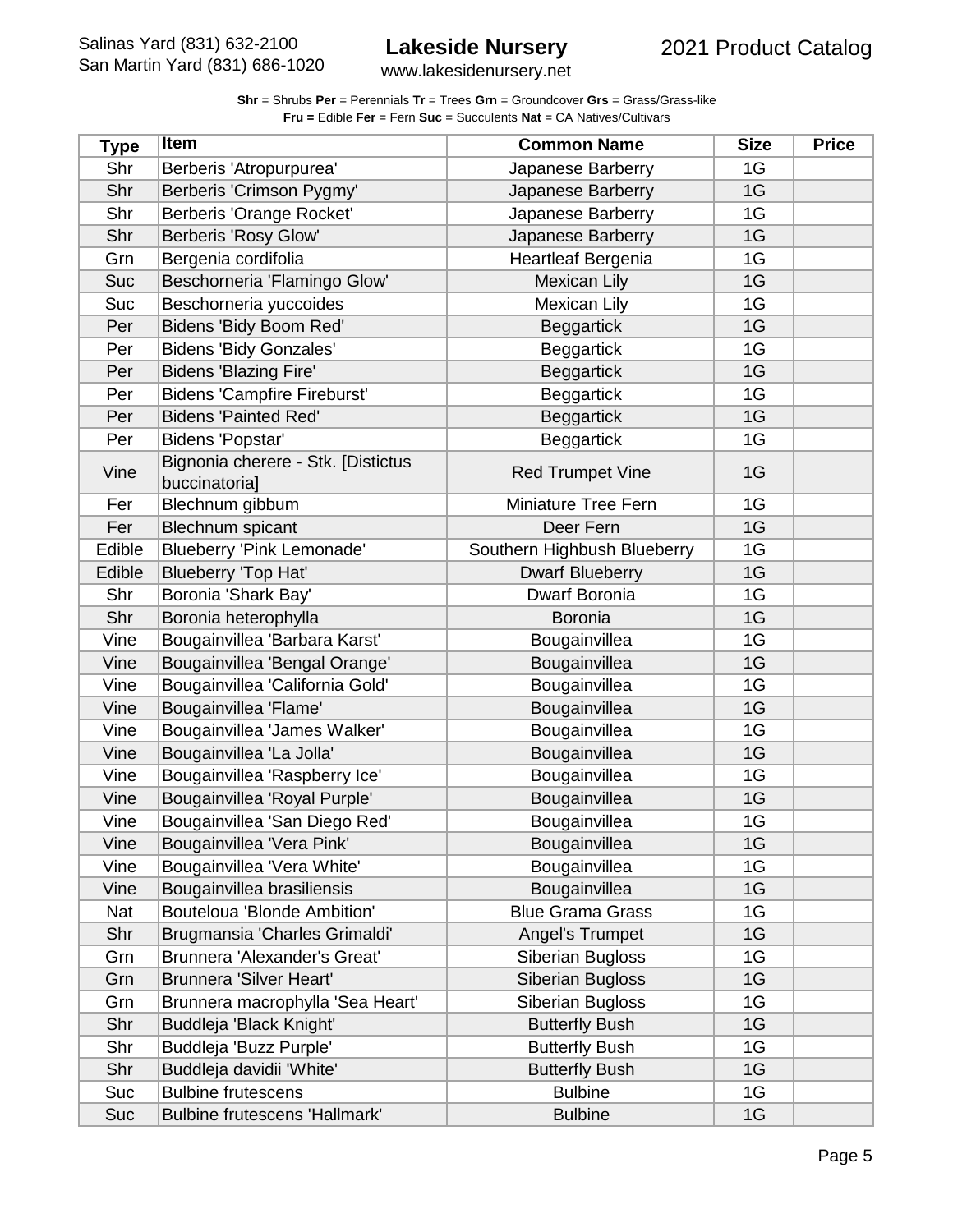www.lakesidenursery.net

| <b>Type</b> | <b>Item</b>                             | <b>Common Name</b>          | <b>Size</b> | <b>Price</b> |
|-------------|-----------------------------------------|-----------------------------|-------------|--------------|
| Shr         | Buxus 'Green Beauty'                    | Japanese Boxwood            | 1G          |              |
| Shr         | <b>Buxus 'Winter Gem'</b>               | Korean Boxwood              | 1G          |              |
| Shr         | Buxus mic. japonica                     | Japanese Boxwood            | 1G          |              |
| Shr         | <b>Buxus sempervirens</b>               | English Boxwood             | 1G          |              |
| Shr         | Buxus sempervirens 'Suffruticosa'       | Dwarf English Boxwood       | 1G          |              |
| <b>Nat</b>  | Calamagrostis 'Karl Foerster'           | <b>Feather Reed Grass</b>   | 1G          |              |
| Grs         | Calamagrostis brachytricha              | <b>Mendocino Reed Grass</b> | 1G          |              |
| <b>Nat</b>  | Calamagrostis foliosa                   | <b>Korean Reed Grass</b>    | 1G          |              |
| Suc         | Calandrinia grandiflora                 | <b>Rock Purslane</b>        | 1G          |              |
| Shr         | Callistemon citrinus                    | <b>Bottlebrush</b>          | 1G          |              |
| Shr         | Callistemon viminalis 'Little John'     | <b>Dwarf Bottlebrush</b>    | 1G          |              |
| <b>Nat</b>  | Calycanthus occidentalis                | Western Spicebush           | 1G          |              |
| Grn         | Calylophus drummondianus                | <b>Texas Primrose</b>       | 1G          |              |
| Per         | Campanula 'Ambella Intense Purple'      | Serbian Bellflower          | 1G          |              |
| Per         | Campanula 'Pink Octopus'                | <b>Bellflower</b>           | 1G          |              |
| Grn         | Campanula garganica 'Dickson's<br>Gold' | <b>Adriatic Bellflower</b>  | 1G          |              |
| Grn         | Campanula muralis                       | <b>Dalmatian Bellflower</b> | 1G          |              |
| Grn         | Campanula poscharkyana                  | Serbian Bellflower          | 1G          |              |
| Grn         | Campanula poscharskyana 'Alba'          | Serbian Bellflower          | 1G          |              |
| Per         | Canna 'South Pacific Orange'            | Canna Lily                  | 1G          |              |
| Per         | Canna 'South Pacific Rose'              | Canna Lily                  | 1G          |              |
| Per         | Canna 'South Pacific Scarlet'           | Canna Lily                  | 1G          |              |
| Grs         | Carex 'Amazon Mist'                     | Sedge Grass                 | 1G          |              |
| Grs         | Carex 'Everest'                         | Japanese Sedge              | 1G          |              |
| Grs         | Carex 'Evergold'                        | Japanese Sedge              | 1G          |              |
| Grs         | Carex 'Everillo'                        | Japanese Sedge              | 1G          |              |
| Grs         | Carex 'Feather Falls'                   | Japanese Sedge              | 1G          |              |
| Grs         | <b>Carex 'Frosted Curls'</b>            | New Zealand Hair Sedge      | 1G          |              |
| Nat         | Carex pansa                             | Dune Sedge                  | 1G          |              |
| <b>Nat</b>  | Carex praegracillis                     | California Field Sedge      | 1G          |              |
| Grs         | Carex testacea                          | New Zealand Hair Sedge      | 1G          |              |
| Grs         | Carex tumulicola (divulsa)              | <b>Berkeley Sedge</b>       | 1G          |              |
| Shr         | Carissa macrocarpa                      | Natal Plum                  | 1G          |              |
| Nat         | Carpenteria californica                 | <b>Tree Anemone</b>         | 1G          |              |
| Nat         | Ceanothus 'Anchor Bay'                  | California Lilac            | 1G          |              |
| <b>Nat</b>  | Ceanothus 'Arroyo de la Cruz'           | California Lilac            | 1G          |              |
| Nat         | Ceanothus 'Blue Jeans'                  | California Lilac            | 1G          |              |
| <b>Nat</b>  | Ceanothus 'Carmel Creeper'              | California Lilac            | 1G          |              |
| Nat         | Ceanothus 'Centennial'                  | California Lilac            | 1G          |              |
| Nat         | Ceanothus 'Concha'                      | California Lilac            | 1G          |              |
| Nat         | Ceanothus 'Dark Star'                   | California Lilac            | 1G          |              |
| Nat         | Ceanothus 'Diamond Heights'             | California Lilac            | 1G          |              |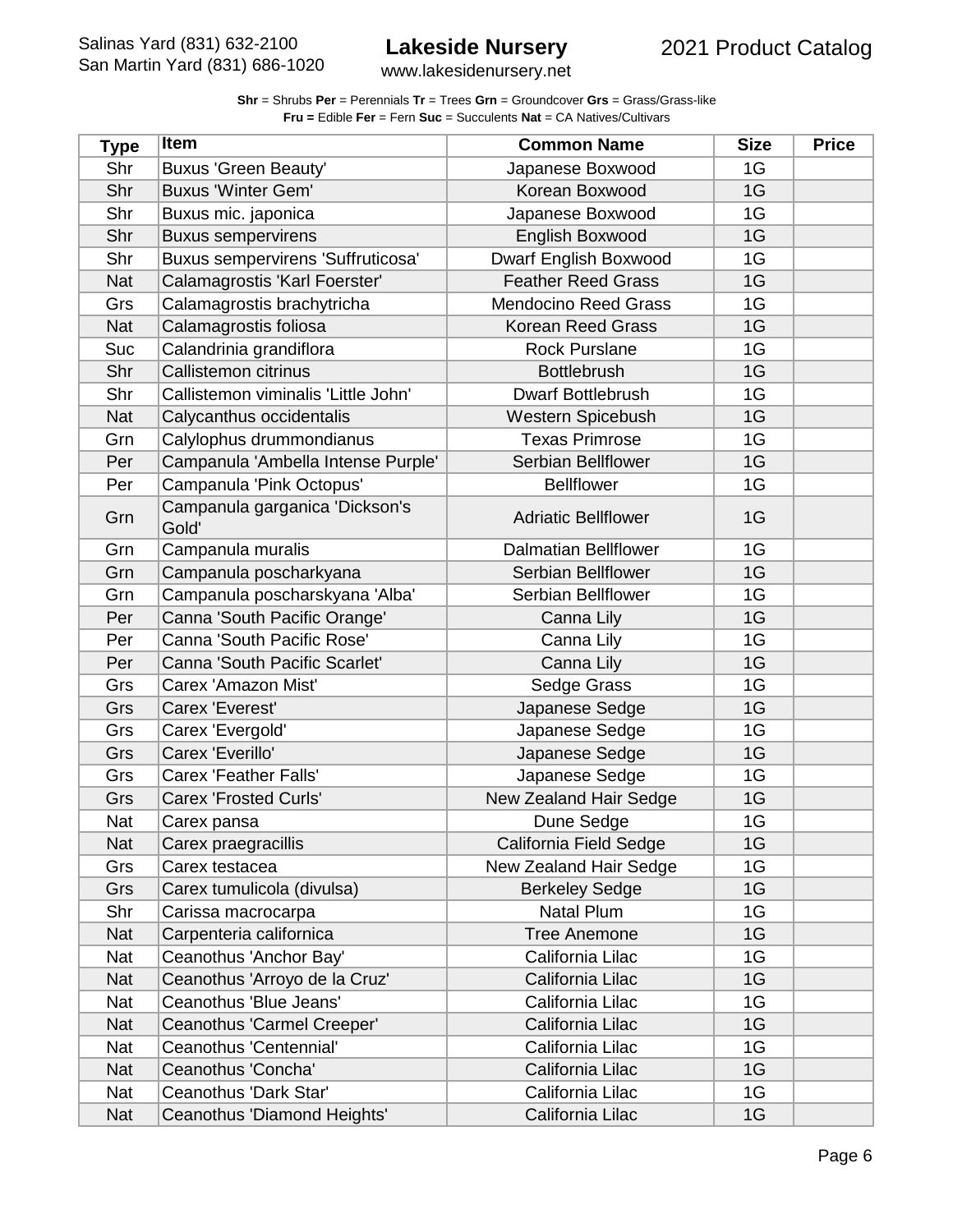www.lakesidenursery.net

| <b>Type</b> | Item                                  | <b>Common Name</b>              | <b>Size</b> | <b>Price</b> |
|-------------|---------------------------------------|---------------------------------|-------------|--------------|
| Nat         | Ceanothus 'Frosty Blue'               | California Lilac                | 1G          |              |
| <b>Nat</b>  | Ceanothus 'Frosty Dawn'               | California Lilac                | 1G          |              |
| <b>Nat</b>  | Ceanothus 'Joan Mirov'                | California Lilac                | 1G          |              |
| <b>Nat</b>  | Ceanothus 'Joyce Coulter'             | California Lilac                | 1G          |              |
| Nat         | Ceanothus 'Julia Phelps'              | California Lilac                | 1G          |              |
| <b>Nat</b>  | Ceanothus 'Kurt Zadnik'               | California Lilac                | 1G          |              |
| Nat         | Ceanothus 'Owlswood Blue'             | California Lilac                | 1G          |              |
| <b>Nat</b>  | Ceanothus 'Popcorn'                   | California Lilac                | 1G          |              |
| Nat         | Ceanothus 'Ray Hartman'               | California Lilac                | 1G          |              |
| <b>Nat</b>  | Ceanothus 'Skylark'                   | California Lilac                | 1G          |              |
| Nat         | Ceanothus 'Snow Flurry'               | California Lilac                | 1G          |              |
| <b>Nat</b>  | Ceanothus 'Yankee Point'              | California Lilac                | 1G          |              |
| Nat         | Ceanothus hearstiorum                 | California Lilac                | 1G          |              |
| <b>Nat</b>  | Ceanothus prostratus                  | California Lilac                | 1G          |              |
| Nat         | Ceanothus rigidus 'Snowball'          | California Lilac                | 1G          |              |
| Per         | Centranthus ruber                     | <b>Red Valerian</b>             | 1G          |              |
| Grn         | Cerastium tomentosum                  | Snow in Summer                  | 1G          |              |
| <b>Nat</b>  | Cercis occidentalis                   | <b>Western Redbud</b>           | 1G          |              |
| Shr         | Cestrum 'Newellii'                    | <b>Red Cestrum</b>              | 1G          |              |
| Shr         | Cestrum elegans                       | <b>Purple Cestrum</b>           | 1G          |              |
| Shr         | Cestrum nocturnum                     | Night-Blooming Jasmine          | 1G          |              |
| Shr         | Chaenomeles 'Cameo'                   | <b>Flowering Quince</b>         | 1G          |              |
| Shr         | <b>Chaenomeles 'Texas Scarlet'</b>    | <b>Flowering Quince</b>         | 1G          |              |
| Shr         | Choisya ternata                       | Mexican Mock Orange             | 1G          |              |
| Grs         | Chondropetalum elephantinum           | Large Cape Rush                 | 1G          |              |
| Grs         | Chondropetalum tectorum               | Small Cape Rush                 | 1G          |              |
| Grs         | Chondropetalum tectorum 'El<br>Campo' | Dwarf Cape Rush                 | 1G          |              |
| Shr         | Chorizema 'Bush Flame'                | <b>Flame Pea</b>                | 1G          |              |
| Shr         | Cistus 'Maculatus'                    | <b>Rock Rose</b>                | 1G          |              |
| Shr         | Cistus 'Sunset'                       | <b>Rock Rose</b>                | 1G          |              |
| Shr         | Cistus hybridus                       | <b>White Rock Rose</b>          | 1G          |              |
| Shr         | Cistus ladanifer                      | <b>Crimson-Spot Rock Rose</b>   | 1G          |              |
| Shr         | Cistus purpureus                      | Purple Rock Rose                | 1G          |              |
| Shr         | Cistus salvifolius                    | Sageleaf Rock Rose              | 1G          |              |
| Shr         | Cistus skanbergii                     | Pink Rock Rose                  | 1G          |              |
| Vine        | Clematis armandii                     | <b>Evergreen Clematis</b>       | 1G          |              |
| Per         | Clivia miniata - Orange               | Kaffir Lily                     | 1G          |              |
| Per         | Clivia miniata - Yellow               | Kaffir Lily                     | 1G          |              |
| Shr         | Coleonema 'Compacta'                  | <b>Compact Breath of Heaven</b> | 1G          |              |
| Shr         | Coleonema 'Sunset Gold'               | Golden Breath of Heaven         | 1G          |              |
| Shr         | Coleonema album                       | White Breath of Heaven          | 1G          |              |
| Shr         | Coleonema pulchrum                    | Breath of Heaven                | 1G          |              |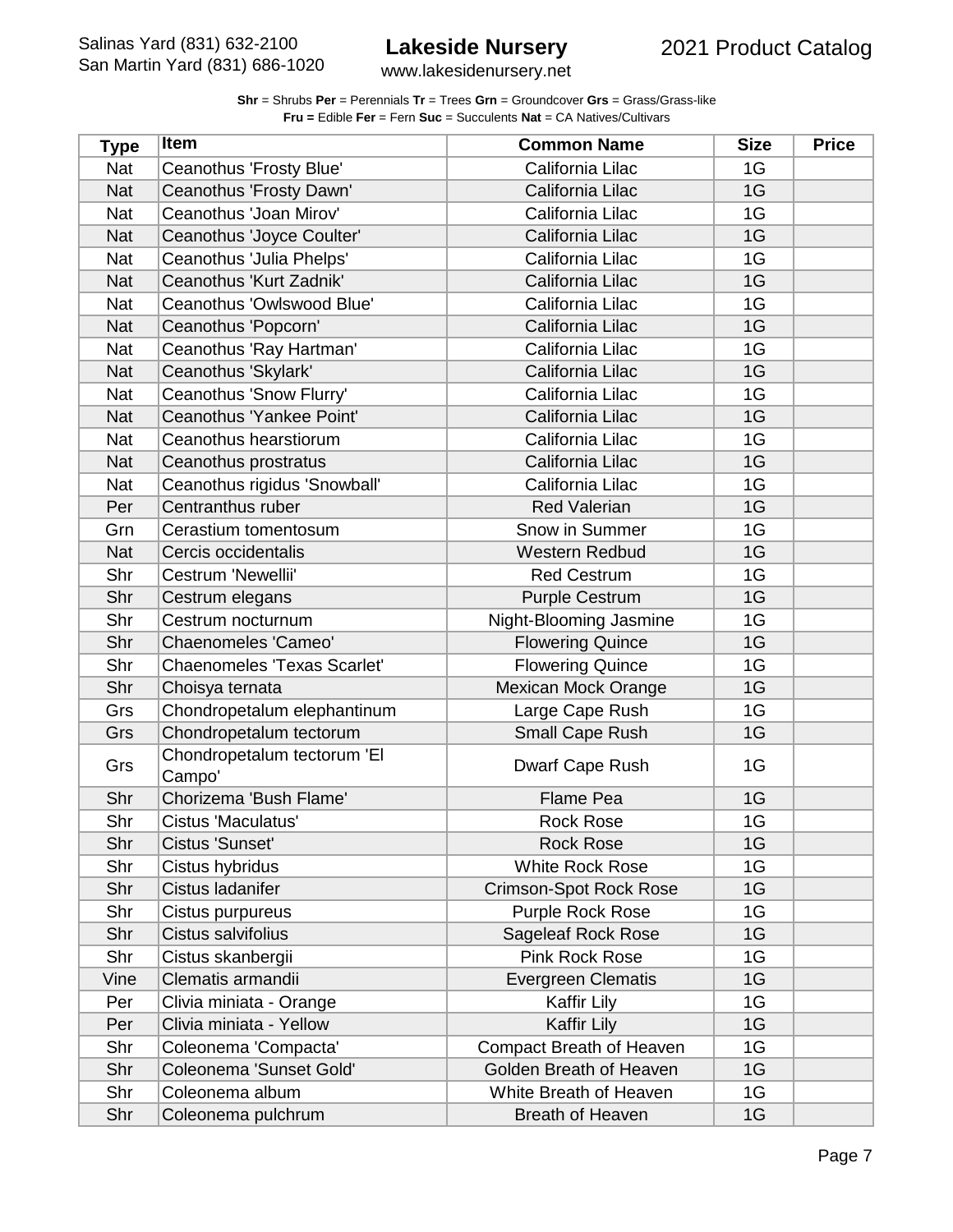| <b>Shr</b> = Shrubs <b>Per</b> = Perennials <b>Tr</b> = Trees Grn = Groundcover Grs = Grass/Grass-like |
|--------------------------------------------------------------------------------------------------------|
| <b>Fru = Edible Fer = Fern Suc = Succulents Nat = CA Natives/Cultivars</b>                             |

| <b>Type</b> | <b>Item</b>                           | <b>Common Name</b>             | <b>Size</b> | <b>Price</b> |
|-------------|---------------------------------------|--------------------------------|-------------|--------------|
| Shr         | Coleonema pulchrum 'Monterey<br>Rose' | <b>Breath of Heaven</b>        | 1G          |              |
| Grn         | Convolvulus mauritanicus              | <b>Ground Morning Glory</b>    | 1G          |              |
| Shr         | Coprosma 'Inferno'                    | <b>Mirror Plant</b>            | 1G          |              |
| Shr         | Coprosma 'Lemon Lime'                 | <b>Mirror Plant</b>            | 1G          |              |
| Shr         | Coprosma 'Marble Queen'               | <b>Mirror Plant</b>            | 1G          |              |
| Shr         | Coprosma 'Pacific Sunrise'            | <b>Mirror Plant</b>            | 1G          |              |
| Shr         | Coprosma 'Pina Colada'                | <b>Mirror Plant</b>            | 1G          |              |
| Shr         | Coprosma 'Pink Splendor'              | <b>Mirror Plant</b>            | 1G          |              |
| Shr         | Coprosma 'Rainbow Surprise'           | <b>Mirror Plant</b>            | 1G          |              |
| Shr         | Coprosma 'Taupata Gold'               | <b>Mirror Plant</b>            | 1G          |              |
| Shr         | Coprosma 'Tequila Sunrise'            | <b>Mirror Plant</b>            | 1G          |              |
| Shr         | Coprosma 'Vista Verde'                | <b>Creeping Mirror Plant</b>   | 1G          |              |
| Shr         | Coprosma kirkii                       | <b>Dwarf Mirror Plant</b>      | 1G          |              |
| Shr         | Coprosma kirkii 'Variegata'           | Variegated Dwarf Mirror Plant  | 1G          |              |
| Grs         | Cordyline 'Cha Cha'                   | Cordyline                      | 1G          |              |
| Grs         | Cordyline 'Charlie Boy'               | Cordyline                      | 1G          |              |
| Grs         | Cordyline 'Cherry Sensation'          | Cordyline                      | 1G          |              |
| Grs         | Cordyline 'Design A Line Burgundy'    | Cordyline                      | 1G          |              |
| Grs         | Cordyline 'Electric Pink'             | Cordyline                      | 1G          |              |
| Grs         | Cordyline 'Red Sensation'             | Cordyline                      | 1G          |              |
| Grs         | Cordyline 'Red Star'                  | Cordyline                      | 1G          |              |
| Grs         | Cordyline australis 'Pink Passion'    | Cordyline                      | 1G          |              |
| Grs         | Cordyline Dancing Paso Doble'         | Cordyline                      | 1G          |              |
| Grn         | Correa 'Carmine Bells'                | Australian Fuchsia             | 1G          |              |
| Shr         | Correa 'Ivory Bells'                  | Australian Fuchsia             | 1G          |              |
| Grn         | Correa 'Wyn's Wonder'                 | Variegated Australian Fuchsia  | 1G          |              |
| Grn         | Cotoneaster dammeri 'Lowfast'         | <b>Bearberry Cotoneaster</b>   | 1G          |              |
| Grn         | Cotula leptinella 'Platt's Black'     | <b>Brass Buttons</b>           | 1G          |              |
| Suc         | Crassula 'Campfire'                   | Red Pagoda                     | 1G          |              |
| Shr         | Crowea 'Pink Star'                    | Pink Crowea                    | 1G          |              |
| Per         | Cuphea 'Honeybells'                   | <b>Trailing Cuphea</b>         | 1G          |              |
| Per         | Cuphea hyssopifolia                   | <b>Mexican Heather</b>         | 1G          |              |
| Per         | Cuphea ignea                          | <b>Firecracker Plant</b>       | 1G          |              |
| Tr          | Cupressus leylandii                   | <b>Leyland Cypress</b>         | 1G          |              |
| Tr          | Cupressus macrocarpa                  | <b>Monterey Cypress</b>        | 1G          |              |
| Tr          | Cupressus macrocarpa 'Citriodora'     | <b>Golden Monterey Cypress</b> | 1G          |              |
| Tr          | <b>Cupressus sempervirens</b>         | Italian Cypress                | 1G          |              |
| Tr          | Cupressus sempervirens 'Compacta'     | <b>Dwarf Italian Cypress</b>   | 1G          |              |
| Fer         | Cyathea cooperi                       | <b>Australian Tree Fern</b>    | 1G          |              |
| Fer         | Cyrtomium fortunei                    | <b>Holly Fern</b>              | 1G          |              |
| Shr         | Daphne 'Eternal Fragrance'            | Daphne                         | 1G          |              |
| Suc         | Dasylirion longissimum                | <b>Mexican Grass Tree</b>      | 1G          |              |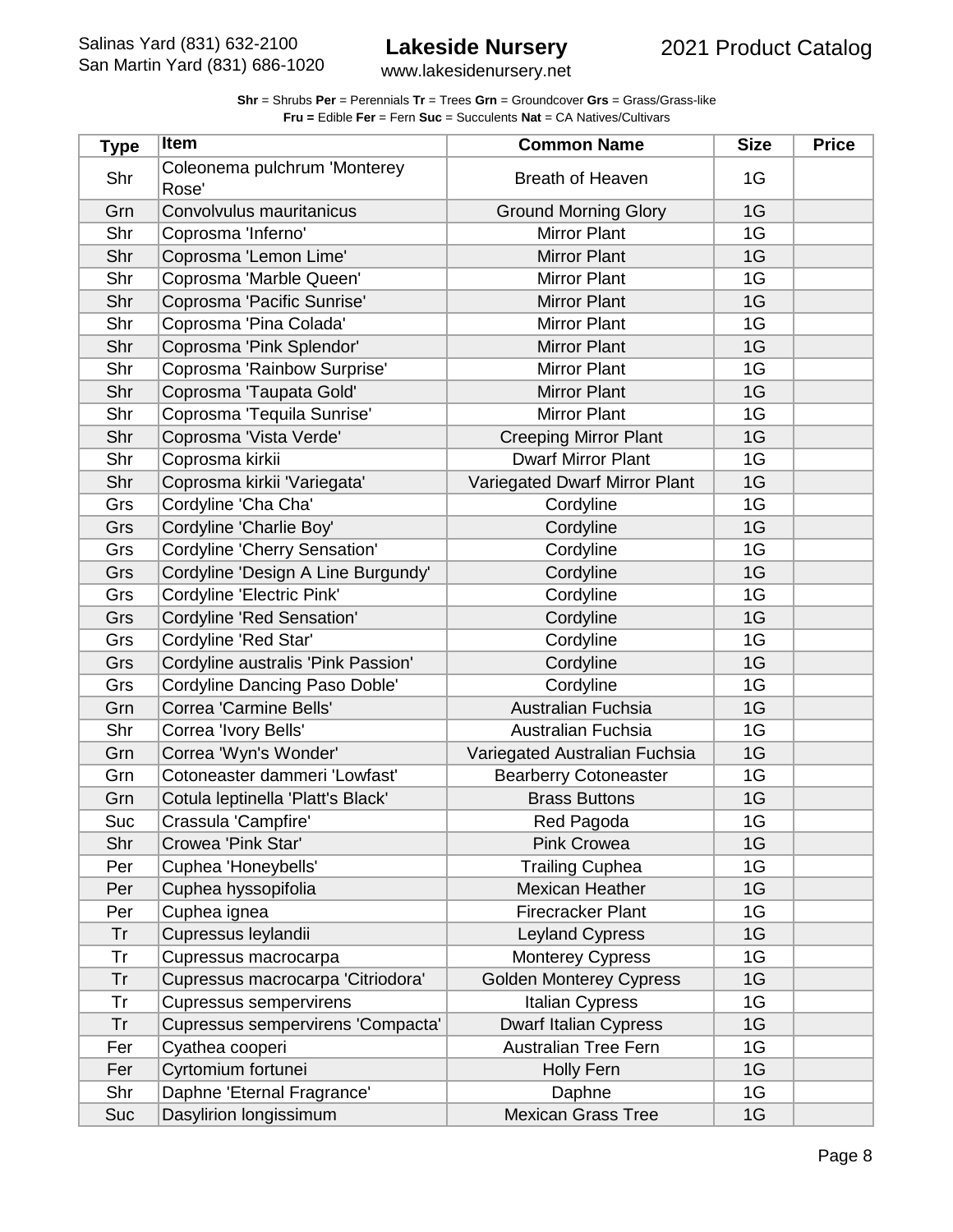www.lakesidenursery.net

| <b>Type</b> | <b>Item</b>                            | <b>Common Name</b>           | <b>Size</b> | <b>Price</b> |
|-------------|----------------------------------------|------------------------------|-------------|--------------|
| Suc         | Dasylirion wheeleri                    | Spoon Yucca                  | 1G          |              |
| Per         | Delphinium 'Delgenius Breezin'         | Larkspur                     | 1G          |              |
| Per         | Delphinium 'Delgenius Glitzy'          | Larkspur                     | 1G          |              |
| Per         | Delphinium 'Delgenius Juliette'        | Larkspur                     | 1G          |              |
| Per         | Delphinium 'Delgenius Shelby'          | Larkspur                     | 1G          |              |
| Per         | Delphinium 'Guardian Blue'             | Larkspur                     | 1G          |              |
| Nat         | Dendromecon hartfordii                 | <b>Island Bush Poppy</b>     | 1G          |              |
| Grs         | Dianella 'Cassa Blue'                  | Flax Lily                    | 1G          |              |
| Grs         | Dianella revoluta 'Baby Bliss'         | Dwarf Flax Lily              | 1G          |              |
| Grs         | Dianella tasmanica 'Tasred'            | Flax Lily                    | 1G          |              |
| Grs         | Dianella tasmanica 'Variegata'         | Variegated Flax Lily         | 1G          |              |
| Grs         | Dianella tasmanica 'Wyeena'            | Variegated Flax Lily         | 1G          |              |
| Per         | Dichondra 'Silver Falls'               | <b>Silver Nickel Vine</b>    | 1G          |              |
| Fer         | Dicksonia antarctica                   | <b>Tasmanian Tree Fern</b>   | 1G          |              |
| Grs         | Dietes bicolor                         | <b>Fortnight Lily</b>        | 1G          |              |
| Grs         | Dietes grandiflora                     | <b>Fortnight Lily</b>        | 1G          |              |
| Grs         | Dietes iridoides [Dietes vegeta]       | Fortnight Lily               | 1G          |              |
| Per         | Digiplexis 'Illumination Flame'        | <b>Hybrid Foxglove</b>       | 1G          |              |
| Per         | Digitalis 'Camelot Mix'                | Foxglove                     | 1G          |              |
| Vine        | Distictus riversii [Bignonia riversii] | <b>Purple Trumpet Vine</b>   | 1G          |              |
| Shr         | Dodonaea viscosa                       | Hopbush                      | 1G          |              |
| Shr         | Dodonaea viscosa 'Purpurea'            | Hopbush                      | 1G          |              |
| Fer         | Dryopteris erythrosora                 | Autumn Fern                  | 1G          |              |
| <b>Nat</b>  | Dudleya caespitosa                     | Coast Dudleya                | 1G          |              |
| Nat         | Dudleya cymosa                         | Canyon Dudleya               | 1G          |              |
| <b>Nat</b>  | Dudleya pulverulenta                   | Chalk Dudleya                | 1G          |              |
| Nat         | Dudleya traskiae                       | Santa Barbara Island Dudleya | 1G          |              |
| Suc         | Echeveria 'Zorro'                      | Echeveria                    | 1G          |              |
| Suc         | Echeveria 'Afterglow'                  | Echeveria                    | 1G          |              |
| Suc         | Echeveria 'Black Prince'               | Echeveria                    | 1G          |              |
| Suc         | Echeveria 'Blue Bird'                  | Echeveria                    | 1G          |              |
| Suc         | Echeveria 'Coral Reef Chocolate'       | Echeveria                    | 1G          |              |
| Suc         | Echeveria 'Fred Ives'                  | Echeveria                    | 1G          |              |
| Suc         | Echeveria 'Lipstick'                   | Echeveria                    | 1G          |              |
| Suc         | Echeveria 'Perle Von Nurnberg'         | Echeveria                    | 1G          |              |
| Suc         | Echeveria 'Pink Frills'                | Echeveria                    | 1G          |              |
| Suc         | Echeveria 'Topsy Turvy'                | Echeveria                    | 1G          |              |
| Suc         | Echeveria 'White Cloud'                | Echeveria                    | 1G          |              |
| Suc         | Echeveria agavoides                    | Echeveria                    | 1G          |              |
| Suc         | Echeveria elegans                      | Echeveria                    | 1G          |              |
| Suc         | Echeveria imbricata                    | Echeveria                    | 1G          |              |
| Suc         | Echeveria nodulosa                     | Echeveria                    | 1G          |              |
| Suc         | Echeveria secunda                      | Echeveria                    | 1G          |              |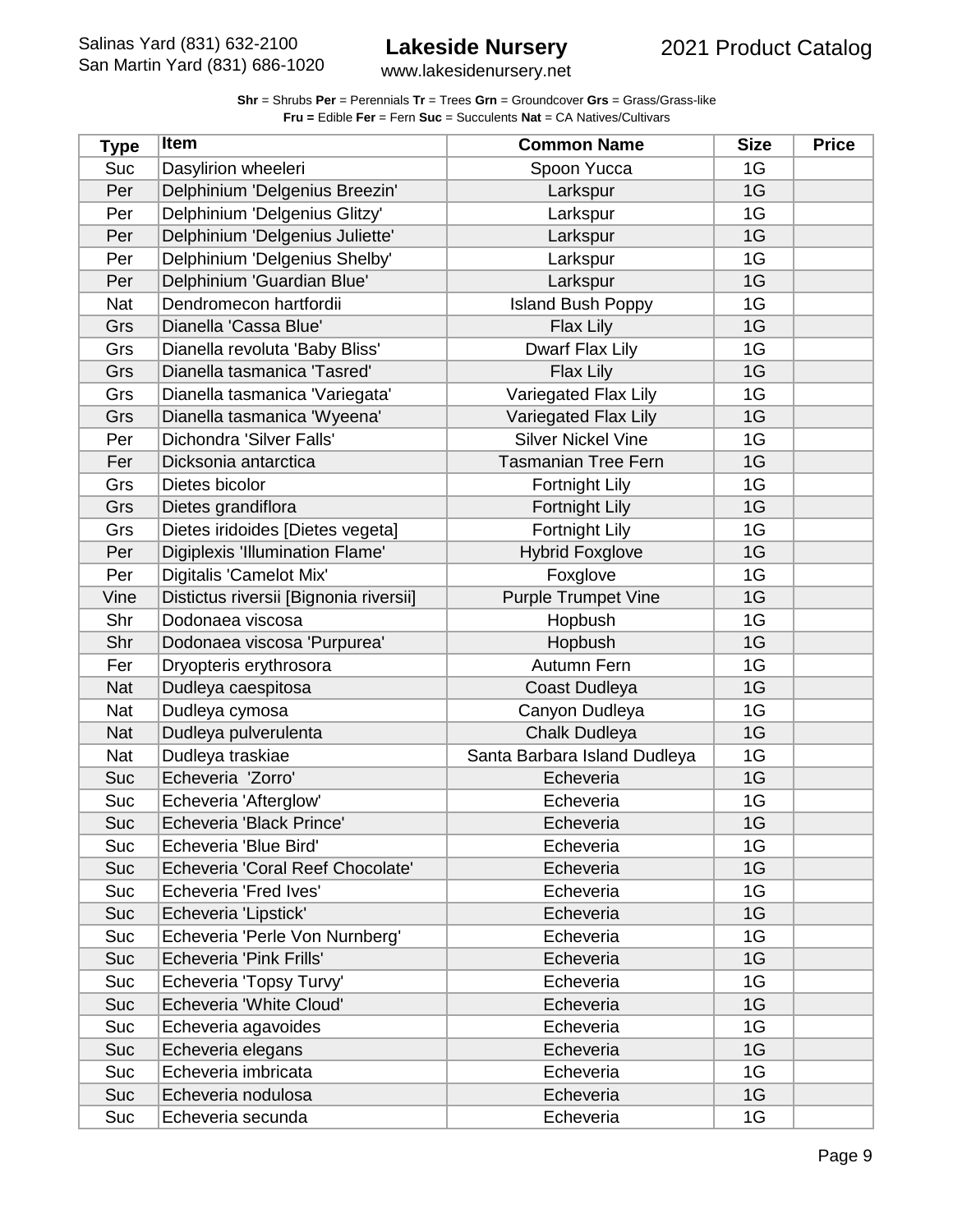| <b>Shr</b> = Shrubs <b>Per</b> = Perennials <b>Tr</b> = Trees <b>Grn</b> = Groundcover <b>Grs</b> = Grass/Grass-like |
|----------------------------------------------------------------------------------------------------------------------|
| <b>Fru = Edible Fer = Fern Suc = Succulents Nat = CA Natives/Cultivars</b>                                           |

| <b>Type</b> | <b>Item</b>                            | <b>Common Name</b>       | <b>Size</b> | <b>Price</b> |
|-------------|----------------------------------------|--------------------------|-------------|--------------|
| Suc         | Echeveria subrigida                    | Echeveria                | 1G          |              |
| Per         | Echibeckia 'Summerina Butterscotch'    | <b>Hybrid Coneflower</b> | 1G          |              |
| Per         | Echibeckia 'Summerina<br>Pumpernickel' | <b>Hybrid Coneflower</b> | 1G          |              |
| Per         | Echibeckia 'Summerina Yellow'          | <b>Hybrid Coneflower</b> | 1G          |              |
| Shr         | Echium fastuosum                       | <b>Pride of Madeira</b>  | 1G          |              |
| Per         | Echium wildpretii                      | Tower of Jewels          | 1G          |              |
| Shr         | Elaeagnus pungens 'Fruitlandii'        | <b>Russian Olive</b>     | 1G          |              |
| Per         | Ensete maurelii                        | Red Banana               | 1G          |              |
| <b>Nat</b>  | Epilobium 'Catalina'                   | California Fuchsia       | 1G          |              |
| Nat         | Epilobium 'Everett's Choice'           | California Fuchsia       | 1G          |              |
| <b>Nat</b>  | Epilobium 'Wasatch Fire'               | California Fuchsia       | 1G          |              |
| <b>Nat</b>  | Epilobium 'Wayne's Silver'             | California Fuchsia       | 1G          |              |
| <b>Nat</b>  | Epilobium canum 'Coral Canyon'         | California Fuchsia       | 1G          |              |
| Nat         | Epilobium canum 'Marin Pink'           | California Fuchsia       | 1G          |              |
| <b>Nat</b>  | Epilobium canum 'UC Hybrid'            | California Fuchsia       | 1G          |              |
| <b>Nat</b>  | Equisetum hyemale                      | Rough Horsetail          | 1G          |              |
| Grn         | Eremophila hygrophana                  | <b>Blue Emu Bush</b>     | 1G          |              |
| Shr         | Erica caniculata                       | <b>Scotch Heather</b>    | 1G          |              |
| Shr         | Erica carnea 'Springwood Pink'         | <b>Winter Heath</b>      | 1G          |              |
| Shr         | Erica darleyensis 'Kramer's Rote'      | <b>Winter Heath</b>      | 1G          |              |
| <b>Nat</b>  | Erigeron 'Wayne Roderick'              | Seaside Daisy            | 1G          |              |
| <b>Nat</b>  | Erigeron glaucus                       | Seaside Daisy            | 1G          |              |
| <b>Nat</b>  | Erigeron glaucus 'Sea Breeze'          | Seaside Daisy            | 1G          |              |
| Grn         | Erigeron karvinskianus                 | Santa Barbara Daisy      | 1G          |              |
| <b>Nat</b>  | Eriogonum arborescens                  | <b>Buckwheat</b>         | 1G          |              |
| Nat         | Eriogonum giganteum                    | <b>Buckwheat</b>         | 1G          |              |
| <b>Nat</b>  | Eriogonum grande var. rubescens        | <b>Buckwheat</b>         | 1G          |              |
| Grn         | Erodium 'Bishop's Form'                | Cranesbill               | 1G          |              |
| Grn         | Erodium 'Pink'                         | Cranesbill               | 1G          |              |
| Grn         | Erodium 'White'                        | Cranesbill               | 1G          |              |
| Shr         | Erysimum 'Bowles Mauve'                | Wallflower               | 1G          |              |
| Shr         | Escallonia 'Newport Dwarf'             | Dwarf Escallonia         | 1G          |              |
| Shr         | Escallonia fradesii                    | Escallonia               | 1G          |              |
| Shr         | Escallonia rubra                       | Escallonia               | 1G          |              |
| Shr         | Euonymus 'Emerald 'n Gold'             | Wintercreeper            | 1G          |              |
| Shr         | Euonymus 'Emerald Gaiety'              | Wintercreeper            | 1G          |              |
| Shr         | Euonymus 'Silver King'                 | Wintercreeper            | 1G          |              |
| Shr         | Euonymus 'Silver Queen'                | Wintercreeper            | 1G          |              |
| Per         | Euphorbia 'Ascot Rainbow'              | Spurge                   | 1G          |              |
| Per         | Euphorbia 'Blackbird'                  | Spurge                   | 1G          |              |
| Per         | Euphorbia 'Blue Haze'                  | Spurge                   | 1G          |              |
| Per         | Euphorbia 'Dean's Hybrid'              | Spurge                   | 1G          |              |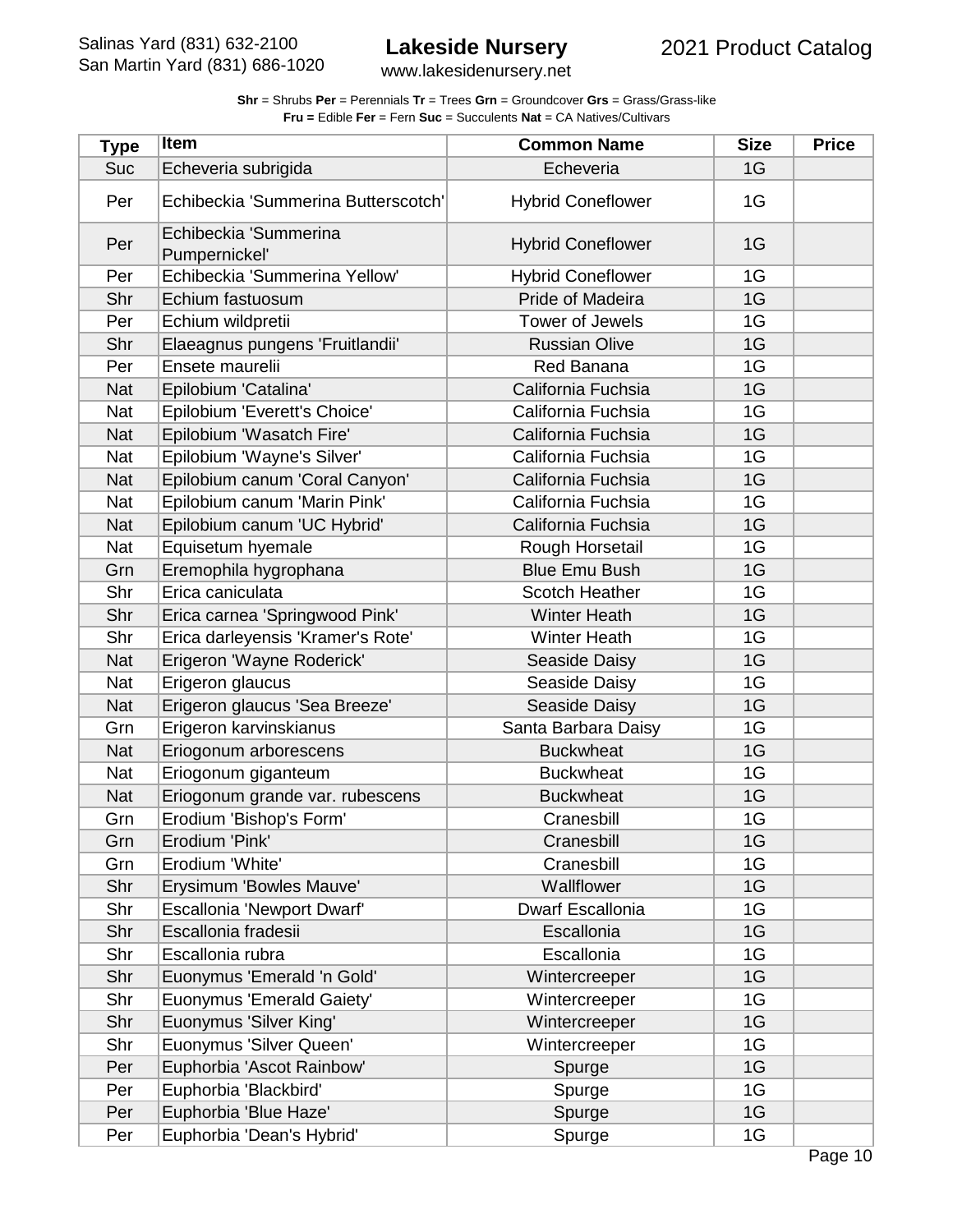www.lakesidenursery.net

| <b>Type</b> | <b>Item</b>                          | <b>Common Name</b>         | <b>Size</b> | <b>Price</b> |
|-------------|--------------------------------------|----------------------------|-------------|--------------|
| Per         | Euphorbia 'Diamond Frost'            | Spurge                     | 1G          |              |
| Per         | Euphorbia 'Purpurea'                 | Spurge                     | 1G          |              |
| Per         | Euphorbia 'Tiny Tim'                 | Spurge                     | 1G          |              |
| Per         | Euphorbia martinii                   | Spurge                     | 1G          |              |
| Per         | Euphorbia mauritanica                | Spurge                     | 1G          |              |
| Suc         | Euphorbia milii 'Amarillo'           | Crown of Thorns            | 1G          |              |
| Suc         | Euphorbia milii 'Maxi Dinni'         | Crown of Thorns            | 1G          |              |
| Suc         | Euphorbia milii 'Maxi Pink Cadillac' | Crown of Thorns            | 1G          |              |
| Suc         | Euphorbia milii 'Maxi Vulkanus'      | Crown of Thorns            | 1G          |              |
| Suc         | Euphorbia milii 'Maxi Zeus'          | Crown of Thorns            | 1G          |              |
| <b>Suc</b>  | Euphorbia milii 'Mini Eos'           | Crown of Thorns            | 1G          |              |
| Suc         | Euphorbia milii 'Red'                | Crown of Thorns            | 1G          |              |
| Suc         | Euphorbia milii 'Selene'             | Crown of Thorns            | 1G          |              |
| Per         | Euphorbia myrsinites                 | Spurge                     | 1G          |              |
| Per         | Euphorbia polychroma                 | Spurge                     | 1G          |              |
| Per         | Euphorbia rigida                     | Spurge                     | 1G          |              |
| <b>Suc</b>  | Euphorbia tirucalli                  | Spurge                     | 1G          |              |
| Shr         | Euphorbia wulfenii                   | Spurge                     | 1G          |              |
| Shr         | Euryops pectinatus                   | Golden Bush Daisy          | 1G          |              |
| Shr         | Fatsia japonica                      | Japanese Aralia            | 1G          |              |
| Shr         | Fatsia japonica 'Spider's Web'       | Japanese Aralia            | 1G          |              |
| Shr         | Feijoa sellowiana                    | Pineapple Guava            | 1G          |              |
| Grn         | Felicia 'Cape Town Blue'             | <b>Blue Marguerite</b>     | 1G          |              |
| Grn         | Felicia 'San Gabriel'                | <b>Blue Marguerite</b>     | 1G          |              |
| Grn         | Felicia 'Santa Anita'                | <b>Blue Marguerite</b>     | 1G          |              |
| Grs         | Festuca 'Cool As Ice'                | <b>Blue Fescue</b>         | 1G          |              |
| Grs         | Festuca 'Elijah Blue'                | <b>Blue Fescue</b>         | 1G          |              |
| Nat         | Festuca 'Tomales Bay'                | <b>Idaho Fescue</b>        | 1G          |              |
| <b>Nat</b>  | Festuca californica                  | California Fescue          | 1G          |              |
| Grs         | Festuca idahoensis                   | Idaho Fescue               | 1G          |              |
| Grs         | Festuca mairei                       | <b>Sheep Fescue</b>        | 1G          |              |
| Nat         | Festuca rubra                        | <b>Creeping Red Fescue</b> | 1G          |              |
| Grn         | Fragaria chiloensis                  | Dune Strawberry            | 1G          |              |
| Per         | Francoa ramosa                       | <b>Bridal Wreath</b>       | 1G          |              |
| Per         | Francoa ramosa 'Lavender'            | <b>Bridal Wreath</b>       | 1G          |              |
| Nat         | Fremontodendron 'Ken Taylor'         | <b>Flannel Bush</b>        | 1G          |              |
| <b>Nat</b>  | Fremontodendron 'Pacific Sunset'     | <b>Flannel Bush</b>        | 1G          |              |
| Nat         | Fremontodendron 'San Gabriel'        | <b>Flannel Bush</b>        | 1G          |              |
| Per         | Fuchsia 'Dark Eyes Purple'           | Fuchsia                    | 1G          |              |
| Per         | Fuchsia 'Dark Eyes Red'              | Fuchsia                    | 1G          |              |
| Per         | Fuchsia 'Dollar Princess'            | Fuchsia                    | 1G          |              |
| Per         | Fuchsia 'Fanfare'                    | Fuchsia                    | 1G          |              |
| Per         | Fuchsia 'Gartenmeister'              | Fuchsia                    | 1G          |              |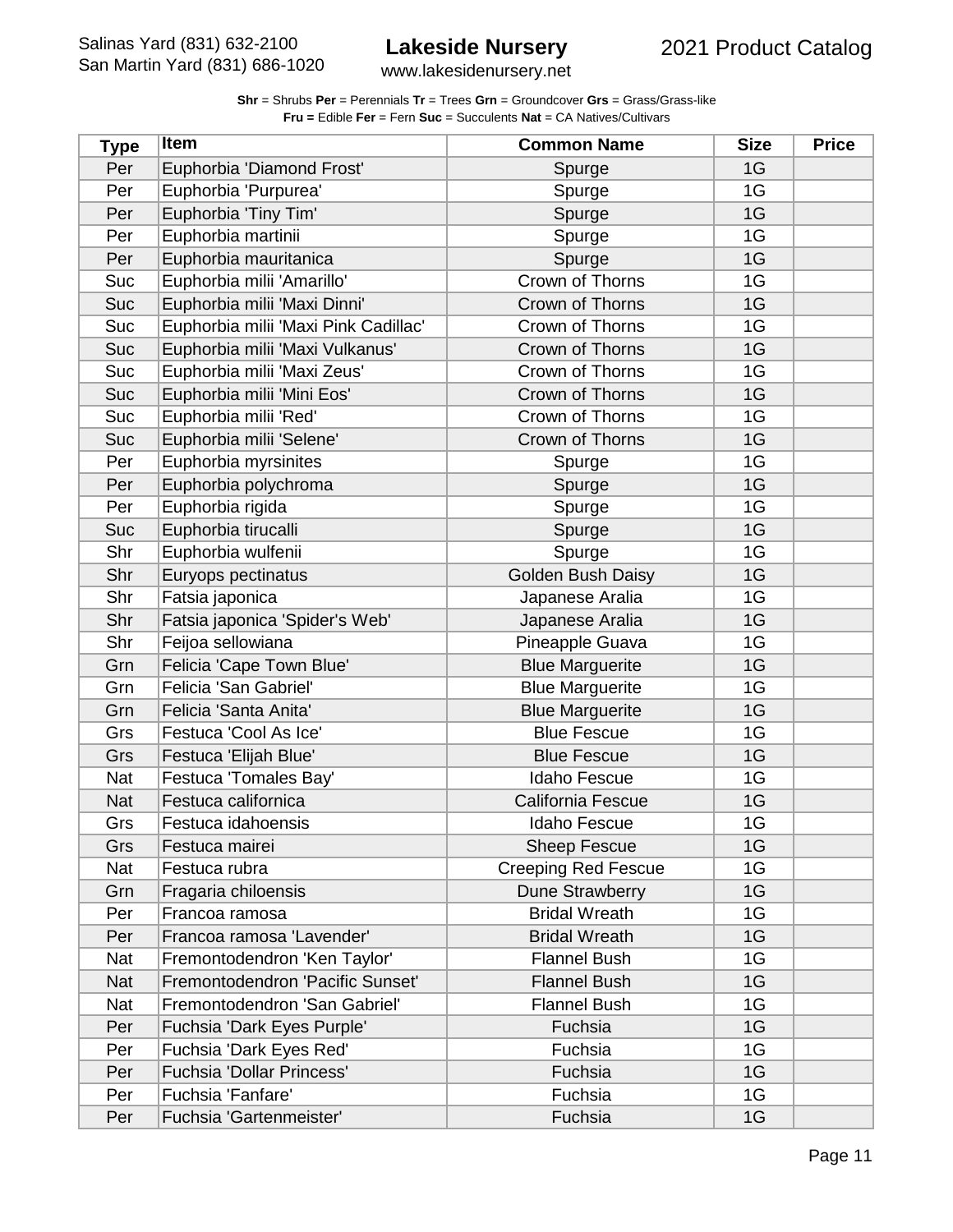www.lakesidenursery.net

| <b>Type</b> | <b>Item</b>                                     | <b>Common Name</b>         | <b>Size</b> | <b>Price</b> |
|-------------|-------------------------------------------------|----------------------------|-------------|--------------|
| Per         | Fuchsia 'New Fascination'                       | Fuchsia                    | 1G          |              |
| Per         | Fuchsia 'Swingtime'                             | Fuchsia                    | 1G          |              |
| Per         | Fuchsia 'Voodoo'                                | Fuchsia                    | 1G          |              |
| Per         | Fuchsia thymifolia                              | Fuchsia                    | 1G          |              |
| <b>Nat</b>  | Galvezia speciosa                               | <b>Island Snapdragon</b>   | 1G          |              |
| Shr         | Gardenia 'August Beauty'                        | Gardenia                   | 1G          |              |
| Shr         | Gardenia 'First Love'                           | Gardenia                   | 1G          |              |
| Shr         | Gardenia 'Frost Proof'                          | Gardenia                   | 1G          |              |
| Shr         | Gardenia 'Mystery'                              | Gardenia                   | 1G          |              |
| Shr         | Gardenia 'Veitchii'                             | Gardenia                   | 1G          |              |
| Shr         | Gardenia radicans                               | Gardenia                   | 1G          |              |
| <b>Nat</b>  | Garrya elliptica                                | Silktassel                 | 1G          |              |
| <b>Nat</b>  | Garrya elliptica 'Evie'                         | Silktassel                 | 1G          |              |
| <b>Nat</b>  | Gaultheria shallon                              | Salal                      | 1G          |              |
| Per         | Gaura 'Ballerina Rose'                          | Gaura                      | 1G          |              |
| Per         | Gaura 'Bantam White'                            | Gaura                      | 1G          |              |
| Grn         | Gazania 'Fiesta Red'                            | <b>Treasure Flower</b>     | 1G          |              |
| Grn         | Gazania 'Kiss Flame Orange'                     | <b>Treasure Flower</b>     | 1G          |              |
| Grn         | Gazania 'Kiss Flame Yellow'                     | <b>Treasure Flower</b>     | 1G          |              |
| Grn         | Gazania 'New Day Mix'                           | <b>Treasure Flower</b>     | 1G          |              |
| Grn         | Geranium 'Rozanne'                              | <b>Cranesbill Geranium</b> | 1G          |              |
| Grn         | Geranium 'Tiny Monster'                         | <b>Cranesbill Geranium</b> | 1G          |              |
| Grn         | Geranium can. 'Biokovo'                         | <b>Cranesbill Geranium</b> | 1G          |              |
| Grn         | Geranium can. 'Cambridge'                       | <b>Cranesbill Geranium</b> | 1G          |              |
| Grn         | Geranium can. 'Karmina'                         | <b>Cranesbill Geranium</b> | 1G          |              |
| Per         | Geranium Ivy 'Bicolor'                          | <b>Trailing Geranium</b>   | 1G          |              |
| Per         | Geranium Ivy 'Candy Cane'                       | <b>Trailing Geranium</b>   | 1G          |              |
| Per         | Geranium Ivy 'Great Balls of Fire<br>Dark Red'  | <b>Trailing Geranium</b>   | 1G          |              |
| Per         | Geranium Ivy 'Great Balls of Fire<br>Deep Rose' | <b>Trailing Geranium</b>   | 1G          |              |
| Per         | Geranium Ivy 'Great Balls of Fire<br>Star'      | <b>Trailing Geranium</b>   | 1G          |              |
| Per         | Geranium Ivy 'Great Balls of Fire<br>White'     | <b>Trailing Geranium</b>   | 1G          |              |
| Per         | Geranium Ivy 'Mini Cascade Pink'<br><b>PPAF</b> | <b>Trailing Geranium</b>   | 1G          |              |
| Per         | Geranium Ivy 'Mini Cascade Red'                 | <b>Trailing Geranium</b>   | 1G          |              |
| Per         | Geranium Ivy 'Red'                              | <b>Trailing Geranium</b>   | 1G          |              |
| Per         | Geranium Ivy 'Stars & Stripes'                  | <b>Trailing Geranium</b>   | 1G          |              |
| Per         | Geranium Ivy 'White'                            | <b>Trailing Geranium</b>   | 1G          |              |
| Per         | Geranium Zonal 'Americana Red'                  | Zonal Geranium             | 1G          |              |
| Per         | Geranium Zonal 'Americana White'                | Zonal Geranium             | 1G          |              |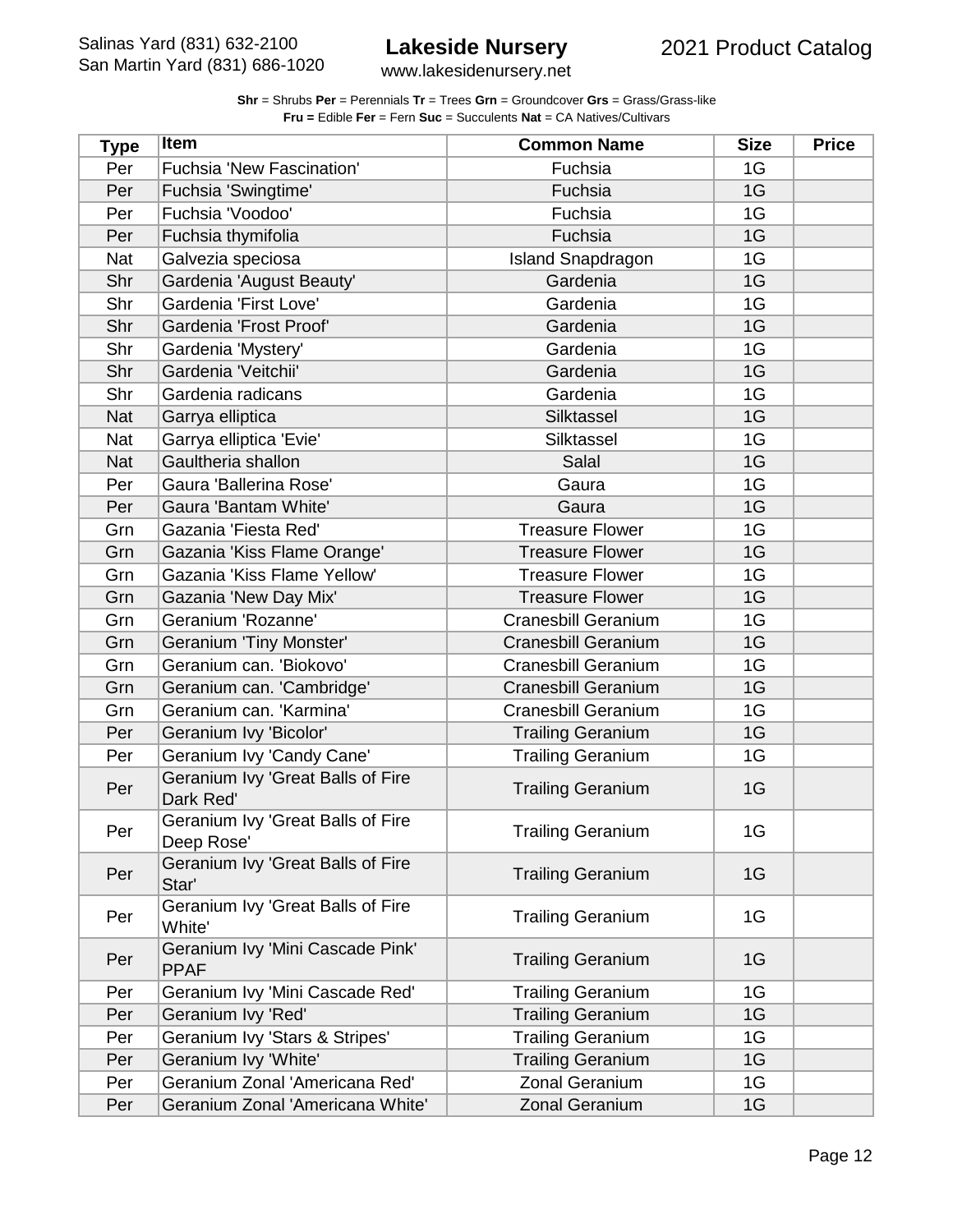| <b>Shr</b> = Shrubs <b>Per</b> = Perennials <b>Tr</b> = Trees <b>Grn</b> = Groundcover <b>Grs</b> = Grass/Grass-like |
|----------------------------------------------------------------------------------------------------------------------|
| <b>Fru = Edible Fer = Fern Suc = Succulents Nat = CA Natives/Cultivars</b>                                           |

| <b>Type</b> | <b>Item</b>                               | <b>Common Name</b>         | <b>Size</b> | <b>Price</b> |
|-------------|-------------------------------------------|----------------------------|-------------|--------------|
| Per         | Geranium Zonal 'Calliope Large<br>Salmon' | <b>Zonal Geranium</b>      | 1G          |              |
| Per         | Geranium Zonal 'Patriot Orange'           | <b>Zonal Geranium</b>      | 1G          |              |
| Per         | Geranium Zonal 'Patriot Salmon'           | <b>Zonal Geranium</b>      | 1G          |              |
| <b>Suc</b>  | Graptoveria 'Fred Ives'                   | Graptoveria                | 1G          |              |
| Shr         | Grevillea 'Big Bird'                      | Grevillea                  | 1G          |              |
| Shr         | Grevillea 'Bonfire'                       | Grevillea                  | 1G          |              |
| Shr         | Grevillea 'Canberra Gem'                  | Grevillea                  | 1G          |              |
| Shr         | Grevillea 'Long John'                     | Grevillea                  | 1G          |              |
| Shr         | Grevillea 'Molonglo'                      | Grevillea                  | 1G          |              |
| Shr         | Grevillea 'Moonlight'                     | Grevillea                  | 1G          |              |
| Shr         | Grevillea 'Ned Kelly'                     | Grevillea                  | 1G          |              |
| Shr         | Grevillea 'Noellii'                       | Grevillea                  | 1G          |              |
| Shr         | Grevillea 'Poorinda Blondie'              | Grevillea                  | 1G          |              |
| Shr         | <b>Grevillea 'Red Hooks'</b>              | Grevillea                  | 1G          |              |
| Shr         | Grevillea 'Robyn Gordon'                  | Grevillea                  | 1G          |              |
| Shr         | Grevillea 'Scarlet Sprite'                | <b>Rosemary Grevillea</b>  | 1G          |              |
| Shr         | Grevillea 'Spirit of ANZAC' PP26019       | Grevillea                  | 1G          |              |
| Shr         | Grevillea 'Superb'                        | Grevillea                  | 1G          |              |
| Shr         | Grevillea 'Winpara Gem'                   | Grevillea                  | 1G          |              |
| Grn         | Grevillea gaudichaudii                    | <b>Prostrate Grevillea</b> | 1G          |              |
| Grn         | Grevillea lanigera                        | Prostrate Woolly Grevillea | 1G          |              |
| Grn         | Grevillea lanigera 'Coastal Gem'          | Prostrate Woolly Grevillea | 1G          |              |
| Grn         | Grevillea lanigera 'Jade Mound'           | Prostrate Woolly Grevillea | 1G          |              |
| Grn         | Grevillea lanigera 'Mt. Tamboritha'       | Prostrate Woolly Grevillea | 1G          |              |
| Shr         | Grewia occidentalis                       | Lavender Star Flower       | 1G          |              |
| Shr         | Hakea suaveolens                          | <b>Sweet Hakea</b>         | 1G          |              |
| Grs         | Hakonechloa macra 'All Gold'              | Japanese Forest Grass      | 1G          |              |
| Grs         | Hakonechloa macra 'Aureola'               | Japanese Forest Grass      | 1G          |              |
| Vine        | Hardenbergia 'Happy Wanderer'             | <b>Purple Lilac Vine</b>   | 1G          |              |
| Vine        | Hardenbergia 'White Out'                  | <b>Lilac Vine</b>          | 1G          |              |
| Shr         | Hebe 'Autumn Glory'                       | Shrubby Veronica           | 1G          |              |
| Shr         | Hebe 'Bicolor'                            | Shrubby Veronica           | 1G          |              |
| Shr         | Hebe 'Coed'                               | Shrubby Veronica           | 1G          |              |
| Shr         | Hebe 'Patty's Purple'                     | Shrubby Veronica           | 1G          |              |
| Shr         | Hebe 'Wiri Blush'                         | Shrubby Veronica           | 1G          |              |
| Grn         | Hebe pimeleoides 'Quicksilver'            | Hebe                       | 1G          |              |
| Shr         | Hebe speciosa                             | Shrubby Veronica           | 1G          |              |
| Vine        | Hedera algeriensis                        | Algerian Ivy               | 1G          |              |
| Grn         | Helianthemum 'Henfield Brilliant'         | Sun Rose                   | 1G          |              |
| Grn         | Helianthemum 'Wisley Primrose'            | Sun Rose                   | 1G          |              |
| Grn         | Helichrysum 'Lemon Licorice'              | <b>Licorice Plant</b>      | 1G          |              |
| Grn         | Helichrysum 'Limelight'                   | Licorice Plant             | 1G          |              |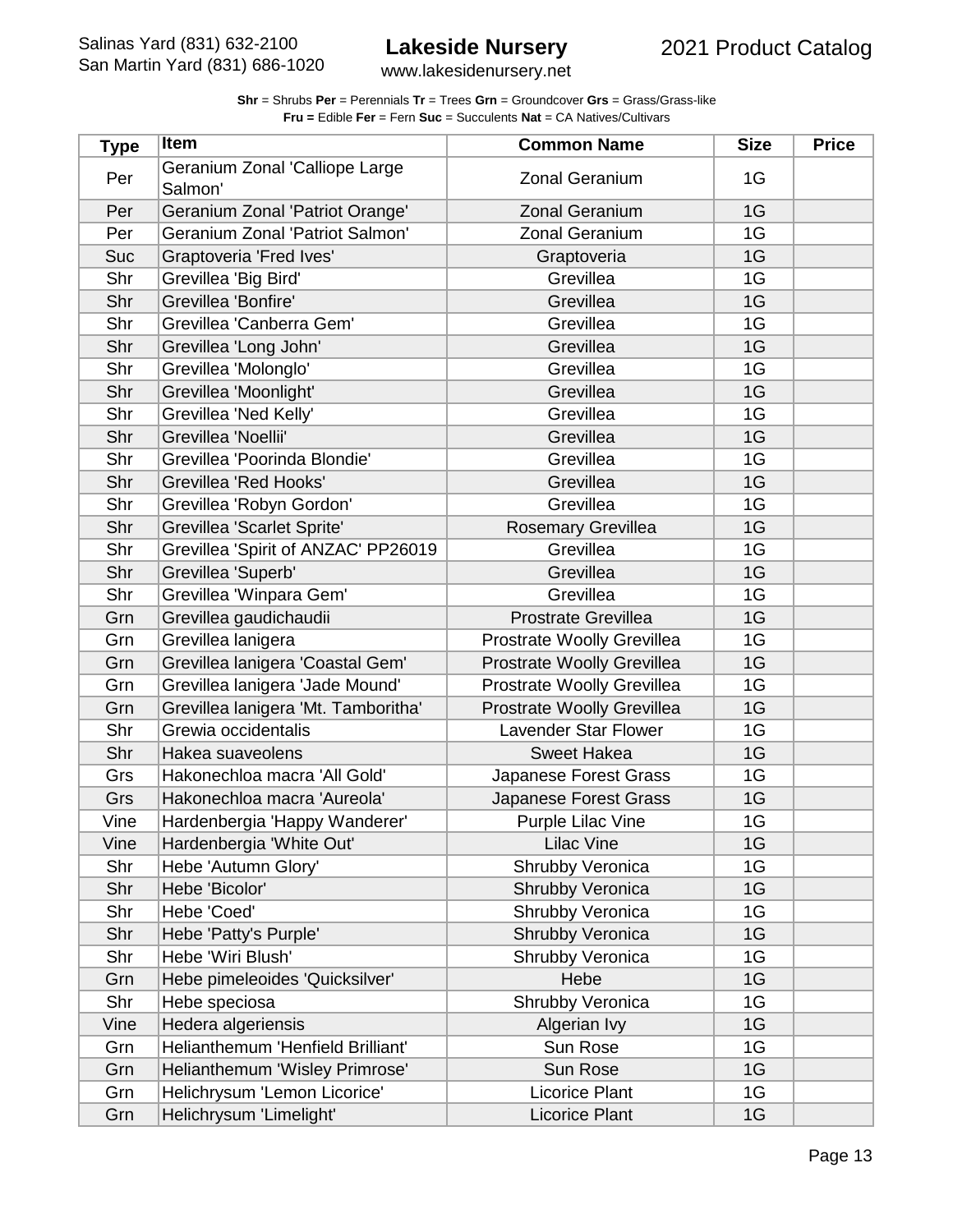www.lakesidenursery.net

| <b>Type</b> | Item                            | <b>Common Name</b>        | <b>Size</b> | <b>Price</b> |
|-------------|---------------------------------|---------------------------|-------------|--------------|
| Grn         | Helichrysum 'Petite Licorice'   | <b>Licorice Plant</b>     | 1G          |              |
| Grn         | Helichrysum Licorice Splash'    | Licorice Plant            | 1G          |              |
| Grn         | Helichrysum petiolare           | Licorice Plant            | 1G          |              |
| Grs         | Helictotrichon sempervirens     | <b>Blue Oat Grass</b>     | 1G          |              |
| Per         | Heliotrope 'Fragrant Delight'   | Heliotrope                | 1G          |              |
| Per         | Heliotrope 'Marino Blue'        | Heliotrope                | 1G          |              |
| Per         | Heliotrope 'Marino White'       | Heliotrope                | 1G          |              |
| Per         | Helleborus 'Anna's Red'         | Lenten Rose               | 1G          |              |
| Per         | Helleborus 'Ice N Roses Pink'   | Lenten Rose               | 1G          |              |
| Per         | Helleborus 'Ice N Roses Red'    | Lenten Rose               | 1G          |              |
| Per         | Helleborus 'Ice N Roses White'  | Lenten Rose               | 1G          |              |
| Per         | Helleborus 'Molly's White'      | Lenten Rose               | 1G          |              |
| Per         | Helleborus 'Penny's Pink'       | Lenten Rose               | 1G          |              |
| Per         | Helleborus 'Red Lady'           | Lenten Rose               | 1G          |              |
| Per         | Helleborus argutifolius         | Lenten Rose               | 1G          |              |
| Grs         | Hemerocallis 'Cranberry Baby'   | <b>Daylily</b>            | 1G          |              |
| Grs         | Hemerocallis 'Evergreen Orange' | Daylily                   | 1G          |              |
| Grs         | Hemerocallis 'Evergreen Red'    | Daylily                   | 1G          |              |
| Grs         | Hemerocallis 'Evergreen Yellow' | Daylily                   | 1G          |              |
| Grs         | Hemerocallis 'Stella de Oro'    | <b>Daylily</b>            | 1G          |              |
| Per         | Hemizygia 'Candy Kisses'        | Hybrid Hemizygia          | 1G          |              |
| Suc         | Hesperaloe parviflora           | <b>Red Yucca</b>          | 1G          |              |
| Suc         | Hesperaloe parviflora 'Yellow'  | <b>Texas Yucca</b>        | 1G          |              |
| <b>Nat</b>  | Heteromeles arbutifolia         | Toyon                     | 1G          |              |
| Per         | Heuchera 'Apple Crisp'          | <b>Hybrid Coral Bells</b> | 1G          |              |
| Per         | Heuchera 'Caramel'              | <b>Hybrid Coral Bells</b> | 1G          |              |
| Per         | Heuchera 'Citronelle'           | <b>Hybrid Coral Bells</b> | 1G          |              |
| Per         | Heuchera 'Crimson Curls'        | <b>Hybrid Coral Bells</b> | 1G          |              |
| Per         | Heuchera 'Forever Red'          | <b>Hybrid Coral Bells</b> | 1G          |              |
| Per         | Heuchera 'Guacamole'            | <b>Hybrid Coral Bells</b> | 1G          |              |
| Per         | Heuchera 'Key Lime Pie'         | <b>Hybrid Coral Bells</b> | 1G          |              |
| Per         | Heuchera 'Lime Marmalade'       | <b>Hybrid Coral Bells</b> | 1G          |              |
| Per         | Heuchera 'Lime Rickey'          | <b>Hybrid Coral Bells</b> | 1G          |              |
| Per         | Heuchera 'Marmalade'            | <b>Hybrid Coral Bells</b> | 1G          |              |
| Per         | Heuchera 'Mega Caramel'         | <b>Hybrid Coral Bells</b> | 1G          |              |
| Per         | Heuchera 'Midnight Rose'        | <b>Hybrid Coral Bells</b> | 1G          |              |
| Per         | Heuchera 'Old La Rochette'      | <b>Hybrid Coral Bells</b> | 1G          |              |
| Per         | Heuchera 'Rosada'               | <b>Hybrid Coral Bells</b> | 1G          |              |
| Nat         | Heuchera maxima                 | <b>Island Alum Root</b>   | 1G          |              |
| Per         | Heuchera sanguinea              | <b>Coral Bells</b>        | 1G          |              |
| Per         | Hosta 'Autumn Frost'            | Hosta                     | 1G          |              |
| Shr         | Hydrangea 'Annabelle'           | Smooth Hydrangea          | 1G          |              |
| Shr         | Hydrangea 'Limelight'           | Panicle Hydrangea         | 1G          |              |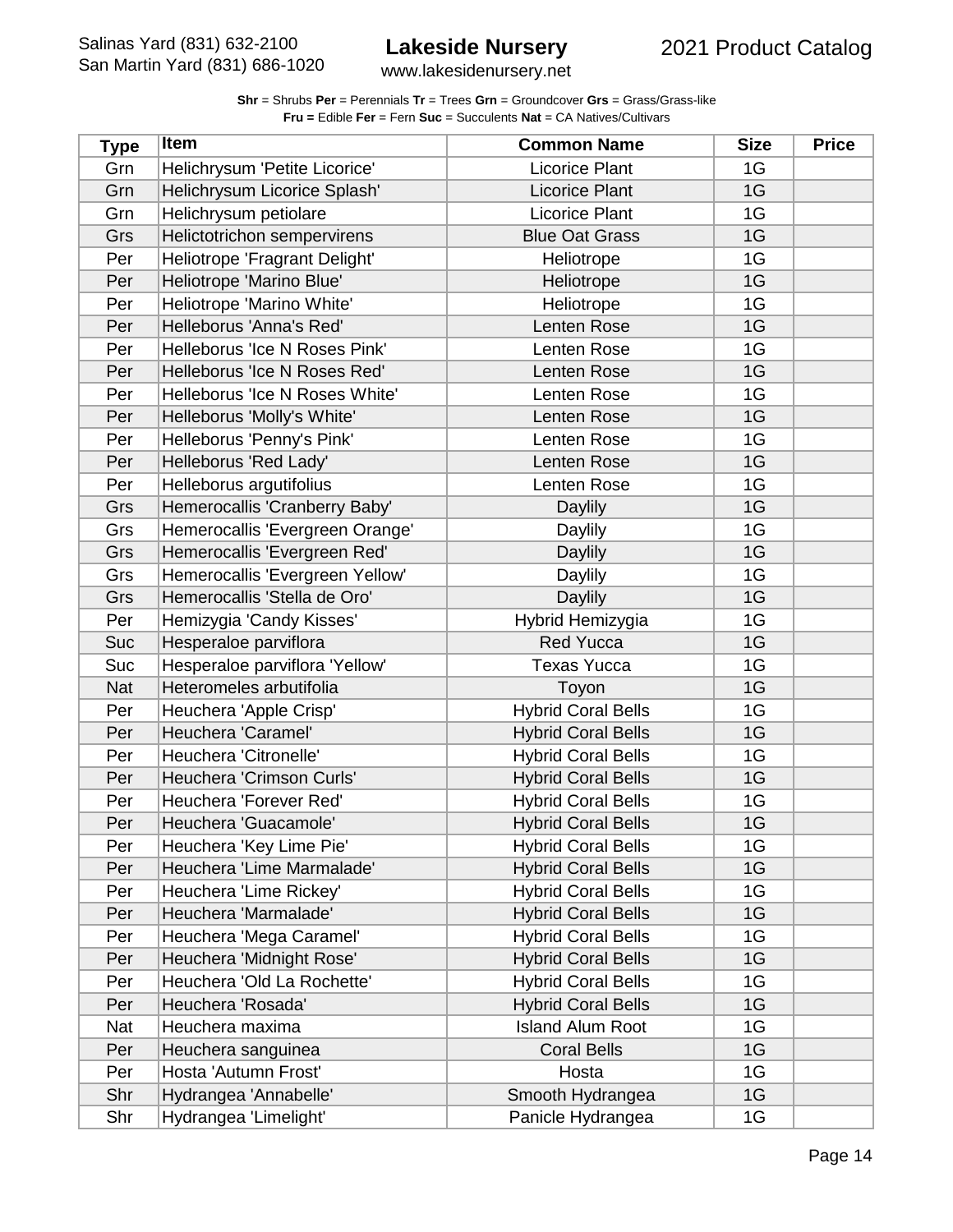| <b>Shr</b> = Shrubs Per = Perennials $Tr$ = Trees Grn = Groundcover Grs = Grass/Grass-like |
|--------------------------------------------------------------------------------------------|
| <b>Fru = Edible Fer = Fern Suc = Succulents Nat = CA Natives/Cultivars</b>                 |

| <b>Type</b> | <b>Item</b>                                    | <b>Common Name</b>              | <b>Size</b> | <b>Price</b> |
|-------------|------------------------------------------------|---------------------------------|-------------|--------------|
| Shr         | Hydrangea 'Sister Theresa'                     | Mophead Hydrangea               | 1G          |              |
| Shr         | Hydrangea macrophylla 'Pink'                   | Mophead Hydrangea               | 1G          |              |
| Shr         | Hydrangea quercifolia                          | Oakleaf Hydrangea               | 1G          |              |
| Shr         | Hydrangea quercifolia 'Snow Queen'             | Oakleaf Hydrangea               | 1G          |              |
| Per         | Impatiens 'Central Coast Rose'                 | <b>New Guinea Impatiens</b>     | 1G          |              |
| Per         | Impatiens 'Harmony Dark Red'                   | <b>New Guinea Impatiens</b>     | 1G          |              |
| Per         | Impatiens 'Harmony Magenta'                    | <b>New Guinea Impatiens</b>     | 1G          |              |
| Per         | Impatiens 'Harmony Orange'                     | New Guinea Impatiens            | 1G          |              |
| Per         | Impatiens 'Harmony Snow'                       | <b>New Guinea Impatiens</b>     | 1G          |              |
| Per         | Impatiens 'Infinity Dark Pink'                 | <b>New Guinea Impatiens</b>     | 1G          |              |
| Shr         | Iochroma 'Royal Queen'                         | <b>Purple Violet Tubeflower</b> | 1G          |              |
| Nat         | Iris douglasiana                               | Douglas Iris                    | 1G          |              |
| Nat         | Iris douglasiana 'Canyon Snow'                 | Douglas Iris                    | 1G          |              |
| Nat         | Iris douglasiana 'Pacific Coast Hybrid<br>Mix' | <b>Hybrid Douglas Iris</b>      | 1G          |              |
| <b>Nat</b>  | Isolepis cernuus [Scirpus cernuus]             | <b>Fiber Optics Grass</b>       | 1G          |              |
| Vine        | Jasminum polyanthum                            | Pink Jasmine                    | 1G          |              |
| <b>Nat</b>  | Juncus patens                                  | California Gray Rush            | 1G          |              |
| Nat         | Juncus patens 'Elk Blue'                       | California Gray Rush            | 1G          |              |
| Shr         | Juniperus 'Skyrocket'                          | Rocky Mountain Juniper          | 1G          |              |
| Shr         | Juniperus chinensis 'Sea Green'                | Chinese Juniper                 | 1G          |              |
| Shr         | Juniperus chinensis 'Torulosa'                 | Hollywood Juniper               | 1G          |              |
| Grn         | Juniperus conferta 'Blue Pacific'              | Shore Juniper                   | 1G          |              |
| Shr         | Juniperus pfitzeriana 'Old Gold'               | Chinese Juniper                 | 1G          |              |
| Grn         | Juniperus pro. 'Green Mound'                   | Japanese Garden Juniper         | 1G          |              |
| Grn         | Juniperus procumbens 'Nana'                    | Japanese Garden Juniper         | 1G          |              |
| Shr         | Juniperus sabina 'Tamariscifolia'              | <b>Tam Juniper</b>              | 1G          |              |
| Suc         | Kalanchoe 'Silver Strand'                      | Kalanchoe                       | 1G          |              |
| Suc         | Kalanchoe luciae                               | Kalanchoe                       | 1G          |              |
| Suc         | Kalanchoe pumila                               | Kalanchoe                       | 1G          |              |
| Suc         | Kalanchoe thrysiflora 'Flapjacks'              | Kalanchoe                       | 1G          |              |
| Grs         | Kniphofia 'Mango Popsicle'                     | <b>Red Hot Poker</b>            | 1G          |              |
| Grs         | Kniphofia uvaria                               | Red Hot Poker                   | 1G          |              |
| Grn         | Lamium 'Lami Dark Purple'                      | Deadnettle                      | 1G          |              |
| Grn         | Lamium 'Mega Puple'                            | Deadnettle                      | 1G          |              |
| Per         | Lantana 'Bandana Cherry Surprise'              | Compact Lantana                 | 1G          |              |
| Per         | Lantana 'Bandito Orange'                       | Compact Lantana                 | 1G          |              |
| Per         | Lantana 'Bandito Red'                          | Compact Lantana                 | 1G          |              |
| Per         | Lantana 'Bandito Yellow'                       | Compact Lantana                 | 1G          |              |
| Shr         | Lantana 'Confetti'                             | Lantana                         | 1G          |              |
| Per         | Lantana 'Cosmic Firestorm'                     | Lantana                         | 1G          |              |
| Shr         | Lantana 'Dallas Red'                           | Lantana                         | 1G          |              |
| Per         | Lantana 'Havana Gold'                          | Compact Lantana                 | 1G          |              |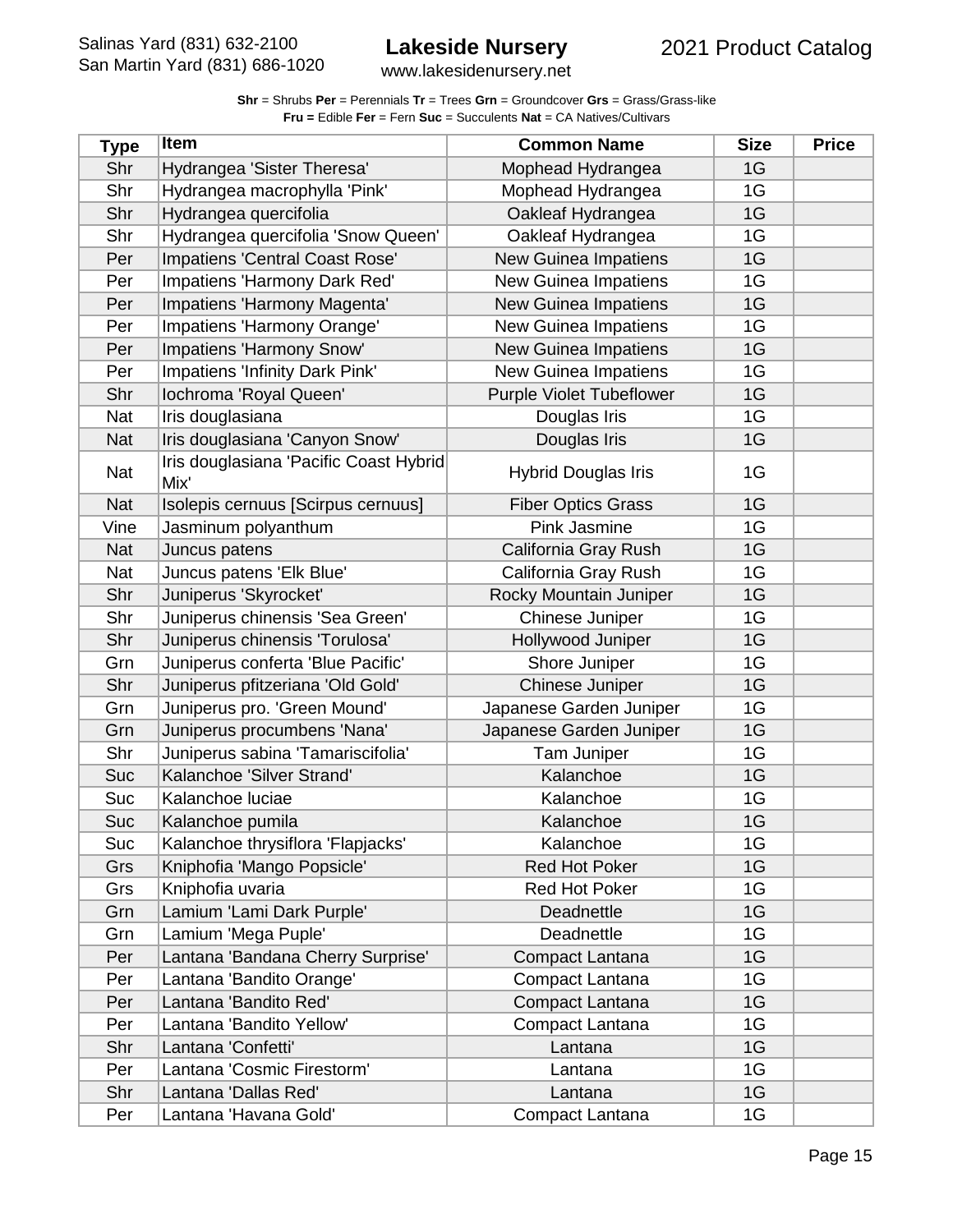| <b>Shr</b> = Shrubs <b>Per</b> = Perennials <b>Tr</b> = Trees <b>Grn</b> = Groundcover <b>Grs</b> = Grass/Grass-like |
|----------------------------------------------------------------------------------------------------------------------|
| <b>Fru = Edible Fer = Fern Suc = Succulents Nat = CA Natives/Cultivars</b>                                           |

| <b>Type</b> | Item                                    | <b>Common Name</b>      | <b>Size</b> | <b>Price</b> |
|-------------|-----------------------------------------|-------------------------|-------------|--------------|
| Per         | Lantana 'Havana Red'                    | Compact Lantana         | 1G          |              |
| Per         | Lantana 'Havana Sunset'                 | Compact Lantana         | 1G          |              |
| Per         | Lantana 'Hot Blooded Red'               | Lantana                 | 1G          |              |
| Per         | Lantana 'Irene'                         | Lantana                 | 1G          |              |
| Per         | Lantana 'Little Lucky Hot Pink'         | Compact Lantana         | 1G          |              |
| Per         | Lantana 'Little Lucky Orange'           | Compact Lantana         | 1G          |              |
| Per         | Lantana 'Little Lucky Peach Glow'       | Compact Lantana         | 1G          |              |
| Per         | Lantana 'Lucky Flame'                   | Lantana                 | 1G          |              |
| Per         | Lantana 'Lucky Red'                     | Lantana                 | 1G          |              |
| Grn         | Lantana 'New Gold'                      | <b>Trailing Lantana</b> | 1G          |              |
| Per         | Lantana 'Pink Caprice'                  | Lantana                 | 1G          |              |
| Grn         | Lantana 'Spreading Orange'              | <b>Trailing Lantana</b> | 1G          |              |
| Grn         | Lantana 'Spreading Yellow'              | <b>Trailing Lantana</b> | 1G          |              |
| Per         | Lantana 'Teeny Genie'                   | Compact Lantana         | 1G          |              |
| Grn         | Lantana montevidensis                   | <b>Trailing Lantana</b> | 1G          |              |
| Grn         | Lantana montevidensis 'Album'           | <b>Trailing Lantana</b> | 1G          |              |
| Shr         | Laurus nobilis                          | European Bay Laurel     | 1G          |              |
| Shr         | Laurus nobilis 'Saratoga'               | European Bay Laurel     | 1G          |              |
| Shr         | Lavandula 'Goodwin Creek'               | Lavender                | 1G          |              |
| Shr         | Lavandula 'Grosso'                      | Lavender                | 1G          |              |
| Shr         | Lavandula 'Meerlo'                      | Lavender                | 1G          |              |
| Shr         | Lavandula 'Phenomenal'                  | Lavender                | 1G          |              |
| Shr         | Lavandula 'Provence'                    | Lavender                | 1G          |              |
| Shr         | Lavandula 'Sensational'                 | Lavender                | 1G          |              |
| Shr         | Lavandula ang. 'Betty's Blue'           | Lavender                | 1G          |              |
| Shr         | Lavandula ang. 'Munstead'               | Lavender                | 1G          |              |
| Shr         | Lavandula ang. 'Royal Velvet'           | Lavender                | 1G          |              |
| Shr         | Lavandula ang. 'Sentivia Blue'          | Lavender                | 1G          |              |
| Shr         | Lavandula ang. 'Thumbelina Leigh'       | Lavender                | 1G          |              |
| Shr         | Lavandula angustifolia                  | Lavender                | 1G          |              |
| Shr         | Lavandula angustifolia 'Hidcote'        | Lavender                | 1G          |              |
| Shr         | Lavandula angustifolia 'Vera'           | Lavender                | 1G          |              |
| Shr         | Lavandula dentata                       | Lavender                | 1G          |              |
| Shr         | Lavandula heterophylla                  | Lavender                | 1G          |              |
| Shr         | Lavandula int. 'Hidcote Giant'          | Lavender                | 1G          |              |
| Shr         | Lavandula intermedia 'Alba'             | Lavender                | 1G          |              |
| Shr         | Lavandula multifida                     | Lavender                | 1G          |              |
| Shr         | Lavandula st. 'Madrid Lavish Pink'      | Lavender                | 1G          |              |
| Shr         | Lavandula st. 'Madrid Magnum<br>Purple' | Lavender                | 1G          |              |
| Shr         | Lavandula st. 'Madrid Purple'           | Lavender                | 1G          |              |
| Shr         | Lavandula st. 'Otto Quast'              | Lavender                | 1G          |              |
| Shr         | Lavandula st. 'Winter Bee'              | Lavender                | 1G          |              |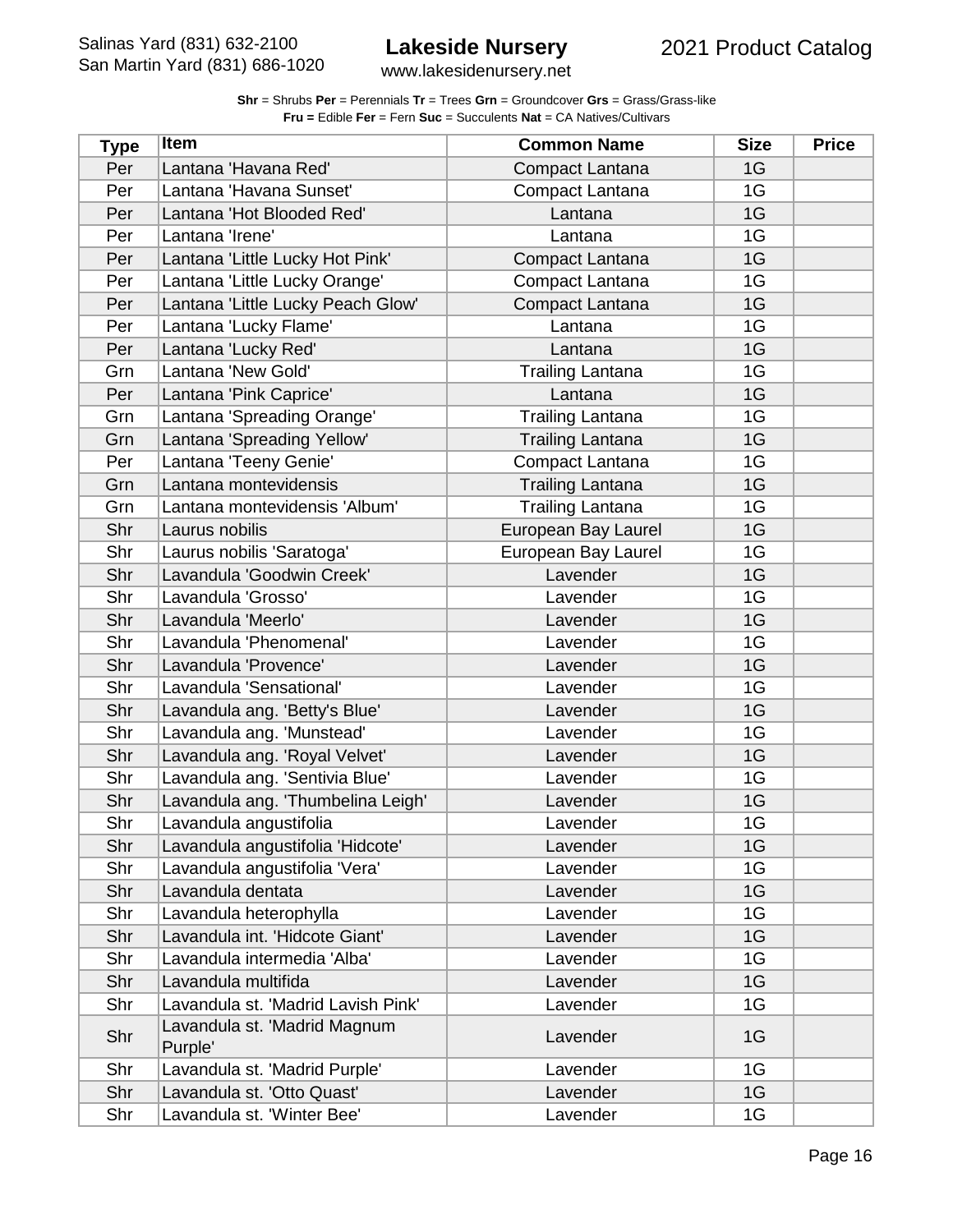| <b>Shr</b> = Shrubs <b>Per</b> = Perennials <b>Tr</b> = Trees <b>Grn</b> = Groundcover <b>Grs</b> = Grass/Grass-like |
|----------------------------------------------------------------------------------------------------------------------|
| <b>Fru = Edible Fer = Fern Suc = Succulents Nat = CA Natives/Cultivars</b>                                           |

| <b>Type</b> | Item                                    | <b>Common Name</b>             | <b>Size</b> | <b>Price</b> |
|-------------|-----------------------------------------|--------------------------------|-------------|--------------|
| Grn         | Leptospermum horizontalis               | Prostrate New Zealand Tea Tree | 1G          |              |
| Shr         | Leptospermum laevigatum                 | <b>Australian Tea Tree</b>     | 1G          |              |
| Shr         | Leptospermum scop. 'Apple<br>Blossom'   | New Zealand Tea Tree           | 1G          |              |
| Shr         | Leptospermum scop. 'Candy Cane'         | New Zealand Tea Tree           | 1G          |              |
| Shr         | Leptospermum scop. 'Crimson Glory'      | New Zealand Tea Tree           | 1G          |              |
| Shr         | Leptospermum scop. 'Gaiety Girl'        | New Zealand Tea Tree           | 1G          |              |
| Shr         | Leptospermum scop. 'Helene<br>Strybing' | <b>New Zealand Tea Tree</b>    | 1G          |              |
| Shr         | Leptospermum scop. 'Pink Cascade'       | New Zealand Tea Tree           | 1G          |              |
| Shr         | Leptospermum scop. 'Ruby Glow'          | <b>New Zealand Tea Tree</b>    | 1G          |              |
| Shr         | Leptospermum scop. 'Snow Flake'         | New Zealand Tea Tree           | 1G          |              |
| Shr         | Leptospermum scop. 'Snow White'         | <b>New Zealand Tea Tree</b>    | 1G          |              |
| Shr         | Leucadendron 'Ebony'                    | Conebush                       | 1G          |              |
| Shr         | Leucadendron 'Jester'                   | Conebush                       | 1G          |              |
| Shr         | Leucadendron 'More Silver'              | Conebush                       | 1G          |              |
| Shr         | Leucadendron 'Pom Pom'                  | Conebush                       | 1G          |              |
| Shr         | Leucadendron 'Red Gem'                  | Conebush                       | 1G          |              |
| Shr         | Leucadendron 'Safari Goldstrike'        | Conebush                       | 1G          |              |
| Shr         | Leucadendron 'Safari Sunset'            | Conebush                       | 1G          |              |
| Shr         | Leucadendron 'Silvan Red'               | Conebush                       | 1G          |              |
| Shr         | Leucadendron 'Summer Red'               | Conebush                       | 1G          |              |
| Shr         | Leucadendron 'Wilson Red'               | Conebush                       | 1G          |              |
| Shr         | Leucadendron 'Winter Red'               | Conebush                       | 1G          |              |
| Shr         | Leucadendron discolor                   | Conebush                       | 1G          |              |
| Shr         | Leucadendron salignum 'Blush'           | Conebush                       | 1G          |              |
| Shr         | Leucadendron salignum 'Pink'            | Conebush                       | 1G          |              |
| Per         | Leucanthemum 'Alaska'                   | Shasta Daisy                   | 1G          |              |
| Per         | Leucanthemum 'Macaroon'                 | Shasta Daisy                   | 1G          |              |
| Per         | Leucophyta brownii                      | <b>Cushion Bush</b>            | 1G          |              |
| Shr         | Leucospermum 'Blanche Ito'              | <b>Pincushion Bush</b>         | 1G          |              |
| Shr         | Leucospermum 'Brandi de la Cruz'        | <b>Pincushion Bush</b>         | 1G          |              |
| Shr         | Leucospermum 'Goldie'                   | <b>Pincushion Bush</b>         | 1G          |              |
| Shr         | Leucospermum 'High Gold'                | <b>Pincushion Bush</b>         | 1G          |              |
| Shr         | Leucospermum 'Jody Jewell'              | <b>Pincushion Bush</b>         | 1G          |              |
| Shr         | Leucospermum 'Royal Hawaiian<br>Brandi' | <b>Pincushion Bush</b>         | 1G          |              |
| Shr         | Leucospermum 'Scarlet Ribbon'           | <b>Pincushion Bush</b>         | 1G          |              |
| Shr         | Leucospermum 'Veldfire'                 | <b>Pincushion Bush</b>         | 1G          |              |
| <b>Nat</b>  | Lewisia 'Elise Mix'                     | Lewisia                        | 1G          |              |
| Nat         | Lewisia 'Little Peach'                  | Lewisia                        | 1G          |              |
| <b>Nat</b>  | Lewisia 'Little Raspberry'              | Lewisia                        | 1G          |              |
| Nat         | Leymus arenarius 'Glaucus'              | <b>Blue Rye</b>                | 1G          |              |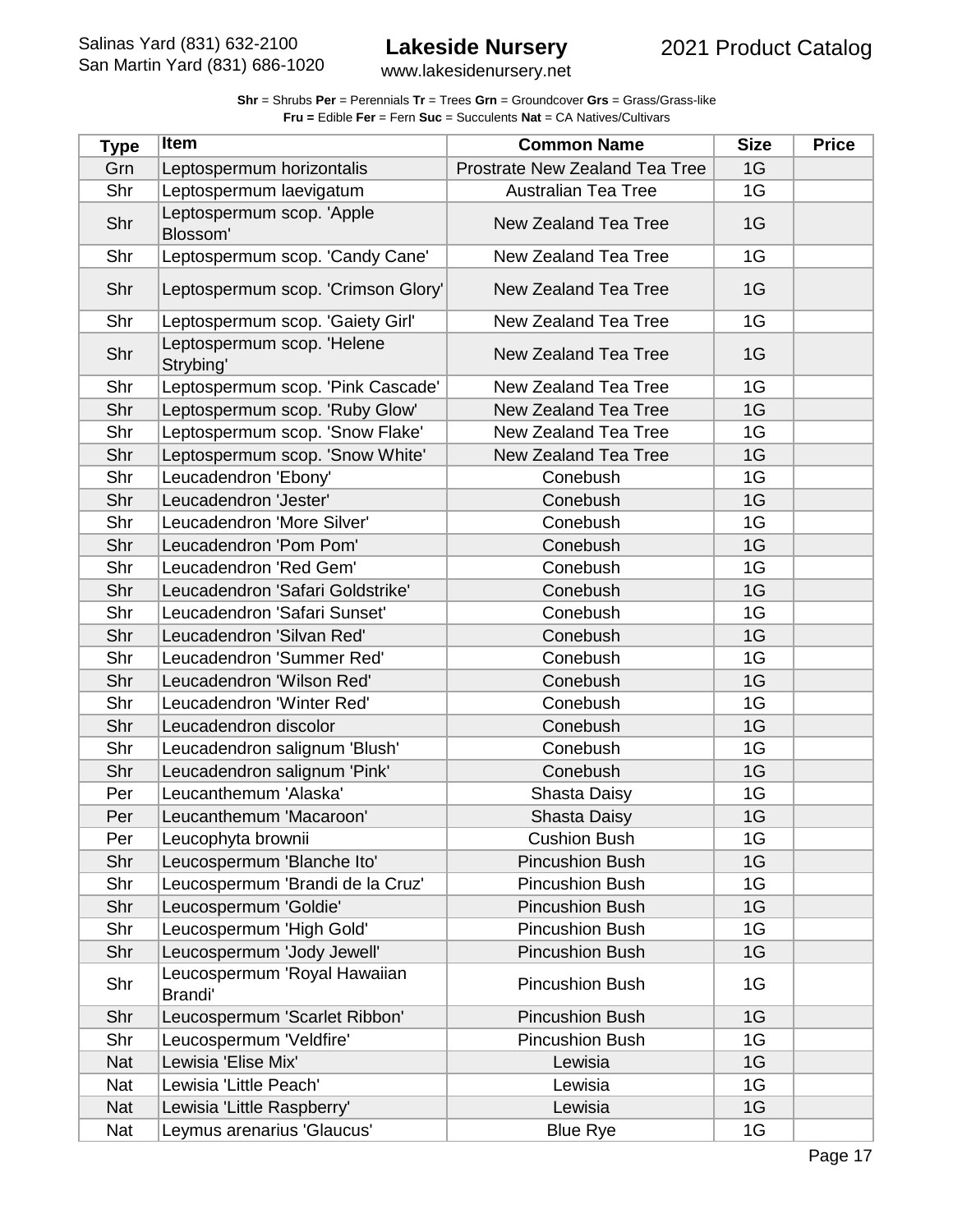| <b>Shr</b> = Shrubs <b>Per</b> = Perennials <b>Tr</b> = Trees <b>Grn</b> = Groundcover <b>Grs</b> = Grass/Grass-like |
|----------------------------------------------------------------------------------------------------------------------|
| <b>Fru = Edible Fer = Fern Suc = Succulents Nat = CA Natives/Cultivars</b>                                           |

| <b>Type</b> | <b>Item</b>                                    | <b>Common Name</b>           | <b>Size</b> | <b>Price</b> |
|-------------|------------------------------------------------|------------------------------|-------------|--------------|
| Nat         | Leymus condensatus                             | Wild Rye                     | 1G          |              |
| Nat         | Leymus condensatus 'Canyon<br>Prince'          | Wild Rye                     | 1G          |              |
| Grs         | Libertia peregrinans                           | New Zealand Iris             | 1G          |              |
| Shr         | Ligustrum japonicum 'Texanum'                  | Privet                       | 1G          |              |
| Per         | Limonium perezii                               | <b>Statice</b>               | 1G          |              |
| Grn         | Liriope 'Big Blue'                             | Lilyturf                     | 1G          |              |
| Grn         | Liriope 'Silver Dragon'                        | Variegated Lilyturf          | 1G          |              |
| Grn         | Liriope 'Silvery Sunproof'                     | Variegated Lilyturf          | 1G          |              |
| Grn         | Liriope gigantea                               | Lilyturf                     | 1G          |              |
| Grn         | Liriope muscari                                | Lilyturf                     | 1G          |              |
| Grn         | Liriope muscari 'Royal Purple'                 | Lilyturf                     | 1G          |              |
| Grn         | Lithodora diffusa 'Gold N' Sapphires'          | Lithodora                    | 1G          |              |
| Grn         | Lithodora diffusa 'Grace Ward'                 | Lithodora                    | 1G          |              |
| Grn         | Lithodora diffusa 'Heavenly Blue'              | Lithodora                    | 1G          |              |
| Grs         | Lomandra 'Arctic Frost'                        | Mat Rush                     | 1G          |              |
| Grs         | Lomandra 'Del Sol'                             | Mat Rush                     | 1G          |              |
| Grs         | Lomandra 'Highlight Olive Green'               | Mat Rush                     | 1G          |              |
| Grs         | Lomandra 'Platinum Beauty'                     | Variegated Mat Rush          | 1G          |              |
| Grs         | Lomandra confertifolia 'Finescape'             | Mat Rush                     | 1G          |              |
| Grs         | Lomandra confertifolia 'Pacific Sky'           | Mat Rush                     | 1G          |              |
| Grs         | Lomandra confertifolia 'Seascape'              | Mat Rush                     | 1G          |              |
| Grs         | Lomandra hystrix 'Tropic Belle'                | Mat Rush                     | 1G          |              |
| Grs         | Lomandra longifolia 'Breeze'                   | Mat Rush                     | 1G          |              |
| Grs         | Lomandra longifolia 'Katie Bells'              | Mat Rush                     | 1G          |              |
| Grs         | Lomandra longifolia 'Katrinus Deluxe'          | Mat Rush                     | 1G          |              |
| Grs         | Lomandra longifolia 'Nyalla'                   | Mat Rush                     | 1G          |              |
| Vine        | Lonicera 'Peaches and Cream'                   | Dutch Honeysuckle            | 1G          |              |
| Shr         | Loropetalum 'Jazz Hands Bold'                  | <b>Chinese Fringeflower</b>  | 1G          |              |
| Shr         | Loropetalum 'Purple Majesty'                   | <b>Chinese Fringeflower</b>  | 1G          |              |
| Shr         | Loropetalum 'Razzleberry'                      | <b>Chinese Fringeflower</b>  | 1G          |              |
| Shr         | Loropetalum 'Rubrum'                           | <b>Chinese Fringeflower</b>  | 1G          |              |
| Shr         | Loropetalum chinense                           | <b>Chinese Fringeflower</b>  | 1G          |              |
| Per         | Lotus 'Amazon Sunset'                          | Parrot's Beak                | 1G          |              |
| Per         | Lotus 'Flashbulb'                              | Parrot's Beak                | 1G          |              |
| Shr         | Luma apiculata                                 | <b>Chilean Myrtle</b>        | 1G          |              |
| Tr          | Lyonothamnus floribundus ssp.<br>asplenifolius | Santa Cruz Island Ironwood   | 1G          |              |
| Grn         | Lysimachia 'Goldii'                            | Creeping Jenny               | 1G          |              |
| Nat         | Mahonia aquifolium                             | Oregon Grape                 | 1G          |              |
| <b>Nat</b>  | Mahonia repens                                 | <b>Creeping Oregon Grape</b> | 1G          |              |
| Vine        | Mandevilla 'Giant Dark Pink'                   | Rocktrumpet                  | 1G          |              |
| Vine        | Mandevilla 'Giant Red Emperor'                 | Rocktrumpet                  | 1G          |              |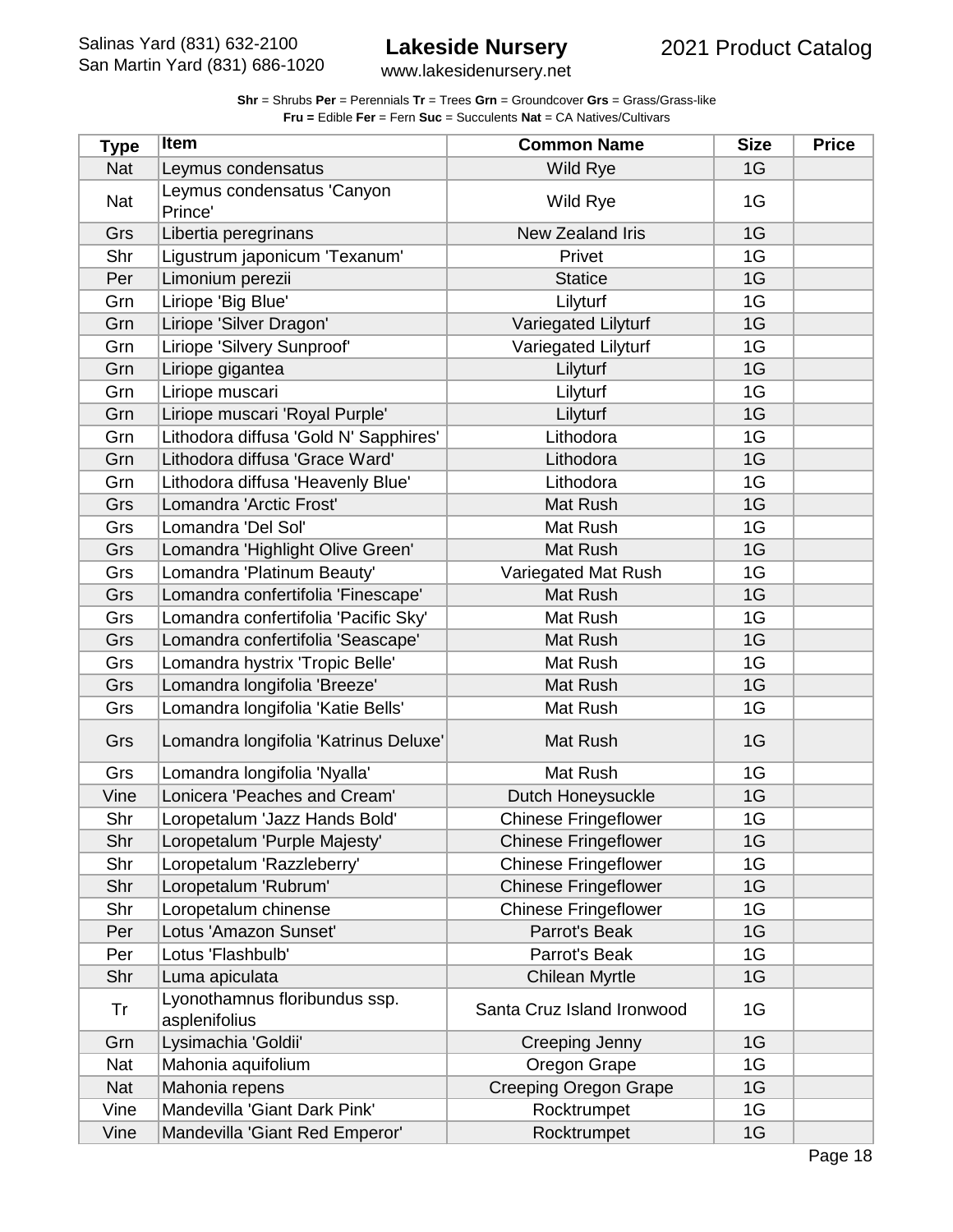| <b>Shr</b> = Shrubs <b>Per</b> = Perennials <b>Tr</b> = Trees <b>Grn</b> = Groundcover <b>Grs</b> = Grass/Grass-like |
|----------------------------------------------------------------------------------------------------------------------|
| <b>Fru = Edible Fer = Fern Suc = Succulents Nat = CA Natives/Cultivars</b>                                           |

| <b>Type</b> | Item                                         | <b>Common Name</b>           | <b>Size</b> | <b>Price</b> |
|-------------|----------------------------------------------|------------------------------|-------------|--------------|
| Vine        | Mandevilla 'Pretty Crimson'                  | Rocktrumpet                  | 1G          |              |
| Vine        | Mandevilla 'Stars & Stripes'                 | Rocktrumpet                  | 1G          |              |
| Vine        | Mandevilla 'Sun Parasol Apricot'             | Rocktrumpet                  | 1G          |              |
| Vine        | Mandevilla 'Sun Parasol Giant<br>Crimson'    | Rocktrumpet                  | 1G          |              |
| Vine        | Mandevilla 'Sun Parasol Giant Pink'          | Rocktrumpet                  | 1G          |              |
| Vine        | Mandevilla 'Sun Parasol Giant White'         | Rocktrumpet                  | 1G          |              |
| Vine        | Mandevilla 'Sun Parasol Original<br>Crimson' | Rocktrumpet                  | 1G          |              |
| Suc         | Mangave 'Catch A Wave' PP29723               | <b>Hybrid Agave</b>          | 1G          |              |
| Suc         | Mangave 'Lavender Lady' PP29194              | <b>Hybrid Agave</b>          | 1G          |              |
| Suc         | Mangave 'Pineapple Express'<br>PP28613       | <b>Hybrid Agave</b>          | 1G          |              |
| Suc         | Mangave 'Racing Stripes' PP31251             | <b>Hybrid Agave</b>          | 1G          |              |
| Suc         | Mangave 'Tooth Fairy' PP29599                | <b>Hybrid Agave</b>          | 1G          |              |
| Fer         | Microlepia strigosa                          | Lace Fern                    | 1G          |              |
| <b>Nat</b>  | Mimulus 'Jelly Bean Dark Pink'               | <b>Sticky Monkeyflower</b>   | 1G          |              |
| Nat         | Mimulus 'Jelly Bean Gold'                    | <b>Sticky Monkeyflower</b>   | 1G          |              |
| <b>Nat</b>  | Mimulus 'Jelly Bean Orange'                  | <b>Sticky Monkeyflower</b>   | 1G          |              |
| Nat         | Mimulus 'Jelly Bean Red'                     | <b>Sticky Monkeyflower</b>   | 1G          |              |
| Nat         | Mimulus aurantiacus                          | <b>Sticky Monkeyflower</b>   | 1G          |              |
| Nat         | Mimulus cardinallis                          | <b>Scarlet Monkeyflower</b>  | 1G          |              |
| <b>Nat</b>  | Mimulus lewisii                              | <b>Purple Monkeyflower</b>   | 1G          |              |
| Grs         | Miscanthus 'Morning Light'                   | Japanese Silver Grass        | 1G          |              |
| Grs         | Miscanthus sinensis                          | Japanese Silver Grass        | 1G          |              |
| Grn         | Muehlenbeckia complexa                       | Maidenhair Vine              | 1G          |              |
| Grs         | Muhlenbergia capillaris                      | <b>Muhly Grass</b>           | 1G          |              |
| Grs         | Muhlenbergia capillaris 'White Cloud'        | <b>Muhly Grass</b>           | 1G          |              |
| <b>Nat</b>  | Muhlenbergia rigens                          | Deer Grass                   | 1G          |              |
| Grn         | Myoporum parvifolium 'Pink'                  | <b>Creeping Myoporum</b>     | 1G          |              |
| Grn         | Myoporum parvifolium 'Putah Creek'           | <b>Creeping Myoporum</b>     | 1G          |              |
| Grn         | Myoporum parvifolium 'White'                 | Creeping Myoporum            | 1G          |              |
| <b>Nat</b>  | Myrica californica                           | Pacific Wax Myrtle           | 1G          |              |
| Shr         | Myrsine africana                             | African Boxwood              | 1G          |              |
| Shr         | Myrtus communis                              | <b>Common Myrtle</b>         | 1G          |              |
| Shr         | Myrtus communis 'Compacta'                   | <b>Compact Common Myrtle</b> | 1G          |              |
| Shr         | Nandina 'Firepower'                          | Heavenly Bamboo              | 1G          |              |
| Shr         | Nandina 'Gulf Stream'                        | Heavenly Bamboo              | 1G          |              |
| Shr         | Nandina 'Lemon Lime'                         | Heavenly Bamboo              | 1G          |              |
| Shr         | Nandina domestica                            | Heavenly Bamboo              | 1G          |              |
| Per         | Nemesia 'Nesia Orange'                       | Nemesia                      | 1G          |              |
| Per         | Nemesia 'Nesia Red'                          | Nemesia                      | 1G          |              |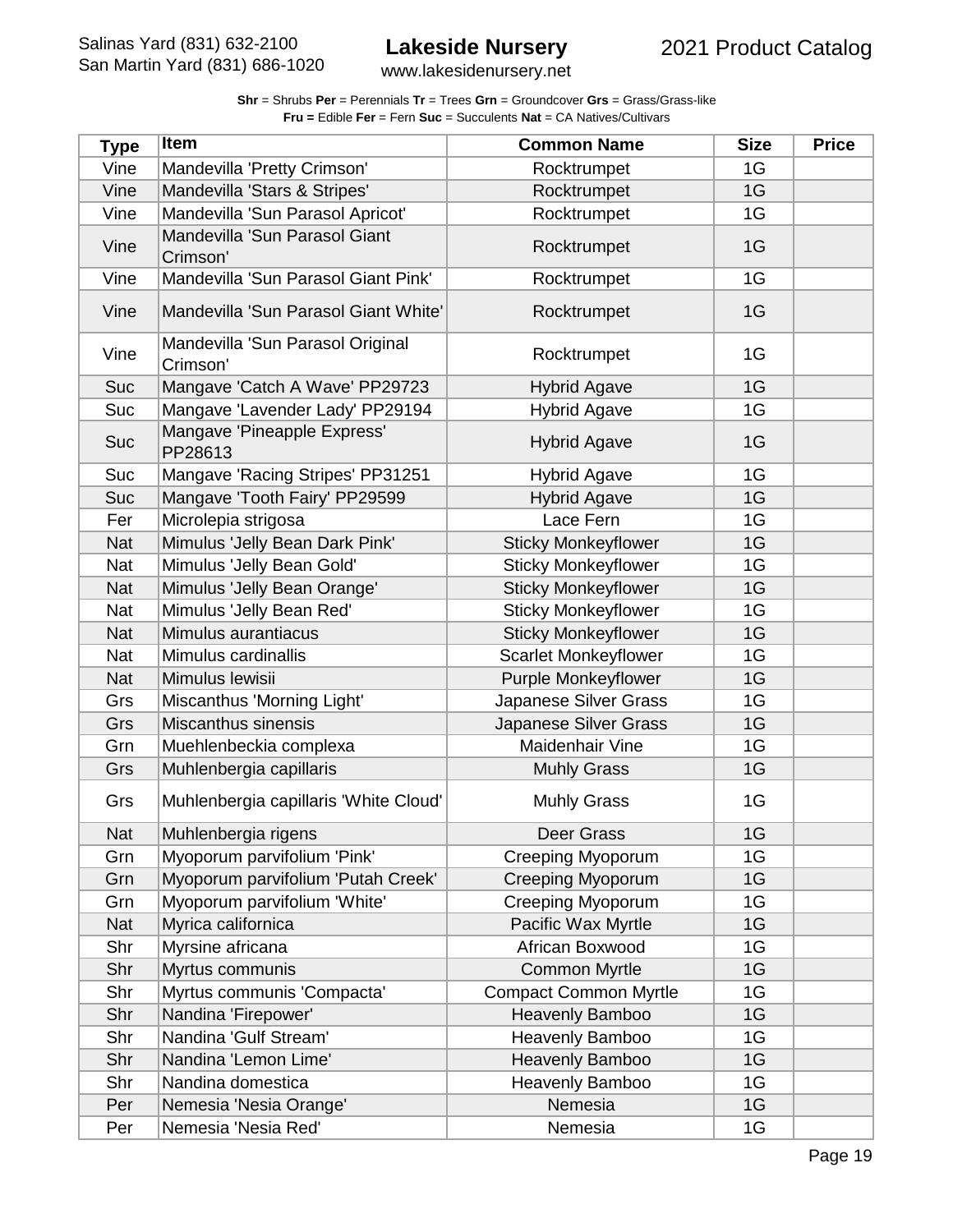| <b>Shr</b> = Shrubs <b>Per</b> = Perennials <b>Tr</b> = Trees Grn = Groundcover Grs = Grass/Grass-like |
|--------------------------------------------------------------------------------------------------------|
| <b>Fru = Edible Fer = Fern Suc = Succulents Nat = CA Natives/Cultivars</b>                             |

| <b>Type</b> | <b>Item</b>                             | <b>Common Name</b>           | <b>Size</b> | <b>Price</b> |
|-------------|-----------------------------------------|------------------------------|-------------|--------------|
| Per         | Nemesia 'Sunsatia Cranberry'            | Nemesia                      | 1G          |              |
| Per         | Nemesia 'Sunsatia Lemon'                | Nemesia                      | 1G          |              |
| Grn         | Nepeta 'Dropmore'                       | Catmint                      | 1G          |              |
| Grn         | Nepeta 'Limelight'                      | Catmint                      | 1G          |              |
| Grn         | Nepeta 'Six Hills Giant'                | Catmint                      | 1G          |              |
| Grn         | Nepeta 'Snowflake'                      | Catmint                      | 1G          |              |
| Grn         | Nepeta 'Walker's Low'                   | Catmint                      | 1G          |              |
| Fer         | Nephrolepis cordifolia                  | Sword Fern                   | 1G          |              |
| Fer         | Nephrolepis exaltata                    | <b>Boston Fern</b>           | 1G          |              |
| Shr         | Olea 'Little Ollie'                     | <b>Dwarf Fruitless Olive</b> | 1G          |              |
| Grn         | Ophiopogon 'Nana'                       | <b>Dwarf Mondo Grass</b>     | 1G          |              |
| Grn         | Ophiopogon 'Variegata'                  | Variegated Mondo Grass       | 1G          |              |
| Grn         | Ophiopogon japonicus                    | <b>Mondo Grass</b>           | 1G          |              |
| Grn         | Ophiopogon planiscapus<br>'Nigrescens'  | <b>Black Mondo Grass</b>     | 1G          |              |
| Shr         | Osmanthus fragrans                      | <b>Sweet Olive</b>           | 1G          |              |
| Grn         | Osteospermum '4D Berry White'           | <b>African Daisy</b>         | 1G          |              |
| Grn         | Osteospermum '4D Purple'                | <b>African Daisy</b>         | 1G          |              |
| Grn         | Osteospermum '4D Sunburst'              | <b>African Daisy</b>         | 1G          |              |
| Grn         | Osteospermum 'Serenity Red'             | <b>African Daisy</b>         | 1G          |              |
| Grn         | Osteospermum 'Serenity White'           | <b>African Daisy</b>         | 1G          |              |
| Grn         | Osteospermum 'Serenity Yellow'          | <b>African Daisy</b>         | 1G          |              |
| Grn         | Osteospermum 'Soprano Orange'           | <b>African Daisy</b>         | 1G          |              |
| Grn         | Osteospermum 'Soprano Purple'           | <b>African Daisy</b>         | 1G          |              |
| Grn         | Oxalis 'Zinfandel'                      | <b>Wood Sorrel</b>           | 1G          |              |
| Fru         | Passiflora edulis                       | <b>Passion Fruit</b>         | 1G          |              |
| Vine        | Passiflora jamesonii 'Coral Seas'       | Passion Vine                 | 1G          |              |
| Per         | Pelargonium dom. 'Elegance Bravo'       | Martha Washington Geranium   | 1G          |              |
| Per         | Pelargonium dom. 'Elegance<br>Burgundy' | Martha Washington Geranium   | 1G          |              |
| Per         | Pelargonium dom. 'Rose Bicolor'         | Martha Washington Geranium   | 1G          |              |
| Per         | Pelargonium dom. 'Royal White'          | Martha Washington Geranium   | 1G          |              |
| Grs         | Pennisetum 'Fairy Tails'                | <b>Fountain Grass</b>        | 1G          |              |
| Grs         | Pennisetum 'Fireworks'                  | <b>Fountain Grass</b>        | 1G          |              |
| Grs         | Pennisetum 'Little Bunny'               | <b>Fountain Grass</b>        | 1G          |              |
| Grs         | Pennisetum alopecuroides 'Hameln'       | <b>Fountain Grass</b>        | 1G          |              |
| Grs         | Pennisetum messiacum                    | <b>Fountain Grass</b>        | 1G          |              |
| Grs         | Pennisetum orientale                    | <b>Fountain Grass</b>        | 1G          |              |
| Grs         | Pennisetum orientale 'Karley Rose'      | <b>Fountain Grass</b>        | 1G          |              |
| Grs         | Pennisetum setaceum                     | <b>Fountain Grass</b>        | 1G          |              |
| Grs         | Pennisetum setaceum 'Rubrum'            | <b>Fountain Grass</b>        | 1G          |              |
| Per         | Penstemon 'Cha Cha Cherry'              | Beardtongue                  | 1G          |              |
| Per         | Penstemon 'Cha Cha Pink'                | Beardtongue                  | 1G          |              |
| Per         | Penstemon 'Cha Cha Purple'              | Beardtongue                  | 1G          |              |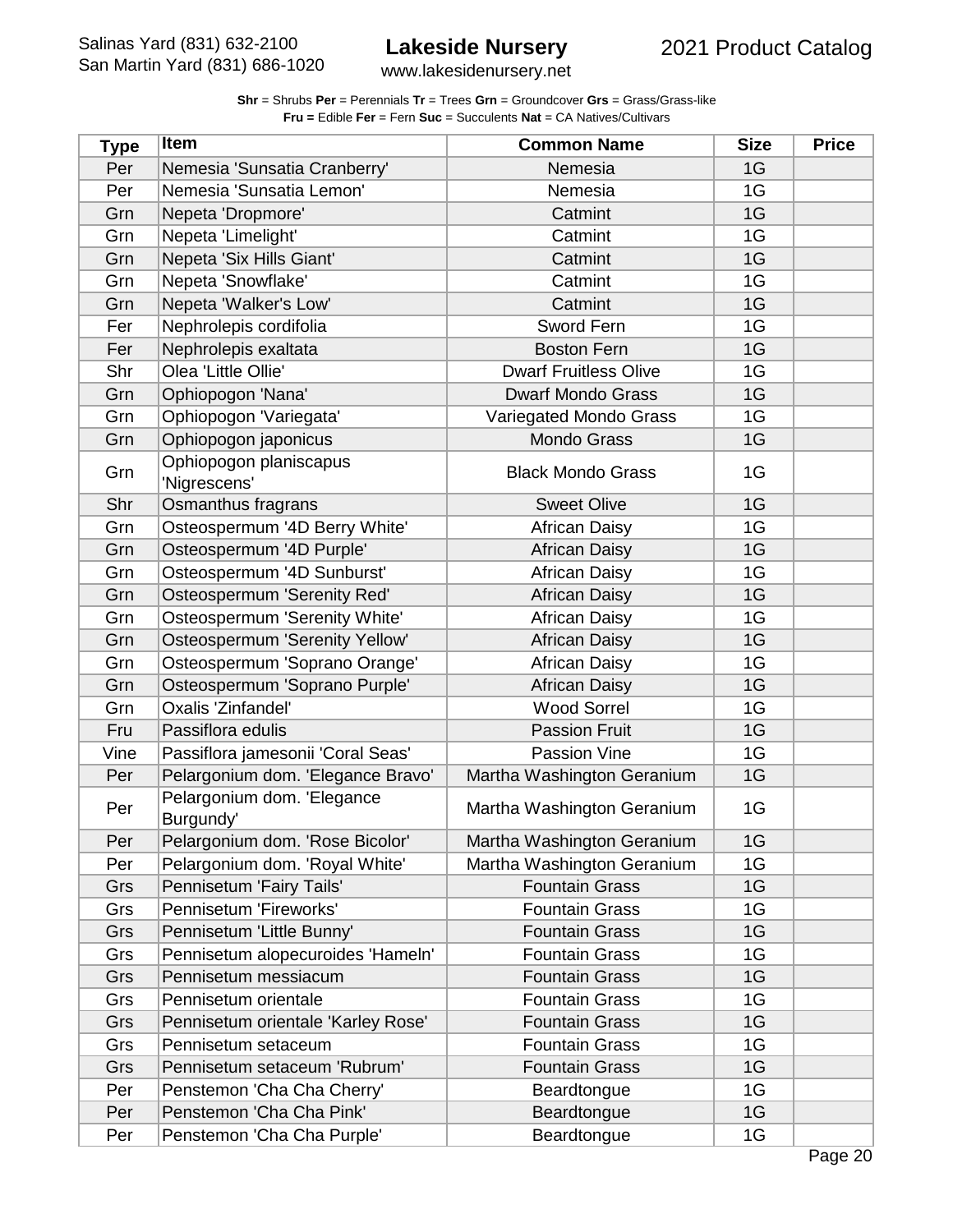www.lakesidenursery.net

| Type       | <b>Item</b>                     | <b>Common Name</b>      | <b>Size</b> | <b>Price</b> |
|------------|---------------------------------|-------------------------|-------------|--------------|
| Per        | Penstemon 'Firebird'            | Beardtongue             | 1G          |              |
| Per        | Penstemon 'Garnet'              | Beardtongue             | 1G          |              |
| <b>Nat</b> | Penstemon 'Margarita BOP'       | Beardtongue             | 1G          |              |
| Per        | Penstemon 'Midnight'            | Beardtongue             | 1G          |              |
| Per        | Perovskia 'Crazy Blue'          | <b>Russian Sage</b>     | 1G          |              |
| Per        | Perovskia atriplicifolia        | <b>Russian Sage</b>     | 1G          |              |
| Shr        | Philadelphus lewisii            | Mock Orange             | 1G          |              |
| Shr        | Philotheca myoporoides          | Waxflower               | 1G          |              |
| Shr        | Phlomis fruticosa               | Jerusalem Sage          | 1G          |              |
| Grs        | Phormium 'Amazing Red'          | <b>New Zealand Flax</b> | 1G          |              |
| Grs        | Phormium 'Black Adder'          | <b>New Zealand Flax</b> | 1G          |              |
| Grs        | Phormium 'Black Rage'           | <b>New Zealand Flax</b> | 1G          |              |
| Grs        | Phormium 'Cream Delight'        | <b>New Zealand Flax</b> | 1G          |              |
| Grs        | Phormium 'Dusky Chief'          | New Zealand Flax        | 1G          |              |
| Grs        | Phormium 'Evening Glow'         | <b>New Zealand Flax</b> | 1G          |              |
| Grs        | Phormium 'Guardsman'            | <b>New Zealand Flax</b> | 1G          |              |
| Grs        | Phormium 'Jack Spratt'          | <b>New Zealand Flax</b> | 1G          |              |
| Grs        | Phormium 'Jester'               | <b>New Zealand Flax</b> | 1G          |              |
| Grs        | Phormium 'Maori Queen'          | <b>New Zealand Flax</b> | 1G          |              |
| Grs        | Phormium 'Mat's Merlot'         | <b>New Zealand Flax</b> | 1G          |              |
| Grs        | Phormium 'Pink Flamingo'        | New Zealand Flax        | 1G          |              |
| Grs        | Phormium 'Pink Panther'         | <b>New Zealand Flax</b> | 1G          |              |
| Grs        | Phormium 'Pink Stripe'          | <b>New Zealand Flax</b> | 1G          |              |
| Grs        | Phormium 'Purple Mountain'      | <b>New Zealand Flax</b> | 1G          |              |
| Grs        | Phormium 'Rainbow Maiden'       | <b>New Zealand Flax</b> | 1G          |              |
| Grs        | Phormium 'Rainbow Warrior'      | New Zealand Flax        | 1G          |              |
| Grs        | Phormium 'Sundowner'            | <b>New Zealand Flax</b> | 1G          |              |
| Grs        | Phormium 'Yellow Wave'          | <b>New Zealand Flax</b> | 1G          |              |
| Shr        | Photinia fraseri                | Red Tip Photinia        | 1G          |              |
| Tr         | Pinus radiata                   | <b>Monterey Pine</b>    | 1G          |              |
| Shr        | Pittosporum 'Elfin'             | Pittosporum             | 1G          |              |
| Shr        | Pittosporum 'Golf Ball'         | Pittosporum             | 1G          |              |
| Shr        | Pittosporum 'Harley Botanica'   | Pittosporum             | 1G          |              |
| Shr        | Pittosporum 'Irene Patterson'   | Pittosporum             | 1G          |              |
| Shr        | Pittosporum 'Marjorie Channon'  | Pittosporum             | 1G          |              |
| Shr        | Pittosporum 'Oliver Twist'      | Pittosporum             | 1G          |              |
| Shr        | Pittosporum crassifolium        | Pittosporum             | 1G          |              |
| Shr        | Pittosporum crassifolium 'Nana' | Pittosporum             | 1G          |              |
| Shr        | Pittosporum eugenioides         | Pittosporum             | 1G          |              |
| Shr        | Pittosporum ten. 'Silver Magic' | Pittosporum             | 1G          |              |
| Shr        | Pittosporum ten. 'Silver Sheen' | Pittosporum             | 1G          |              |
| Shr        | Pittosporum tenuifolium         | Pittosporum             | 1G          |              |
| Shr        | Pittosporum tobira              | Pittosporum             | 1G          |              |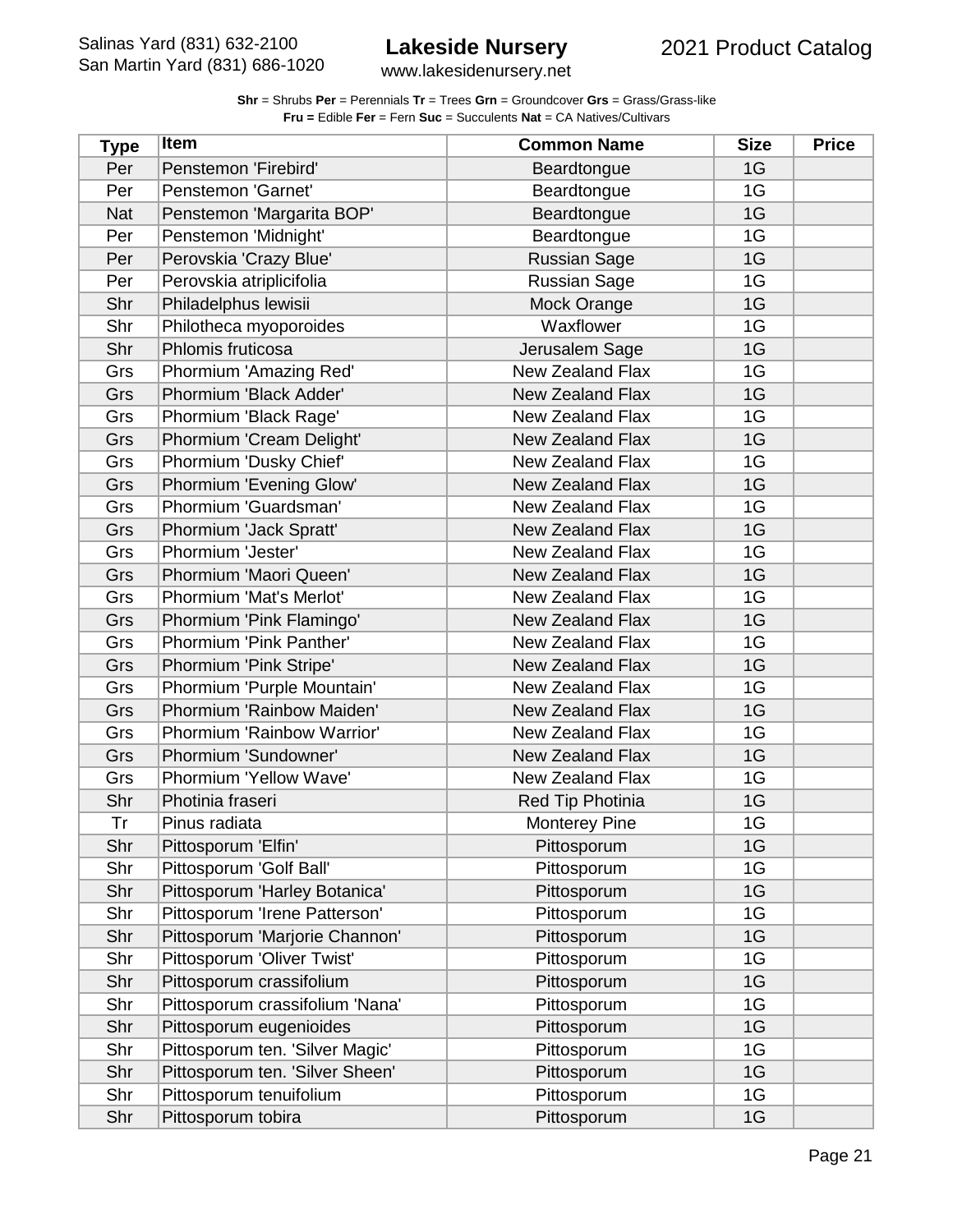| <b>Shr</b> = Shrubs <b>Per</b> = Perennials $Tr$ = Trees $Grn$ = Groundcover $Grs$ = Grass/Grass-like |
|-------------------------------------------------------------------------------------------------------|
| <b>Fru = Edible Fer = Fern Suc = Succulents Nat = CA Natives/Cultivars</b>                            |

| <b>Type</b>   | <b>Item</b>                                             | <b>Common Name</b>              | <b>Size</b> | <b>Price</b> |
|---------------|---------------------------------------------------------|---------------------------------|-------------|--------------|
| Shr           | Pittosporum tobira 'Cream de Mint'                      | Pittosporum                     | 1G          |              |
| Shr           | Pittosporum tobira 'Variegata'                          | Pittosporum                     | 1G          |              |
| Shr           | Pittosporum tobira 'Wheeler's Dwarf'                    | Pittosporum                     | 1G          |              |
| Shr           | Pittosporum undulatum                                   | Pittosporum                     | 1G          |              |
| Per           | <b>Plectranthus 'Velvet Elvis'</b>                      | Plectranthus                    | 1G          |              |
| Per           | <b>Plectranthus forsteri 'Aureus</b><br>Variegata'      | Plectranthus                    | 1G          |              |
| Suc           | Pleiospilos nelii                                       | <b>Split Rock</b>               | 1G          |              |
| Per           | Plumbago auriculata 'Alba'                              | Cape Leadwort                   | 1G          |              |
| Per           | Plumbago auriculata 'Imperial Blue'                     | Cape Leadwort                   | 1G          |              |
| Shr           | Podocarpus gracilior                                    | <b>African Fern Pine</b>        | 1G          |              |
| Shr           | Podocarpus macrophyllus                                 | <b>African Fern Pine</b>        | 1G          |              |
| Shr           | Podocarpus macrophyllus 'Maki'                          | <b>African Fern Pine</b>        | 1G          |              |
| Shr           | Polygala dalmaisiana                                    | <b>Sweet Pea Bush</b>           | 1G          |              |
| Shr           | Polygala fruticosa 'Petite Butterfly'                   | <b>Sweet Pea Bush</b>           | 1G          |              |
| Shr           | Polygala myrtifolia                                     | Sweet Pea Bush                  | 1G          |              |
| Shr           | Polygala myrtifolia 'Grandiflora'                       | <b>Sweet Pea Bush</b>           | 1G          |              |
| Shr           | Polygala virgata 'Portola'                              | <b>Sweet Pea Bush</b>           | 1G          |              |
| <b>Nat</b>    | Polystichum munitum                                     | <b>Western Sword Fern</b>       | 1G          |              |
| Fer           | Polystichum polyblepharum                               | <b>Tassel Fern</b>              | 1G          |              |
| Fru           | Pomegranate 'Wonderful' [Punica<br>granatum 'Wonderful] | Pomegranate                     | 1G          |              |
| Fru           | Psidium guajava                                         | Common Guava                    | 1G          |              |
| Shr           | Psoralea pinnata                                        | Kool-Aid Bush                   | 1G          |              |
| Shr           | Punica granatum 'Nana'                                  | <b>Dwarf Pomegranate</b>        | 1G          |              |
| Shr           | Pyracantha 'Santa Cruz' - Stk.                          | Firethorn                       | 1G          |              |
| Tr            | Quercus agrifolia                                       | <b>Coast Live Oak</b>           | 1G          |              |
| Shr           | Rhamnus alaternus 'John Edward'                         | Italian Buckthorn               | 1G          |              |
| Naitve        | Rhamnus californica                                     | Coffeeberry                     | 1G          |              |
| <b>Naitve</b> | Rhamnus californica 'Eve Case'                          | Coffeeberry                     | 1G          |              |
| Naitve        | Rhamnus californica 'Leatherleaf'                       | Coffeeberry                     | 1G          |              |
| <b>Naitve</b> | Rhamnus californica 'Mound San<br>Bruno'                | Coffeeberry                     | 1G          |              |
| Shr           | Rhaphiolepis 'Ballerina'                                | Indian Hawthorn                 | 1G          |              |
| Shr           | Rhaphiolepis 'Clara'                                    | Indian Hawthorn                 | 1G          |              |
| Shr           | Rhaphiolepis 'Pink Lady'                                | Indian Hawthorn                 | 1G          |              |
| Shr           | Rhaphiolepis 'Pinkie'                                   | Indian Hawthorn                 | 1G          |              |
| Shr           | Rhaphiolepis umbellata 'Minor'                          | Indian Hawthorn                 | 1G          |              |
| Nat           | Rhus integrifolia                                       | Lemonade Berry                  | 1G          |              |
| Nat           | Ribes sanguineum                                        | <b>Red Flowering Currant</b>    | 1G          |              |
| <b>Nat</b>    | Ribes sanguineum 'Alba'                                 | <b>Red Flowering Currant</b>    | 1G          |              |
| Nat           | Ribes sanguineum 'Claremont'                            | <b>Red Flowering Currant</b>    | 1G          |              |
| Nat           | Ribes sanguineum 'King Edward VII'                      | <b>Red Flowering Currant</b>    | 1G          |              |
| Nat           | Ribes speciosum                                         | <b>Fuchsiaflower Gooseberry</b> | 1G          |              |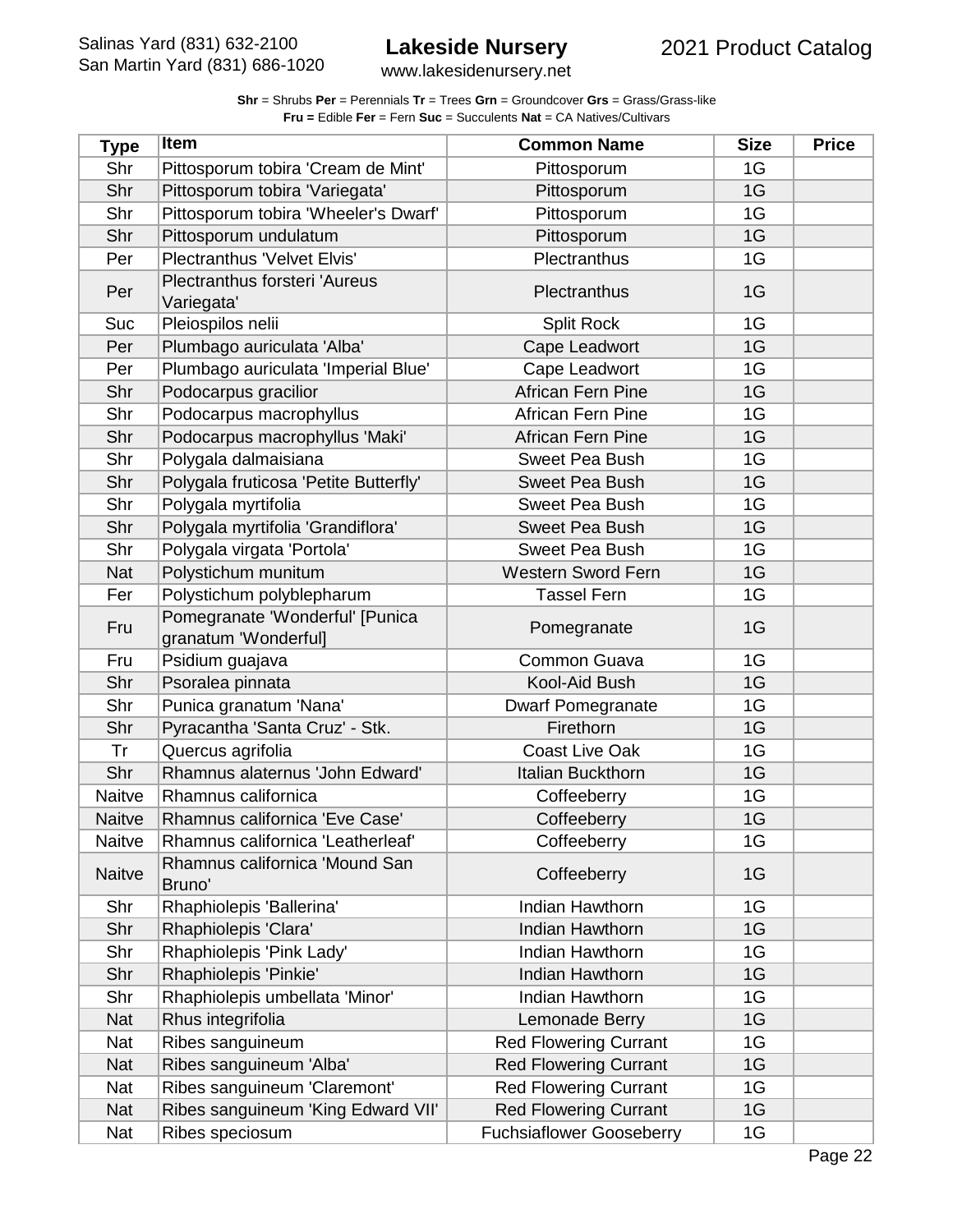www.lakesidenursery.net

| <b>Type</b> | <b>Item</b>                           | <b>Common Name</b>        | <b>Size</b> | <b>Price</b> |
|-------------|---------------------------------------|---------------------------|-------------|--------------|
| <b>Nat</b>  | Ribes viburnifolium                   | <b>Catalina Currant</b>   | 1G          |              |
| Nat         | Romneya coulteri                      | Matilija Poppy            | 1G          |              |
| <b>Nat</b>  | Rosa californica                      | California Wild Rose      | 1G          |              |
| Vine        | Rose 'Cecile Brunner'                 | <b>Climbing Rose</b>      | 1G          |              |
| Grn         | Rose 'Prostrata Bright'               | <b>Carpet Rose</b>        | 1G          |              |
| Grn         | Rose 'Prostrata Pink'                 | <b>Carpet Rose</b>        | 1G          |              |
| Grn         | Rose 'Prostrata Red'                  | <b>Carpet Rose</b>        | 1G          |              |
| Grn         | Rose 'Prostrata White'                | <b>Carpet Rose</b>        | 1G          |              |
| Grn         | Rose 'Prostrata Yellow'               | <b>Carpet Rose</b>        | 1G          |              |
| Shr         | Rosmarinus 'BBQ'                      | Rosemary                  | 1G          |              |
| Grn         | Rosmarinus 'Huntington Carpet'        | <b>Trailing Rosemary</b>  | 1G          |              |
| Grn         | Rosmarinus 'Irene'                    | Semi-Trailing Rosemary    | 1G          |              |
| Grn         | Rosmarinus 'Prostratus'               | <b>Trailing Rosemary</b>  | 1G          |              |
| Shr         | Rosmarinus 'Tuscan Blue'              | Rosemary                  | 1G          |              |
| Fer         | Rumohra 'Variegata'                   | Variegated Leather Fern   | 1G          |              |
| Fer         | Rumohra adiantiformis                 | Leather Fern              | 1G          |              |
| Fer         | Rumohra adiantiformis 'Iberia'        | Leather Fern              | 1G          |              |
| Per         | Salvia 'Amigo'                        | <b>Hybrid Sage</b>        | 1G          |              |
| Per         | Salvia 'Amistad'                      | <b>Friendship Sage</b>    | 1G          |              |
| Nat         | Salvia 'Celestial Blue'               | <b>Hybrid Sage</b>        | 1G          |              |
| <b>Nat</b>  | Salvia 'Dara's Choice'                | Sonoma Sage               | 1G          |              |
| Per         | Salvia 'Ember's Wish'                 | <b>Hybrid Sage</b>        | 1G          |              |
| Per         | Salvia 'Indigo Spires'                | <b>Hybrid Sage</b>        | 1G          |              |
| Per         | Salvia 'Killer Cranberry'             | <b>Small Leaf Sage</b>    | 1G          |              |
| Per         | Salvia 'Love and Wishes'              | <b>Hybrid Sage</b>        | 1G          |              |
| Per         | Salvia 'Marine Blue'                  | <b>Hybrid Sage</b>        | 1G          |              |
| Per         | Salvia 'May Night'                    | <b>Woodland Sage</b>      | 1G          |              |
| Per         | Salvia 'Mystic Spires'                | <b>Hybrid Sage</b>        | 1G          |              |
| <b>Nat</b>  | Salvia 'Pozo Blue'                    | <b>Cleveland Sage</b>     | 1G          |              |
| Per         | Salvia 'Rockin' Fuchsia'              | <b>Hybrid Sage</b>        | 1G          |              |
| Per         | Salvia 'Roman Red'                    | <b>Hybrid Sage</b>        | 1G          |              |
| Per         | Salvia 'Ultra Violet'                 | <b>Hybrid Sage</b>        | 1G          |              |
| Per         | Salvia 'Waverly'                      | <b>Hybrid Sage</b>        | 1G          |              |
| Per         | Salvia 'Wendy's Wish'                 | <b>Hybrid Sage</b>        | 1G          |              |
| <b>Nat</b>  | Salvia 'Winifred Gilman'              | <b>Cleveland Sage</b>     | 1G          |              |
| Nat         | Salvia apiana                         | <b>White Sage</b>         | 1G          |              |
| Nat         | Salvia apiana var. compacta           | <b>Compact White Sage</b> | 1G          |              |
| Per         | Salvia argentea                       | <b>Silver Sage</b>        | 1G          |              |
| Per         | Salvia chamaedryoides                 | Germander Sage            | 1G          |              |
| Per         | Salvia chiapensis                     | <b>Chiapas Sage</b>       | 1G          |              |
| <b>Nat</b>  | Salvia clevelandii                    | <b>Cleveland Sage</b>     | 1G          |              |
| Nat         | Salvia clevelandii 'Allen Chickering' | <b>Cleveland Sage</b>     | 1G          |              |
| Per         | Salvia greggii 'Alba'                 | <b>Texas Sage</b>         | 1G          |              |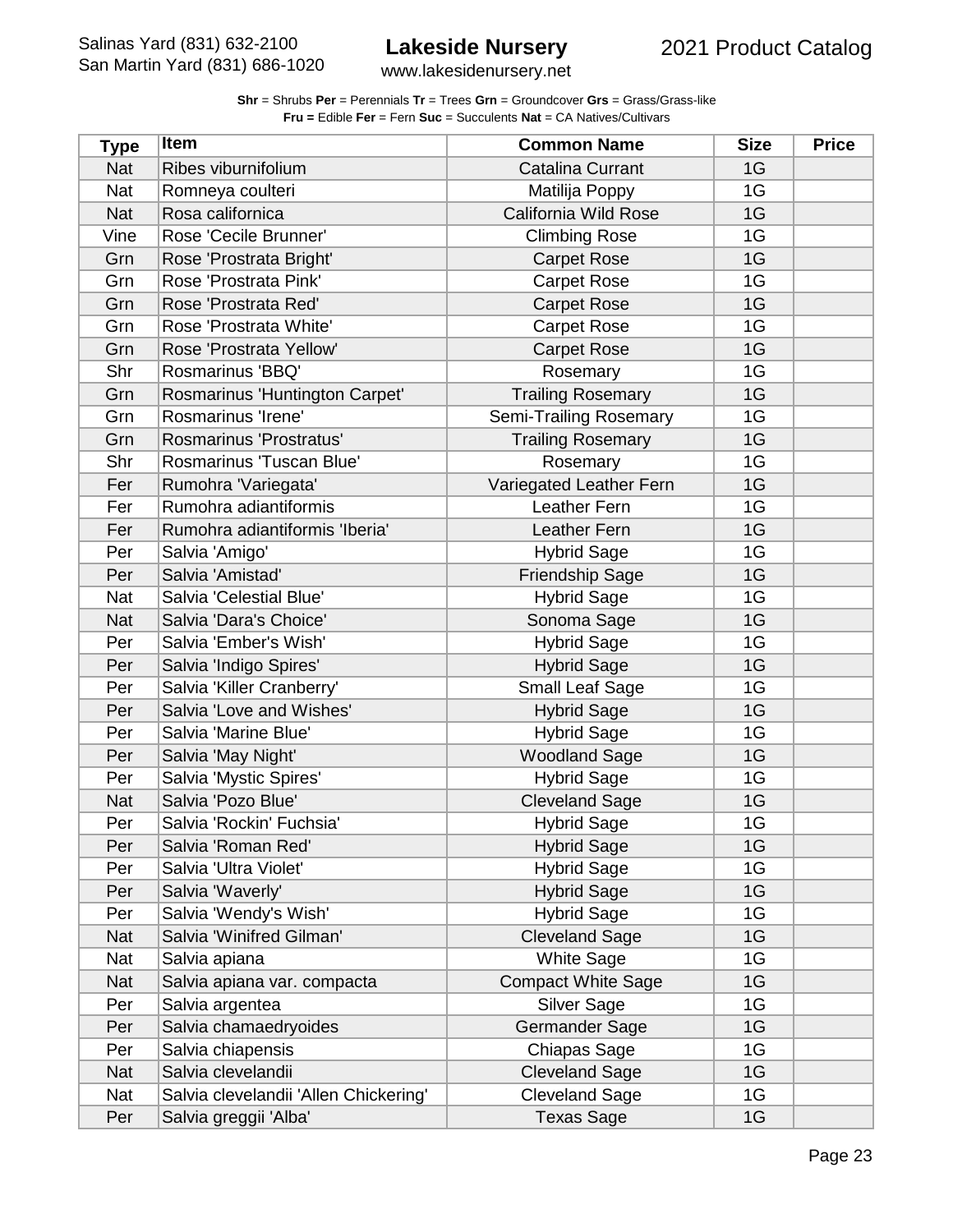www.lakesidenursery.net

| <b>Type</b> | <b>Item</b>                            | <b>Common Name</b>           | <b>Size</b> | <b>Price</b> |
|-------------|----------------------------------------|------------------------------|-------------|--------------|
| Per         | Salvia greggii 'Hot Lips'              | <b>Texas Sage</b>            | 1G          |              |
| Per         | Salvia greggii 'Nuevo Leon'            | <b>Texas Sage</b>            | 1G          |              |
| Per         | Salvia greggii 'Pink'                  | <b>Texas Sage</b>            | 1G          |              |
| Per         | Salvia greggii 'Playa Rosa'            | <b>Texas Sage</b>            | 1G          |              |
| Per         | Salvia greggii 'Purple'                | <b>Texas Sage</b>            | 1G          |              |
| Per         | Salvia greggii 'Radio Red'             | <b>Texas Sage</b>            | 1G          |              |
| Per         | Salvia greggii 'Red'                   | <b>Texas Sage</b>            | 1G          |              |
| Per         | Salvia greggii 'Sierra de San Antonio' | <b>Texas Sage</b>            | 1G          |              |
| Per         | Salvia greggii 'White'                 | <b>Texas Sage</b>            | 1G          |              |
| Per         | Salvia guar. 'Black and Blue'          | Anise-Scented Sage           | 1G          |              |
| Per         | Salvia guaranitica 'Amante'            | Anise-Scented Sage           | 1G          |              |
| Per         | Salvia leucantha                       | <b>Mexican Sage</b>          | 1G          |              |
| Per         | Salvia leucantha 'Danielle's Dream'    | Mexican Sage                 | 1G          |              |
| Per         | Salvia leucantha 'Midnight'            | Mexican Sage                 | 1G          |              |
| Per         | Salvia leucantha 'Santa Barbara'       | <b>Mexican Sage</b>          | 1G          |              |
| Per         | Salvia leucantha 'White Mischief'      | <b>Mexican Sage</b>          | 1G          |              |
| Nat         | Salvia leucophylla                     | Purple Sage                  | 1G          |              |
| <b>Nat</b>  | Salvia mellifera                       | <b>Black Sage</b>            | 1G          |              |
| Per         | Salvia mexicana 'Limelight'            | Mexican Sage                 | 1G          |              |
| Per         | Salvia microphylla 'Little Kiss'       | <b>Small Leaf Sage</b>       | 1G          |              |
| Per         | Salvia nemorosa                        | <b>Woodland Sage</b>         | 1G          |              |
| Per         | Salvia nemorosa 'May Night'            | <b>Woodland Sage</b>         | 1G          |              |
| Per         | Salvia nemorosa 'Snow Hill'            | <b>Woodland Sage</b>         | 1G          |              |
| <b>Nat</b>  | Salvia pachyphylla                     | <b>Blue</b>                  | 1G          |              |
| Per         | Salvia patens                          | <b>Gentian Sage</b>          | 1G          |              |
| Per         | Salvia sinaloensis                     | Sinaloa Sage                 | 1G          |              |
| Nat         | Salvia son. 'Bee's Bliss'              | Sonoma Sage                  | 1G          |              |
| <b>Nat</b>  | Salvia son. 'Mrs. Beard'               | Sonoma Sage                  | 1G          |              |
| <b>Nat</b>  | Salvia spathacea                       | Hummingbird Sage             | 1G          |              |
| Per         | Salvia splendens                       | <b>Scarlet Sage</b>          | 1G          |              |
| Per         | Santolina chamaecyparissus 'Nana'      | <b>Lavender Cotton</b>       | 1G          |              |
| Per         | Santolina virens                       | Lavender Cotton              | 1G          |              |
| Shr         | Sarcococca humilis                     | <b>Sweet Box</b>             | 1G          |              |
| Shr         | Sarcococca ruscifolia                  | <b>Sweet Box</b>             | 1G          |              |
| Nat         | Satureja douglasii                     | Yerba Buena                  | 1G          |              |
| Per         | Scabiosa 'Butterfly Blue'              | <b>Pincushion Flower</b>     | 1G          |              |
| Per         | Scaevola 'Purple Bird'                 | <b>Pincushion Flower</b>     | 1G          |              |
| Tr          | Schinus molle                          | California Pepper Tree       | 1G          |              |
| Tr          | Schinus terebinthefolius               | <b>Brazilian Pepper Tree</b> | 1G          |              |
| Suc         | Sedum 'Atlantis'                       | Stonecrop                    | 1G          |              |
| Suc         | Sedum 'Autumn Fire'                    | Stonecrop                    | 1G          |              |
| Suc         | Sedum 'Autumn Joy'                     | Stonecrop                    | 1G          |              |
| Suc         | Sedum 'Cape Blanco'                    | Stonecrop                    | 1G          |              |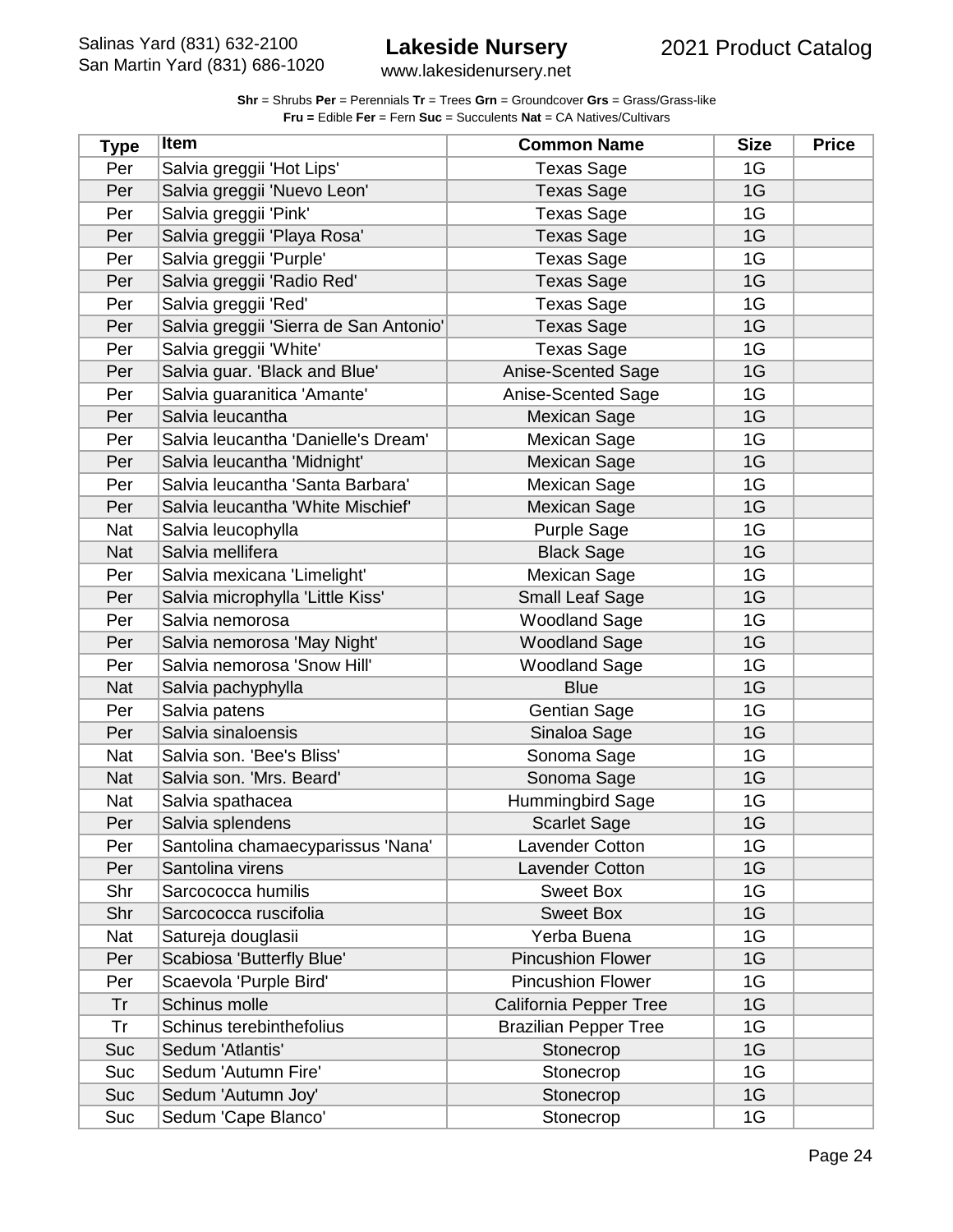www.lakesidenursery.net

| <b>Type</b> | Item                                            | <b>Common Name</b>             | <b>Size</b> | <b>Price</b> |
|-------------|-------------------------------------------------|--------------------------------|-------------|--------------|
| <b>Suc</b>  | Sedum 'Dragon's Blood'                          | Stonecrop                      | 1G          |              |
| Suc         | Sedum 'Lemon Ball'                              | Stonecrop                      | 1G          |              |
| Suc         | Sedum 'Lemon Coral'                             | Stonecrop                      | 1G          |              |
| Suc         | Sedum 'Pork and Beans'                          | Stonecrop                      | 1G          |              |
| Suc         | Sedum 'Sunsparkler Blue Elf Hybrid'             | Stonecrop                      | 1G          |              |
| Suc         | Sedum 'Thundercloud'                            | Stonecrop                      | 1G          |              |
| Suc         | Sedum 'Tricolor'                                | Stonecrop                      | 1G          |              |
| Suc         | Sedum dasyphyllum 'Major'                       | Stonecrop                      | 1G          |              |
| Suc         | Sedum hispanicum                                | Stonecrop                      | 1G          |              |
| Suc         | Sedum morganianum                               | Stonecrop                      | 1G          |              |
| Suc         | Sedum nussbaumerianum                           | Stonecrop                      | 1G          |              |
| Suc         | Sedum reflexum                                  | Stonecrop                      | 1G          |              |
| Suc         | Sedum reflexum 'Blue Spruce'                    | Stonecrop                      | 1G          |              |
| Suc         | Sedum rubrotinctum 'Aurora'                     | Stonecrop                      | 1G          |              |
| Suc         | Sedum rupestre 'Angelina'                       | Stonecrop                      | 1G          |              |
| Suc         | Sedum spurium 'Voodoo'                          | Stonecrop                      | 1G          |              |
| Suc         | Senecio candicans 'Angel Wings'                 | Angel Wings                    | 1G          |              |
| Suc         | Senecio ficoides 'Skyscraper'<br>#PP2218        | <b>Blue Chalksticks</b>        | 1G          |              |
| Suc         | Senecio mandraliscae                            | <b>Blue Chalksticks</b>        | 1G          |              |
| Suc         | Senecio serpins                                 | <b>Blue Chalksticks</b>        | 1G          |              |
| Suc         | Senecio vitalis                                 | <b>Narrow-Leaf Chalksticks</b> | 1G          |              |
| Tr          | Sequoia 'Aptos Blue'                            | <b>Coast Redwood</b>           | 1G          |              |
| Tr          | Sequoia 'Soquel'                                | <b>Coast Redwood</b>           | 1G          |              |
| Grs         | Sesleria 'Greenlee's Hybrid'                    | <b>Moor Grass</b>              | 1G          |              |
| Grs         | Sesleria autumnalis                             | <b>Moor Grass</b>              | 1G          |              |
| Grs         | Sesleria caerula                                | Moor Grass                     | 1G          |              |
| Vine        | Solanum jasminoides - Stk.                      | Potato Vine                    | 1G          |              |
| Shr         | Solanum rantonnetii                             | Potato Bush                    | 1G          |              |
| <b>Nat</b>  | Solanum umb. 'Indian's Gray'                    | Nightshade                     | 1G          |              |
| <b>Nat</b>  | Solanum umb. 'Spring Frost'                     | Nightshade                     | 1G          |              |
| <b>Nat</b>  | Solanum xantii 'Mountain Pride'                 | Nightshade                     | 1G          |              |
| Shr         | Sollya heterophylla                             | Australian Bluebell Creeper    | 1G          |              |
| Grn         | Stachys byzantina                               | Lamb's Ears                    | 1G          |              |
| Grn         | Stachys byzantina 'Helene von Stein'            | Lamb's Ears                    | 1G          |              |
| Grn         | Stachys byzantina 'Silver Carpet'               | Lamb's Ears                    | 1G          |              |
| Fru         | <b>Stawberry Guava [Psidium</b><br>cattleianum] | <b>Strawberry Guava</b>        | 1G          |              |
| Grs         | Stipa arundinacea                               | <b>Pheasant's Tail Grass</b>   | 1G          |              |
| Grs         | Stipa gigantea                                  | <b>Giant Feather Grass</b>     | 1G          |              |
| Grs         | Stipa ichu                                      | <b>Peruvian Feather Grass</b>  | 1G          |              |
| Nat         | Stipa pulchra                                   | <b>Purple Needle Grass</b>     | 1G          |              |
| Grs         | Stipa tenuissima                                | <b>Mexican Feather Grass</b>   | 1G          |              |
| Grs         | Stipa tenuissima 'Pony Tails'                   | <b>Mexican Feather Grass</b>   | 1G          |              |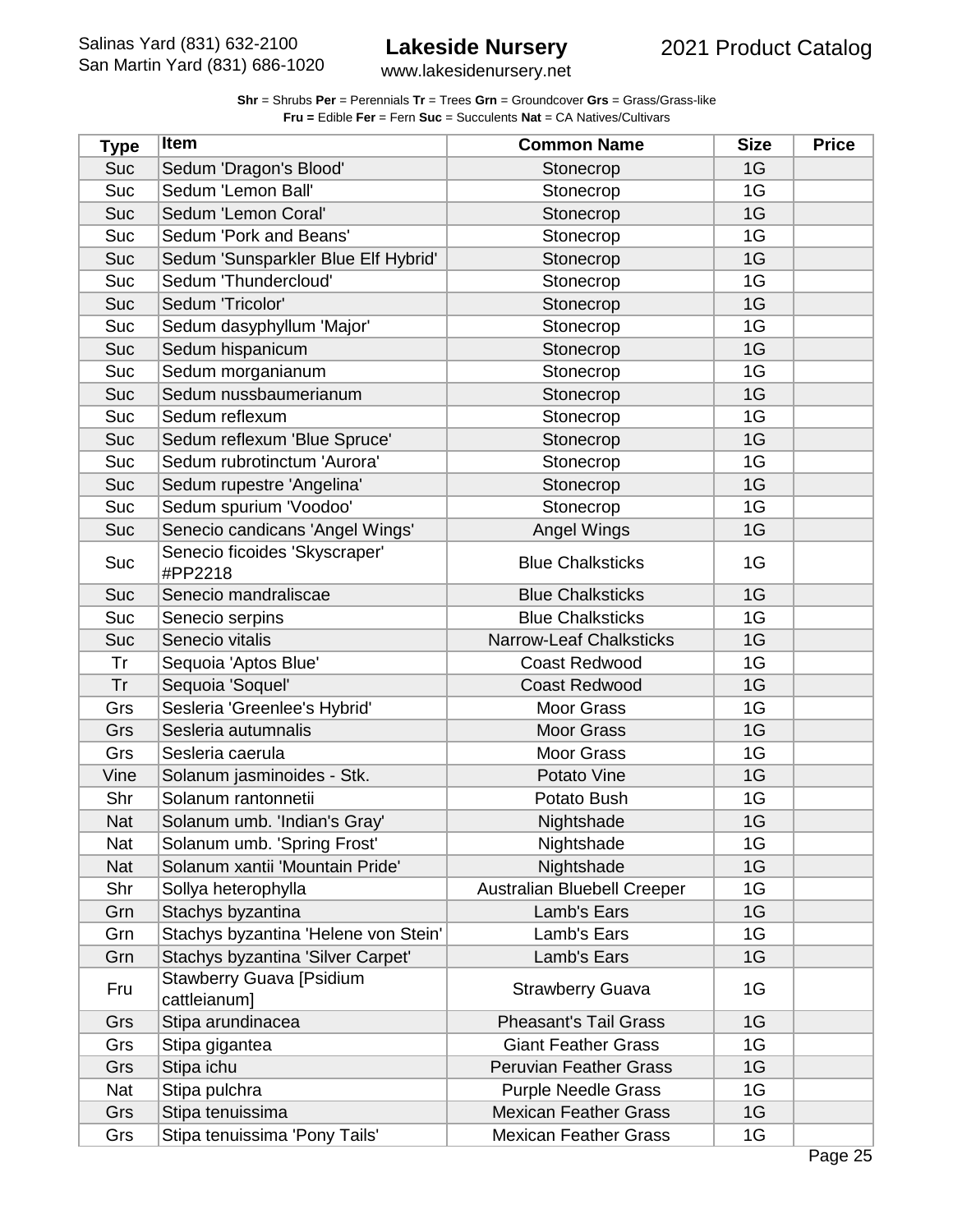www.lakesidenursery.net

| <b>Type</b> | <b>Item</b>                                  | <b>Common Name</b>                   | <b>Size</b> | <b>Price</b> |
|-------------|----------------------------------------------|--------------------------------------|-------------|--------------|
| Per         | Strelitzia nicolai                           | <b>Bird of Paradise</b>              | 1G          |              |
| Per         | Strelitzia reginae                           | <b>Bird of Paradise</b>              | 1G          |              |
| Per         | Strelitzia reginae 'Mandela's Gold'          | <b>Bird of Paradise</b>              | 1G          |              |
| Per         | Strelitzia reginae 'Yellow'                  | <b>Bird of Paradise</b>              | 1G          |              |
| Per         | Strobilanthes dyerianus                      | <b>Persian Shield</b>                | 1G          |              |
| Per         | Sutera 'Bahia Blue Sand'                     | Bacopa                               | 1G          |              |
| Per         | Sutera 'Bahia Pink Sand'                     | Bacopa                               | 1G          |              |
| Per         | Sutera 'Bahia White Night'                   | Bacopa                               | 1G          |              |
| Per         | Sutera 'Bahia White Sand'                    | Bacopa                               | 1G          |              |
| Per         | Sutera scopia 'Giant Snowflake'              | Bacopa                               | 1G          |              |
| Per         | Sutera scopia 'Great White<br>Improved'      | Bacopa                               | 1G          |              |
| Per         | Sutera scopia 'Gulliver Blue<br>Sensation'   | Bacopa                               | 1G          |              |
| Per         | Sutera scopia 'Gulliver Blue'                | Bacopa                               | 1G          |              |
| Per         | Sutera scopia 'Gulliver White'               | Bacopa                               | 1G          |              |
| Per         | Sutera scopia 'Pink'                         | Bacopa                               | 1G          |              |
| Per         | Sutera scopia 'Snowstorm Pink'               | Bacopa                               | 1G          |              |
| Shr         | Tagetes lemmonii                             | <b>Mexican Marigold</b>              | 1G          |              |
| Shr         | Tecoma 'Bells of Fire'                       | Esperanza                            | 1G          |              |
| Shr         | Tecoma stans                                 | Esperanza                            | 1G          |              |
| Shr         | Tecoma stans 'Lydia'                         | Esperanza                            | 1G          |              |
| Shr         | Tecoma stans 'Yellow'                        | Esperanza                            | 1G          |              |
| Shr         | Tecomaria 'Cape Town Yellow'                 | Mexican Honeysuckle                  | 1G          |              |
| Shr         | Tecomaria capensis                           | Mexican Honeysuckle                  | 1G          |              |
| Grn         | Teucrium ackermanii                          | <b>Silver Germander</b>              | 1G          |              |
| Grn         | Teucrium chamaedrys                          | <b>Wall Germander</b>                | 1G          |              |
| Grn         | Teucrium chamaedrys 'Alba'                   | <b>Wall Germander</b>                | 1G          |              |
| Grn         | Teucrium cossonii                            | Majorcan Teucrium                    | 1G          |              |
| Shr         | <b>Teucrium fruticans</b>                    | <b>Bush Germander</b>                | 1G          |              |
| Shr         | Teucrium fruticans 'Azureum'                 | <b>Bush Germander</b>                | 1G          |              |
| Fer         | Thelypteris decursive-pinnata                | Japanese Beech Fern                  | 1G          |              |
| Shr         | Thuja 'Aurea Nana'                           | Arborvitae                           | 1G          |              |
| Shr         | Thuja 'Emerald Green'                        | Arborvitae                           | 1G          |              |
| Shr         | Thuja 'Green Giant'                          | Arborvitae                           | 1G          |              |
| Vine        | Thunbergia alata 'Mary Lou Heard'            | <b>Black-Eyed Susan Vine</b>         | 1G          |              |
| Vine        | Thunbergia alata 'Sunny Orange'              | <b>Black-Eyed Susan Vine</b>         | 1G          |              |
| Grn         | Thymus 'Elfin'                               | <b>Elfin Thyme</b>                   | 1G          |              |
| Grn         | Thymus 'Silver Posie'                        | Common Thyme                         | 1G          |              |
| Shr         | Tibouchina heteromalla                       | <b>Silver-Leaved Princess Flower</b> | 1G          |              |
| Shr         | Tibouchina urvilleana                        | <b>Princess Flower</b>               | 1G          |              |
| Vine        | Trachelospermum asiaticum - Stk.             | Asiatic Jasmine                      | 1G          |              |
| Shr         | Trachelospermum jasminoides -<br><b>Bush</b> | <b>Star Jasmine</b>                  | 1G          |              |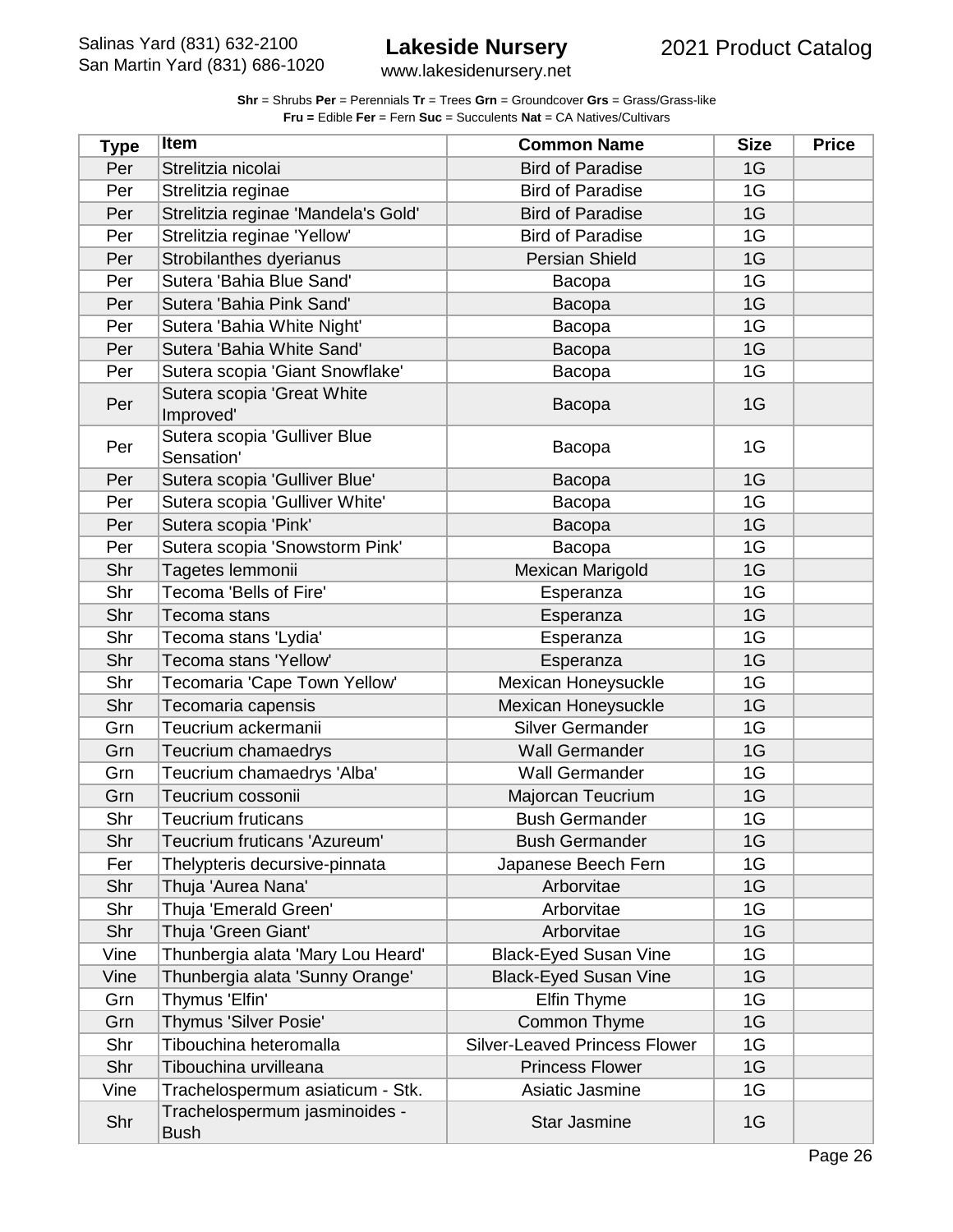| <b>Shr</b> = Shrubs <b>Per</b> = Perennials <b>Tr</b> = Trees <b>Grn</b> = Groundcover <b>Grs</b> = Grass/Grass-like |  |  |  |
|----------------------------------------------------------------------------------------------------------------------|--|--|--|
| <b>Fru = Edible Fer = Fern Suc = Succulents Nat = CA Natives/Cultivars</b>                                           |  |  |  |

| Trachelospermum jasminoides - Stk.<br><b>Star Jasmine</b><br>1G<br>Vine<br>Trachelospermum jasminoides<br>Shr<br>Variegated Star Jasmine<br>1G<br>'Variegata'<br>Tradescantia pallida 'Purple Heart'<br>1G<br>Per<br>Spiderwort<br>Tradescantia sillamontana<br>Spiderwort<br>1G<br>Per<br><b>Woolly Blue Curls</b><br>1G<br><b>Nat</b><br>Trichostema lanatum<br>Trichostema x lanatum 'Midnight<br>Shr<br><b>Hybrid Blue Curls</b><br>1G<br>Magic'<br>Tristania laurina<br><b>Water Gum</b><br>1G<br>Tr<br>1G<br>Tr<br>Tristania laurina 'Elegant'<br><b>Water Gum</b><br>Tulbaghia 'Emerisa White'<br>1G<br>Per<br><b>Society Garlic</b><br>Tulbaghia 'Mini Variegata'<br>1G<br><b>Society Garlic</b><br>Per<br>Tulbaghia 'Variegata'<br><b>Society Garlic</b><br>1G<br>Per<br>Tulbaghia violacea<br><b>Society Garlic</b><br>1G<br>Per<br>Ulmus parvifolia<br>Chinese Elm<br>1G<br>Tr<br>Vaccinium ovatum<br>1G<br><b>Nat</b><br>California Huckleberry<br>Vaccinium ovatum 'Blue Madonna'<br>California Huckleberry<br>1G<br><b>Nat</b><br>Verbena 'Lanai Blue'<br>Verbena<br>1G<br>Per<br>1G<br>Verbena 'Lanai Peach'<br>Verbena<br>Per<br>1G<br>Verbena 'Lanai Red'<br>Verbena<br>Per<br><b>Brazilian Vervain</b><br>1G<br>Verbena bonariensis<br>Per<br><b>Brazilian Vervain</b><br>Verbena bonariensis 'Lollipop'<br>1G<br>Per<br>Verbena lilacina 'De La Mina'<br>1G<br><b>Nat</b><br>Cedros Island Verbena<br>1G<br>Shr<br>Viburnum davidii<br>Viburnum<br>Shr<br>1G<br>Viburnum mariesii<br>Viburnum<br>1G<br>Shr<br>Viburnum<br>Viburnum suspensum<br>Viburnum tinus 'Compactum'<br>Shr<br>Viburnum<br>1G<br>Shr<br>Viburnum tinus 'Spring Bouquet'<br>1G<br>Viburnum<br>Periwinkle<br>1G<br>Grn<br>Vinca major<br>Vinca minor<br>1G<br>Grn<br>Periwinkle<br>Shr<br>Westringia 'Blue Gem'<br>1G<br><b>Coast Rosemary</b><br>Shr<br>1G<br>Westringia 'Morning Light'<br><b>Variegated Coast Rosemary</b><br>1G<br>Shr<br>Westringia 'Mundi'<br><b>Coast Rosemary</b><br>Shr<br>Westringia 'Naringa'<br>1G<br><b>Coast Rosemary</b><br>Shr<br>Westringia 'Smokey'<br>1G<br><b>Coast Rosemary</b><br>Shr<br>Westringia 'Wynyabbie Gem'<br><b>Coast Rosemary</b><br>1G<br>Westringia fruticosa<br>Shr<br><b>Coast Rosemary</b><br>1G<br>Woodwardia fimbriata<br><b>Giant Chain Fern</b><br>1G<br><b>Nat</b><br>Shr<br>Xylosma congestum 'Compacta'<br>1G<br>Xylosma<br>Yucca gloriosa 'Bright Star'<br>Yucca<br>1G<br>Suc<br>Yucca madrensis<br>Sierra Madre Yucca<br>1G<br>Suc<br>1G<br>Suc<br>Yucca rostrata<br><b>Beaked Yucca</b><br>Zantedeschia aethiopica<br>Calla Lily<br>1G<br>Per | <b>Type</b> | <b>Item</b> | <b>Common Name</b> | <b>Size</b> | <b>Price</b> |
|------------------------------------------------------------------------------------------------------------------------------------------------------------------------------------------------------------------------------------------------------------------------------------------------------------------------------------------------------------------------------------------------------------------------------------------------------------------------------------------------------------------------------------------------------------------------------------------------------------------------------------------------------------------------------------------------------------------------------------------------------------------------------------------------------------------------------------------------------------------------------------------------------------------------------------------------------------------------------------------------------------------------------------------------------------------------------------------------------------------------------------------------------------------------------------------------------------------------------------------------------------------------------------------------------------------------------------------------------------------------------------------------------------------------------------------------------------------------------------------------------------------------------------------------------------------------------------------------------------------------------------------------------------------------------------------------------------------------------------------------------------------------------------------------------------------------------------------------------------------------------------------------------------------------------------------------------------------------------------------------------------------------------------------------------------------------------------------------------------------------------------------------------------------------------------------------------------------------------------------------------------------------------------------------------------------------------------------------------------------------------------------------------------------------------------------------------------------------------------------------------------------------------------------------------------------------------------------------------|-------------|-------------|--------------------|-------------|--------------|
|                                                                                                                                                                                                                                                                                                                                                                                                                                                                                                                                                                                                                                                                                                                                                                                                                                                                                                                                                                                                                                                                                                                                                                                                                                                                                                                                                                                                                                                                                                                                                                                                                                                                                                                                                                                                                                                                                                                                                                                                                                                                                                                                                                                                                                                                                                                                                                                                                                                                                                                                                                                                      |             |             |                    |             |              |
|                                                                                                                                                                                                                                                                                                                                                                                                                                                                                                                                                                                                                                                                                                                                                                                                                                                                                                                                                                                                                                                                                                                                                                                                                                                                                                                                                                                                                                                                                                                                                                                                                                                                                                                                                                                                                                                                                                                                                                                                                                                                                                                                                                                                                                                                                                                                                                                                                                                                                                                                                                                                      |             |             |                    |             |              |
|                                                                                                                                                                                                                                                                                                                                                                                                                                                                                                                                                                                                                                                                                                                                                                                                                                                                                                                                                                                                                                                                                                                                                                                                                                                                                                                                                                                                                                                                                                                                                                                                                                                                                                                                                                                                                                                                                                                                                                                                                                                                                                                                                                                                                                                                                                                                                                                                                                                                                                                                                                                                      |             |             |                    |             |              |
|                                                                                                                                                                                                                                                                                                                                                                                                                                                                                                                                                                                                                                                                                                                                                                                                                                                                                                                                                                                                                                                                                                                                                                                                                                                                                                                                                                                                                                                                                                                                                                                                                                                                                                                                                                                                                                                                                                                                                                                                                                                                                                                                                                                                                                                                                                                                                                                                                                                                                                                                                                                                      |             |             |                    |             |              |
|                                                                                                                                                                                                                                                                                                                                                                                                                                                                                                                                                                                                                                                                                                                                                                                                                                                                                                                                                                                                                                                                                                                                                                                                                                                                                                                                                                                                                                                                                                                                                                                                                                                                                                                                                                                                                                                                                                                                                                                                                                                                                                                                                                                                                                                                                                                                                                                                                                                                                                                                                                                                      |             |             |                    |             |              |
|                                                                                                                                                                                                                                                                                                                                                                                                                                                                                                                                                                                                                                                                                                                                                                                                                                                                                                                                                                                                                                                                                                                                                                                                                                                                                                                                                                                                                                                                                                                                                                                                                                                                                                                                                                                                                                                                                                                                                                                                                                                                                                                                                                                                                                                                                                                                                                                                                                                                                                                                                                                                      |             |             |                    |             |              |
|                                                                                                                                                                                                                                                                                                                                                                                                                                                                                                                                                                                                                                                                                                                                                                                                                                                                                                                                                                                                                                                                                                                                                                                                                                                                                                                                                                                                                                                                                                                                                                                                                                                                                                                                                                                                                                                                                                                                                                                                                                                                                                                                                                                                                                                                                                                                                                                                                                                                                                                                                                                                      |             |             |                    |             |              |
|                                                                                                                                                                                                                                                                                                                                                                                                                                                                                                                                                                                                                                                                                                                                                                                                                                                                                                                                                                                                                                                                                                                                                                                                                                                                                                                                                                                                                                                                                                                                                                                                                                                                                                                                                                                                                                                                                                                                                                                                                                                                                                                                                                                                                                                                                                                                                                                                                                                                                                                                                                                                      |             |             |                    |             |              |
|                                                                                                                                                                                                                                                                                                                                                                                                                                                                                                                                                                                                                                                                                                                                                                                                                                                                                                                                                                                                                                                                                                                                                                                                                                                                                                                                                                                                                                                                                                                                                                                                                                                                                                                                                                                                                                                                                                                                                                                                                                                                                                                                                                                                                                                                                                                                                                                                                                                                                                                                                                                                      |             |             |                    |             |              |
|                                                                                                                                                                                                                                                                                                                                                                                                                                                                                                                                                                                                                                                                                                                                                                                                                                                                                                                                                                                                                                                                                                                                                                                                                                                                                                                                                                                                                                                                                                                                                                                                                                                                                                                                                                                                                                                                                                                                                                                                                                                                                                                                                                                                                                                                                                                                                                                                                                                                                                                                                                                                      |             |             |                    |             |              |
|                                                                                                                                                                                                                                                                                                                                                                                                                                                                                                                                                                                                                                                                                                                                                                                                                                                                                                                                                                                                                                                                                                                                                                                                                                                                                                                                                                                                                                                                                                                                                                                                                                                                                                                                                                                                                                                                                                                                                                                                                                                                                                                                                                                                                                                                                                                                                                                                                                                                                                                                                                                                      |             |             |                    |             |              |
|                                                                                                                                                                                                                                                                                                                                                                                                                                                                                                                                                                                                                                                                                                                                                                                                                                                                                                                                                                                                                                                                                                                                                                                                                                                                                                                                                                                                                                                                                                                                                                                                                                                                                                                                                                                                                                                                                                                                                                                                                                                                                                                                                                                                                                                                                                                                                                                                                                                                                                                                                                                                      |             |             |                    |             |              |
|                                                                                                                                                                                                                                                                                                                                                                                                                                                                                                                                                                                                                                                                                                                                                                                                                                                                                                                                                                                                                                                                                                                                                                                                                                                                                                                                                                                                                                                                                                                                                                                                                                                                                                                                                                                                                                                                                                                                                                                                                                                                                                                                                                                                                                                                                                                                                                                                                                                                                                                                                                                                      |             |             |                    |             |              |
|                                                                                                                                                                                                                                                                                                                                                                                                                                                                                                                                                                                                                                                                                                                                                                                                                                                                                                                                                                                                                                                                                                                                                                                                                                                                                                                                                                                                                                                                                                                                                                                                                                                                                                                                                                                                                                                                                                                                                                                                                                                                                                                                                                                                                                                                                                                                                                                                                                                                                                                                                                                                      |             |             |                    |             |              |
|                                                                                                                                                                                                                                                                                                                                                                                                                                                                                                                                                                                                                                                                                                                                                                                                                                                                                                                                                                                                                                                                                                                                                                                                                                                                                                                                                                                                                                                                                                                                                                                                                                                                                                                                                                                                                                                                                                                                                                                                                                                                                                                                                                                                                                                                                                                                                                                                                                                                                                                                                                                                      |             |             |                    |             |              |
|                                                                                                                                                                                                                                                                                                                                                                                                                                                                                                                                                                                                                                                                                                                                                                                                                                                                                                                                                                                                                                                                                                                                                                                                                                                                                                                                                                                                                                                                                                                                                                                                                                                                                                                                                                                                                                                                                                                                                                                                                                                                                                                                                                                                                                                                                                                                                                                                                                                                                                                                                                                                      |             |             |                    |             |              |
|                                                                                                                                                                                                                                                                                                                                                                                                                                                                                                                                                                                                                                                                                                                                                                                                                                                                                                                                                                                                                                                                                                                                                                                                                                                                                                                                                                                                                                                                                                                                                                                                                                                                                                                                                                                                                                                                                                                                                                                                                                                                                                                                                                                                                                                                                                                                                                                                                                                                                                                                                                                                      |             |             |                    |             |              |
|                                                                                                                                                                                                                                                                                                                                                                                                                                                                                                                                                                                                                                                                                                                                                                                                                                                                                                                                                                                                                                                                                                                                                                                                                                                                                                                                                                                                                                                                                                                                                                                                                                                                                                                                                                                                                                                                                                                                                                                                                                                                                                                                                                                                                                                                                                                                                                                                                                                                                                                                                                                                      |             |             |                    |             |              |
|                                                                                                                                                                                                                                                                                                                                                                                                                                                                                                                                                                                                                                                                                                                                                                                                                                                                                                                                                                                                                                                                                                                                                                                                                                                                                                                                                                                                                                                                                                                                                                                                                                                                                                                                                                                                                                                                                                                                                                                                                                                                                                                                                                                                                                                                                                                                                                                                                                                                                                                                                                                                      |             |             |                    |             |              |
|                                                                                                                                                                                                                                                                                                                                                                                                                                                                                                                                                                                                                                                                                                                                                                                                                                                                                                                                                                                                                                                                                                                                                                                                                                                                                                                                                                                                                                                                                                                                                                                                                                                                                                                                                                                                                                                                                                                                                                                                                                                                                                                                                                                                                                                                                                                                                                                                                                                                                                                                                                                                      |             |             |                    |             |              |
|                                                                                                                                                                                                                                                                                                                                                                                                                                                                                                                                                                                                                                                                                                                                                                                                                                                                                                                                                                                                                                                                                                                                                                                                                                                                                                                                                                                                                                                                                                                                                                                                                                                                                                                                                                                                                                                                                                                                                                                                                                                                                                                                                                                                                                                                                                                                                                                                                                                                                                                                                                                                      |             |             |                    |             |              |
|                                                                                                                                                                                                                                                                                                                                                                                                                                                                                                                                                                                                                                                                                                                                                                                                                                                                                                                                                                                                                                                                                                                                                                                                                                                                                                                                                                                                                                                                                                                                                                                                                                                                                                                                                                                                                                                                                                                                                                                                                                                                                                                                                                                                                                                                                                                                                                                                                                                                                                                                                                                                      |             |             |                    |             |              |
|                                                                                                                                                                                                                                                                                                                                                                                                                                                                                                                                                                                                                                                                                                                                                                                                                                                                                                                                                                                                                                                                                                                                                                                                                                                                                                                                                                                                                                                                                                                                                                                                                                                                                                                                                                                                                                                                                                                                                                                                                                                                                                                                                                                                                                                                                                                                                                                                                                                                                                                                                                                                      |             |             |                    |             |              |
|                                                                                                                                                                                                                                                                                                                                                                                                                                                                                                                                                                                                                                                                                                                                                                                                                                                                                                                                                                                                                                                                                                                                                                                                                                                                                                                                                                                                                                                                                                                                                                                                                                                                                                                                                                                                                                                                                                                                                                                                                                                                                                                                                                                                                                                                                                                                                                                                                                                                                                                                                                                                      |             |             |                    |             |              |
|                                                                                                                                                                                                                                                                                                                                                                                                                                                                                                                                                                                                                                                                                                                                                                                                                                                                                                                                                                                                                                                                                                                                                                                                                                                                                                                                                                                                                                                                                                                                                                                                                                                                                                                                                                                                                                                                                                                                                                                                                                                                                                                                                                                                                                                                                                                                                                                                                                                                                                                                                                                                      |             |             |                    |             |              |
|                                                                                                                                                                                                                                                                                                                                                                                                                                                                                                                                                                                                                                                                                                                                                                                                                                                                                                                                                                                                                                                                                                                                                                                                                                                                                                                                                                                                                                                                                                                                                                                                                                                                                                                                                                                                                                                                                                                                                                                                                                                                                                                                                                                                                                                                                                                                                                                                                                                                                                                                                                                                      |             |             |                    |             |              |
|                                                                                                                                                                                                                                                                                                                                                                                                                                                                                                                                                                                                                                                                                                                                                                                                                                                                                                                                                                                                                                                                                                                                                                                                                                                                                                                                                                                                                                                                                                                                                                                                                                                                                                                                                                                                                                                                                                                                                                                                                                                                                                                                                                                                                                                                                                                                                                                                                                                                                                                                                                                                      |             |             |                    |             |              |
|                                                                                                                                                                                                                                                                                                                                                                                                                                                                                                                                                                                                                                                                                                                                                                                                                                                                                                                                                                                                                                                                                                                                                                                                                                                                                                                                                                                                                                                                                                                                                                                                                                                                                                                                                                                                                                                                                                                                                                                                                                                                                                                                                                                                                                                                                                                                                                                                                                                                                                                                                                                                      |             |             |                    |             |              |
|                                                                                                                                                                                                                                                                                                                                                                                                                                                                                                                                                                                                                                                                                                                                                                                                                                                                                                                                                                                                                                                                                                                                                                                                                                                                                                                                                                                                                                                                                                                                                                                                                                                                                                                                                                                                                                                                                                                                                                                                                                                                                                                                                                                                                                                                                                                                                                                                                                                                                                                                                                                                      |             |             |                    |             |              |
|                                                                                                                                                                                                                                                                                                                                                                                                                                                                                                                                                                                                                                                                                                                                                                                                                                                                                                                                                                                                                                                                                                                                                                                                                                                                                                                                                                                                                                                                                                                                                                                                                                                                                                                                                                                                                                                                                                                                                                                                                                                                                                                                                                                                                                                                                                                                                                                                                                                                                                                                                                                                      |             |             |                    |             |              |
|                                                                                                                                                                                                                                                                                                                                                                                                                                                                                                                                                                                                                                                                                                                                                                                                                                                                                                                                                                                                                                                                                                                                                                                                                                                                                                                                                                                                                                                                                                                                                                                                                                                                                                                                                                                                                                                                                                                                                                                                                                                                                                                                                                                                                                                                                                                                                                                                                                                                                                                                                                                                      |             |             |                    |             |              |
|                                                                                                                                                                                                                                                                                                                                                                                                                                                                                                                                                                                                                                                                                                                                                                                                                                                                                                                                                                                                                                                                                                                                                                                                                                                                                                                                                                                                                                                                                                                                                                                                                                                                                                                                                                                                                                                                                                                                                                                                                                                                                                                                                                                                                                                                                                                                                                                                                                                                                                                                                                                                      |             |             |                    |             |              |
|                                                                                                                                                                                                                                                                                                                                                                                                                                                                                                                                                                                                                                                                                                                                                                                                                                                                                                                                                                                                                                                                                                                                                                                                                                                                                                                                                                                                                                                                                                                                                                                                                                                                                                                                                                                                                                                                                                                                                                                                                                                                                                                                                                                                                                                                                                                                                                                                                                                                                                                                                                                                      |             |             |                    |             |              |
|                                                                                                                                                                                                                                                                                                                                                                                                                                                                                                                                                                                                                                                                                                                                                                                                                                                                                                                                                                                                                                                                                                                                                                                                                                                                                                                                                                                                                                                                                                                                                                                                                                                                                                                                                                                                                                                                                                                                                                                                                                                                                                                                                                                                                                                                                                                                                                                                                                                                                                                                                                                                      |             |             |                    |             |              |
|                                                                                                                                                                                                                                                                                                                                                                                                                                                                                                                                                                                                                                                                                                                                                                                                                                                                                                                                                                                                                                                                                                                                                                                                                                                                                                                                                                                                                                                                                                                                                                                                                                                                                                                                                                                                                                                                                                                                                                                                                                                                                                                                                                                                                                                                                                                                                                                                                                                                                                                                                                                                      |             |             |                    |             |              |
|                                                                                                                                                                                                                                                                                                                                                                                                                                                                                                                                                                                                                                                                                                                                                                                                                                                                                                                                                                                                                                                                                                                                                                                                                                                                                                                                                                                                                                                                                                                                                                                                                                                                                                                                                                                                                                                                                                                                                                                                                                                                                                                                                                                                                                                                                                                                                                                                                                                                                                                                                                                                      |             |             |                    |             |              |
|                                                                                                                                                                                                                                                                                                                                                                                                                                                                                                                                                                                                                                                                                                                                                                                                                                                                                                                                                                                                                                                                                                                                                                                                                                                                                                                                                                                                                                                                                                                                                                                                                                                                                                                                                                                                                                                                                                                                                                                                                                                                                                                                                                                                                                                                                                                                                                                                                                                                                                                                                                                                      |             |             |                    |             |              |
|                                                                                                                                                                                                                                                                                                                                                                                                                                                                                                                                                                                                                                                                                                                                                                                                                                                                                                                                                                                                                                                                                                                                                                                                                                                                                                                                                                                                                                                                                                                                                                                                                                                                                                                                                                                                                                                                                                                                                                                                                                                                                                                                                                                                                                                                                                                                                                                                                                                                                                                                                                                                      |             |             |                    |             |              |
|                                                                                                                                                                                                                                                                                                                                                                                                                                                                                                                                                                                                                                                                                                                                                                                                                                                                                                                                                                                                                                                                                                                                                                                                                                                                                                                                                                                                                                                                                                                                                                                                                                                                                                                                                                                                                                                                                                                                                                                                                                                                                                                                                                                                                                                                                                                                                                                                                                                                                                                                                                                                      |             |             |                    |             |              |
|                                                                                                                                                                                                                                                                                                                                                                                                                                                                                                                                                                                                                                                                                                                                                                                                                                                                                                                                                                                                                                                                                                                                                                                                                                                                                                                                                                                                                                                                                                                                                                                                                                                                                                                                                                                                                                                                                                                                                                                                                                                                                                                                                                                                                                                                                                                                                                                                                                                                                                                                                                                                      |             |             |                    |             |              |
|                                                                                                                                                                                                                                                                                                                                                                                                                                                                                                                                                                                                                                                                                                                                                                                                                                                                                                                                                                                                                                                                                                                                                                                                                                                                                                                                                                                                                                                                                                                                                                                                                                                                                                                                                                                                                                                                                                                                                                                                                                                                                                                                                                                                                                                                                                                                                                                                                                                                                                                                                                                                      |             |             |                    |             |              |
| Carex 'Everillo'<br>Grs<br>Japanese Sedge<br>1T                                                                                                                                                                                                                                                                                                                                                                                                                                                                                                                                                                                                                                                                                                                                                                                                                                                                                                                                                                                                                                                                                                                                                                                                                                                                                                                                                                                                                                                                                                                                                                                                                                                                                                                                                                                                                                                                                                                                                                                                                                                                                                                                                                                                                                                                                                                                                                                                                                                                                                                                                      |             |             |                    |             |              |